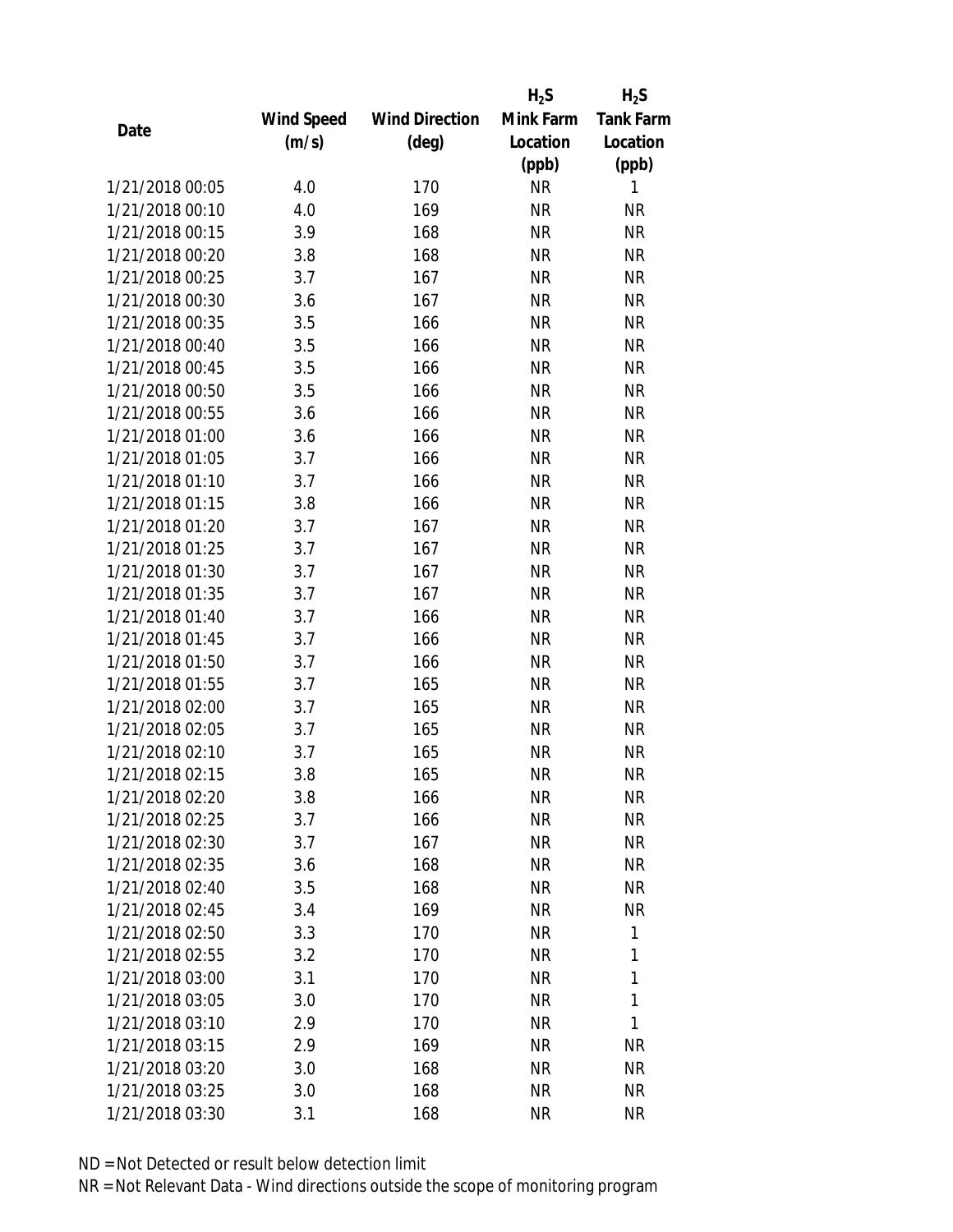|                 |            |                       | $H_2S$    | $H_2S$           |
|-----------------|------------|-----------------------|-----------|------------------|
|                 | Wind Speed | <b>Wind Direction</b> | Mink Farm | <b>Tank Farm</b> |
| Date            | (m/s)      | $(\text{deg})$        | Location  | Location         |
|                 |            |                       | (ppb)     | (ppb)            |
| 1/21/2018 03:35 | 3.1        | 168                   | <b>NR</b> | NR               |
| 1/21/2018 03:40 | 3.1        | 167                   | <b>NR</b> | <b>NR</b>        |
| 1/21/2018 03:45 | 3.2        | 167                   | <b>NR</b> | <b>NR</b>        |
| 1/21/2018 03:50 | 3.2        | 167                   | <b>NR</b> | <b>NR</b>        |
| 1/21/2018 03:55 | 3.2        | 166                   | <b>NR</b> | <b>NR</b>        |
| 1/21/2018 04:00 | 3.2        | 165                   | <b>NR</b> | <b>NR</b>        |
| 1/21/2018 04:05 | 3.2        | 163                   | <b>NR</b> | <b>NR</b>        |
| 1/21/2018 04:10 | 3.2        | 162                   | <b>NR</b> | <b>NR</b>        |
| 1/21/2018 04:15 | 3.1        | 161                   | <b>NR</b> | <b>NR</b>        |
| 1/21/2018 04:20 | 3.0        | 161                   | <b>NR</b> | <b>NR</b>        |
| 1/21/2018 04:25 | 2.9        | 161                   | <b>NR</b> | <b>NR</b>        |
| 1/21/2018 04:30 | 2.9        | 161                   | <b>NR</b> | <b>NR</b>        |
| 1/21/2018 04:35 | 2.9        | 161                   | <b>NR</b> | <b>NR</b>        |
| 1/21/2018 04:40 | 3.1        | 160                   | <b>NR</b> | <b>NR</b>        |
| 1/21/2018 04:45 | 3.3        | 159                   | <b>NR</b> | <b>NR</b>        |
| 1/21/2018 04:50 | 3.5        | 158                   | <b>NR</b> | <b>NR</b>        |
| 1/21/2018 04:55 | 3.7        | 157                   | <b>NR</b> | <b>NR</b>        |
| 1/21/2018 05:00 | 3.9        | 157                   | <b>NR</b> | <b>NR</b>        |
| 1/21/2018 05:05 | 4.0        | 157                   | <b>NR</b> | <b>NR</b>        |
| 1/21/2018 05:10 | 3.9        | 158                   | <b>NR</b> | <b>NR</b>        |
| 1/21/2018 05:15 | 3.7        | 160                   | <b>NR</b> | <b>NR</b>        |
| 1/21/2018 05:20 | 3.5        | 162                   | <b>NR</b> | <b>NR</b>        |
| 1/21/2018 05:25 | 3.2        | 164                   | <b>NR</b> | <b>NR</b>        |
| 1/21/2018 05:30 | 3.0        | 166                   | <b>NR</b> | <b>NR</b>        |
| 1/21/2018 05:35 | 2.8        | 167                   | <b>NR</b> | <b>NR</b>        |
| 1/21/2018 05:40 | 2.6        | 168                   | <b>NR</b> | <b>NR</b>        |
| 1/21/2018 05:45 | 2.4        | 167                   | <b>NR</b> | <b>NR</b>        |
| 1/21/2018 05:50 | 2.3        | 166                   | NR        | ΝR               |
| 1/21/2018 05:55 | 2.1        | 165                   | <b>NR</b> | <b>NR</b>        |
| 1/21/2018 06:00 | 2.0        | 164                   | NR        | <b>NR</b>        |
| 1/21/2018 06:05 | 1.8        | 162                   | <b>NR</b> | NR               |
| 1/21/2018 06:10 | 1.8        | 160                   | <b>NR</b> | NR               |
| 1/21/2018 06:15 | 1.8        | 160                   | NR        | NR               |
| 1/21/2018 06:20 | 1.9        | 159                   | <b>NR</b> | <b>NR</b>        |
| 1/21/2018 06:25 | 2.0        | 159                   | <b>NR</b> | <b>NR</b>        |
| 1/21/2018 06:30 | 2.2        | 158                   | <b>NR</b> | NR               |
| 1/21/2018 06:35 | 2.4        | 159                   | <b>NR</b> | NR               |
| 1/21/2018 06:40 | 2.6        | 160                   | NR        | NR               |
| 1/21/2018 06:45 | 2.7        | 160                   | <b>NR</b> | <b>NR</b>        |
| 1/21/2018 06:50 | 2.8        | 161                   | NR        | NR               |
| 1/21/2018 06:55 | 2.9        | 162                   | <b>NR</b> | NR               |
|                 |            |                       |           |                  |
| 1/21/2018 07:00 | 2.9        | 162                   | <b>NR</b> | <b>NR</b>        |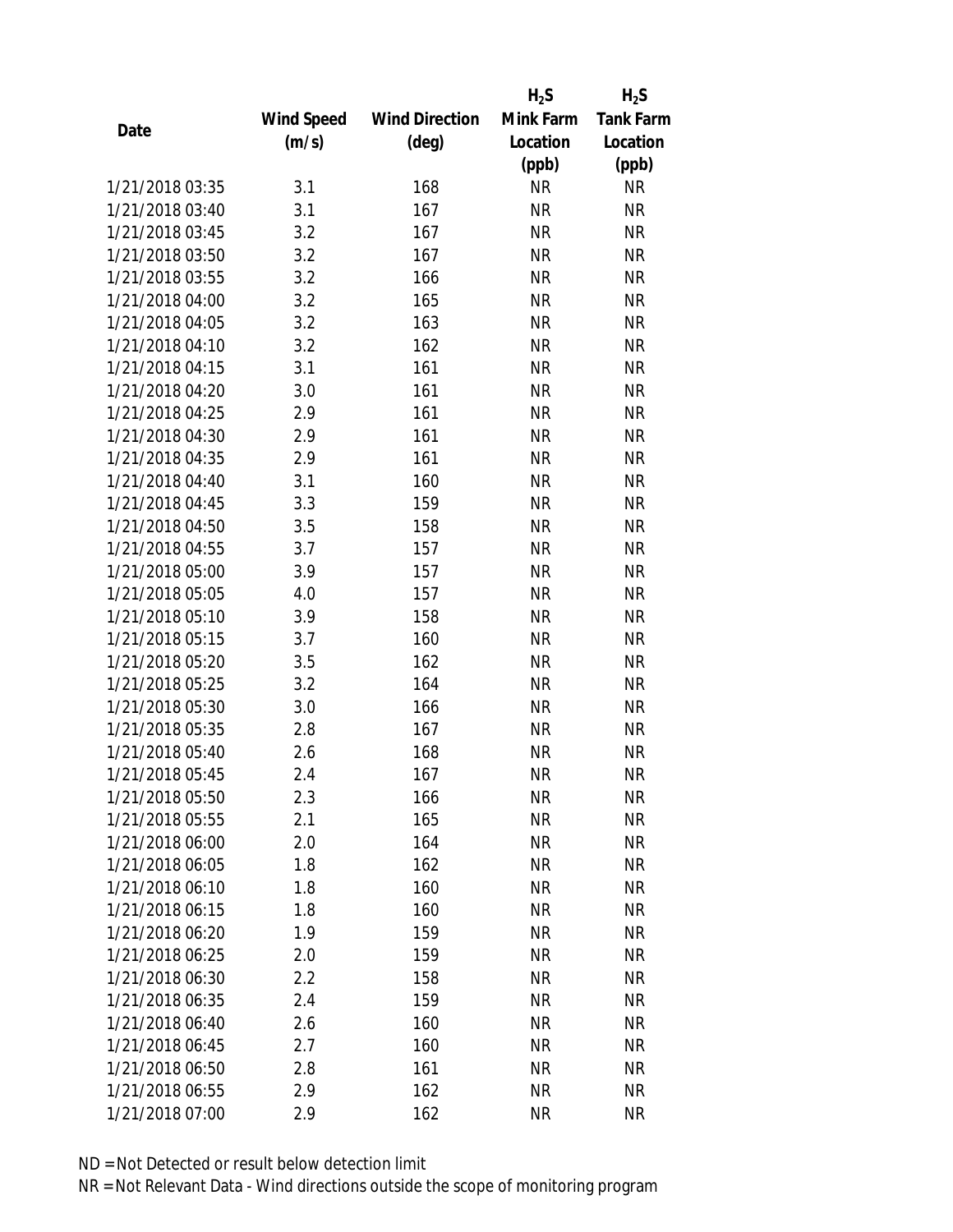|                 |            |                       | $H_2S$    | $H_2S$           |
|-----------------|------------|-----------------------|-----------|------------------|
|                 | Wind Speed | <b>Wind Direction</b> | Mink Farm | <b>Tank Farm</b> |
| Date            | (m/s)      | (deg)                 | Location  | Location         |
|                 |            |                       | (ppb)     | (ppb)            |
| 1/21/2018 07:05 | 2.9        | 163                   | <b>NR</b> | <b>NR</b>        |
| 1/21/2018 07:10 | 2.9        | 164                   | <b>NR</b> | <b>NR</b>        |
| 1/21/2018 07:15 | 2.9        | 164                   | <b>NR</b> | <b>NR</b>        |
| 1/21/2018 07:20 | 3.0        | 163                   | <b>NR</b> | <b>NR</b>        |
| 1/21/2018 07:25 | 3.1        | 163                   | <b>NR</b> | <b>NR</b>        |
| 1/21/2018 07:30 | 3.2        | 163                   | <b>NR</b> | <b>NR</b>        |
| 1/21/2018 07:35 | 3.3        | 162                   | <b>NR</b> | <b>NR</b>        |
| 1/21/2018 07:40 | 3.4        | 162                   | <b>NR</b> | <b>NR</b>        |
| 1/21/2018 07:45 | 3.4        | 162                   | <b>NR</b> | <b>NR</b>        |
| 1/21/2018 07:50 | 3.5        | 162                   | <b>NR</b> | <b>NR</b>        |
| 1/21/2018 07:55 | 3.4        | 162                   | <b>NR</b> | <b>NR</b>        |
| 1/21/2018 08:00 | 3.4        | 162                   | <b>NR</b> | <b>NR</b>        |
| 1/21/2018 08:05 | 3.4        | 161                   | <b>NR</b> | <b>NR</b>        |
| 1/21/2018 08:10 | 3.4        | 161                   | <b>NR</b> | <b>NR</b>        |
| 1/21/2018 08:15 | 3.4        | 160                   | <b>NR</b> | <b>NR</b>        |
| 1/21/2018 08:20 | 3.4        | 160                   | <b>NR</b> | <b>NR</b>        |
| 1/21/2018 08:25 | 3.5        | 159                   | <b>NR</b> | <b>NR</b>        |
| 1/21/2018 08:30 | 3.6        | 159                   | <b>NR</b> | <b>NR</b>        |
| 1/21/2018 08:35 | 3.6        | 158                   | <b>NR</b> | <b>NR</b>        |
| 1/21/2018 08:40 | 3.7        | 157                   | <b>NR</b> | <b>NR</b>        |
| 1/21/2018 08:45 | 3.8        | 157                   | <b>NR</b> | <b>NR</b>        |
| 1/21/2018 08:50 | 3.8        | 157                   | <b>NR</b> | <b>NR</b>        |
| 1/21/2018 08:55 | 3.8        | 157                   | <b>NR</b> | <b>NR</b>        |
| 1/21/2018 09:00 | 3.8        | 157                   | <b>NR</b> | <b>NR</b>        |
| 1/21/2018 09:05 | 3.8        | 158                   | <b>NR</b> | <b>NR</b>        |
| 1/21/2018 09:10 | 3.8        | 160                   | <b>NR</b> | <b>NR</b>        |
| 1/21/2018 09:15 | 3.8        | 162                   | <b>NR</b> | <b>NR</b>        |
| 1/21/2018 09:20 | 3.8        | 163                   | NR        | <b>NR</b>        |
| 1/21/2018 09:25 | 3.8        | 165                   | <b>NR</b> | <b>NR</b>        |
| 1/21/2018 09:30 | 3.8        | 166                   | NR        | <b>NR</b>        |
| 1/21/2018 09:35 | 3.8        | 165                   | <b>NR</b> | <b>NR</b>        |
| 1/21/2018 09:40 | 3.7        | 164                   | <b>NR</b> | <b>NR</b>        |
| 1/21/2018 09:45 | 3.6        | 163                   | NR        | <b>NR</b>        |
| 1/21/2018 09:50 | 3.6        | 162                   | <b>NR</b> | <b>NR</b>        |
| 1/21/2018 09:55 | 3.5        | 161                   | NR        | <b>NR</b>        |
| 1/21/2018 10:00 | 3.4        | 161                   | <b>NR</b> | <b>NR</b>        |
| 1/21/2018 10:05 | 3.3        | 161                   | NR        | <b>NR</b>        |
| 1/21/2018 10:10 | 3.2        | 162                   | NR        | <b>NR</b>        |
| 1/21/2018 10:15 | 3.1        | 164                   | <b>NR</b> | <b>NR</b>        |
| 1/21/2018 10:20 | 3.0        | 165                   | NR        | <b>NR</b>        |
| 1/21/2018 10:25 | 2.9        | 165                   | <b>NR</b> | <b>NR</b>        |
| 1/21/2018 10:30 | 2.8        | 166                   | <b>NR</b> | <b>NR</b>        |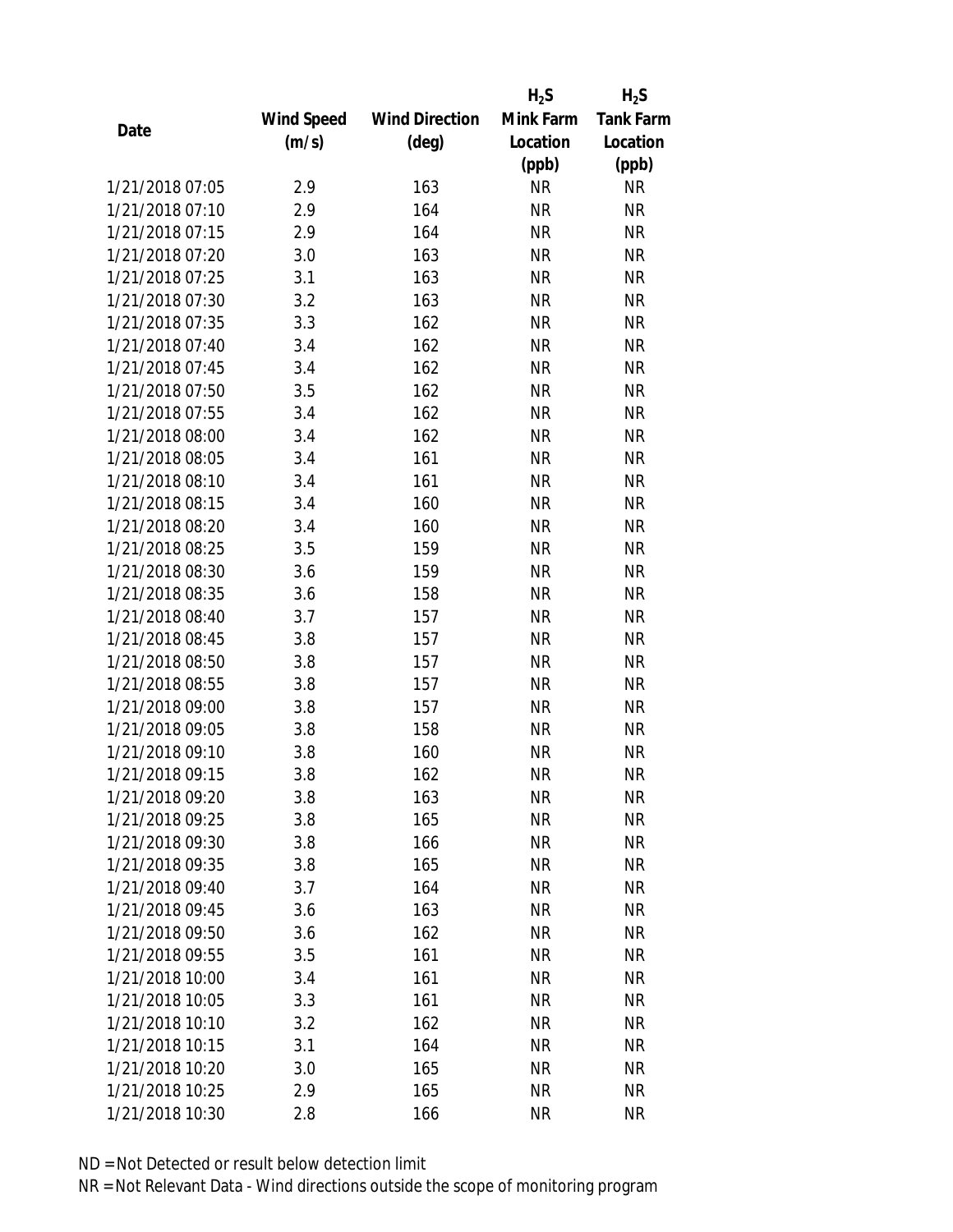|                 |            |                       | $H_2S$    | $H_2S$           |
|-----------------|------------|-----------------------|-----------|------------------|
|                 | Wind Speed | <b>Wind Direction</b> | Mink Farm | <b>Tank Farm</b> |
| Date            | (m/s)      | (deg)                 | Location  | Location         |
|                 |            |                       | (ppb)     | (ppb)            |
| 1/21/2018 10:35 | 2.8        | 165                   | <b>NR</b> | <b>NR</b>        |
| 1/21/2018 10:40 | 2.7        | 165                   | <b>NR</b> | <b>NR</b>        |
| 1/21/2018 10:45 | 2.7        | 163                   | <b>NR</b> | <b>NR</b>        |
| 1/21/2018 10:50 | 2.8        | 162                   | <b>NR</b> | <b>NR</b>        |
| 1/21/2018 10:55 | 2.8        | 162                   | <b>NR</b> | <b>NR</b>        |
| 1/21/2018 11:00 | 2.8        | 162                   | <b>NR</b> | <b>NR</b>        |
| 1/21/2018 11:05 | 2.9        | 162                   | <b>NR</b> | <b>NR</b>        |
| 1/21/2018 11:10 | 2.9        | 163                   | <b>NR</b> | <b>NR</b>        |
| 1/21/2018 11:15 | 2.9        | 163                   | <b>NR</b> | <b>NR</b>        |
| 1/21/2018 11:20 | 2.9        | 164                   | <b>NR</b> | <b>NR</b>        |
| 1/21/2018 11:25 | 3.0        | 165                   | <b>NR</b> | <b>NR</b>        |
| 1/21/2018 11:30 | 2.9        | 165                   | <b>NR</b> | <b>NR</b>        |
| 1/21/2018 11:35 | 2.9        | 165                   | <b>NR</b> | <b>NR</b>        |
| 1/21/2018 11:40 | 2.9        | 165                   | <b>NR</b> | <b>NR</b>        |
| 1/21/2018 11:45 | 2.9        | 165                   | <b>NR</b> | <b>NR</b>        |
| 1/21/2018 11:50 | 2.8        | 165                   | <b>NR</b> | <b>NR</b>        |
| 1/21/2018 11:55 | 2.7        | 166                   | <b>NR</b> | <b>NR</b>        |
| 1/21/2018 12:00 | 2.5        | 167                   | <b>NR</b> | <b>NR</b>        |
| 1/21/2018 12:05 | 2.3        | 168                   | <b>NR</b> | <b>NR</b>        |
| 1/21/2018 12:10 | 2.1        | 169                   | <b>NR</b> | <b>NR</b>        |
| 1/21/2018 12:15 | 1.9        | 171                   | <b>NR</b> | 1                |
| 1/21/2018 12:20 | 1.8        | 172                   | <b>NR</b> | $\mathbf{1}$     |
| 1/21/2018 12:25 | 1.8        | 173                   | <b>NR</b> | $\mathbf{1}$     |
| 1/21/2018 12:30 | 1.8        | 172                   | <b>NR</b> | $\mathbf{1}$     |
| 1/21/2018 12:35 | 1.9        | 170                   | <b>NR</b> | $\mathbf{1}$     |
| 1/21/2018 12:40 | 2.0        | 167                   | <b>NR</b> | <b>NR</b>        |
| 1/21/2018 12:45 | 2.1        | 163                   | <b>NR</b> | <b>NR</b>        |
| 1/21/2018 12:50 | 2.1        | 159                   | NR        | <b>NR</b>        |
| 1/21/2018 12:55 | 2.1        | 154                   | <b>NR</b> | <b>NR</b>        |
| 1/21/2018 13:00 | 2.1        | 150                   | NR        | <b>NR</b>        |
| 1/21/2018 13:05 | 2.1        | 148                   | <b>NR</b> | <b>NR</b>        |
| 1/21/2018 13:10 | 2.2        | 146                   | <b>NR</b> | <b>NR</b>        |
| 1/21/2018 13:15 | 2.2        | 146                   | NR        | <b>NR</b>        |
| 1/21/2018 13:20 | 2.3        | 146                   | <b>NR</b> | <b>NR</b>        |
| 1/21/2018 13:25 | 2.3        | 146                   | NR        | <b>NR</b>        |
| 1/21/2018 13:30 | 2.4        | 147                   | <b>NR</b> | <b>NR</b>        |
| 1/21/2018 13:35 | 2.4        | 147                   | NR        | <b>NR</b>        |
| 1/21/2018 13:40 | 2.4        | 148                   | NR        | <b>NR</b>        |
| 1/21/2018 13:45 | 2.4        | 149                   | <b>NR</b> | <b>NR</b>        |
| 1/21/2018 13:50 | 2.5        | 150                   | NR        | <b>NR</b>        |
| 1/21/2018 13:55 | 2.6        | 152                   | <b>NR</b> | <b>NR</b>        |
| 1/21/2018 14:00 | 2.7        | 155                   | <b>NR</b> | <b>NR</b>        |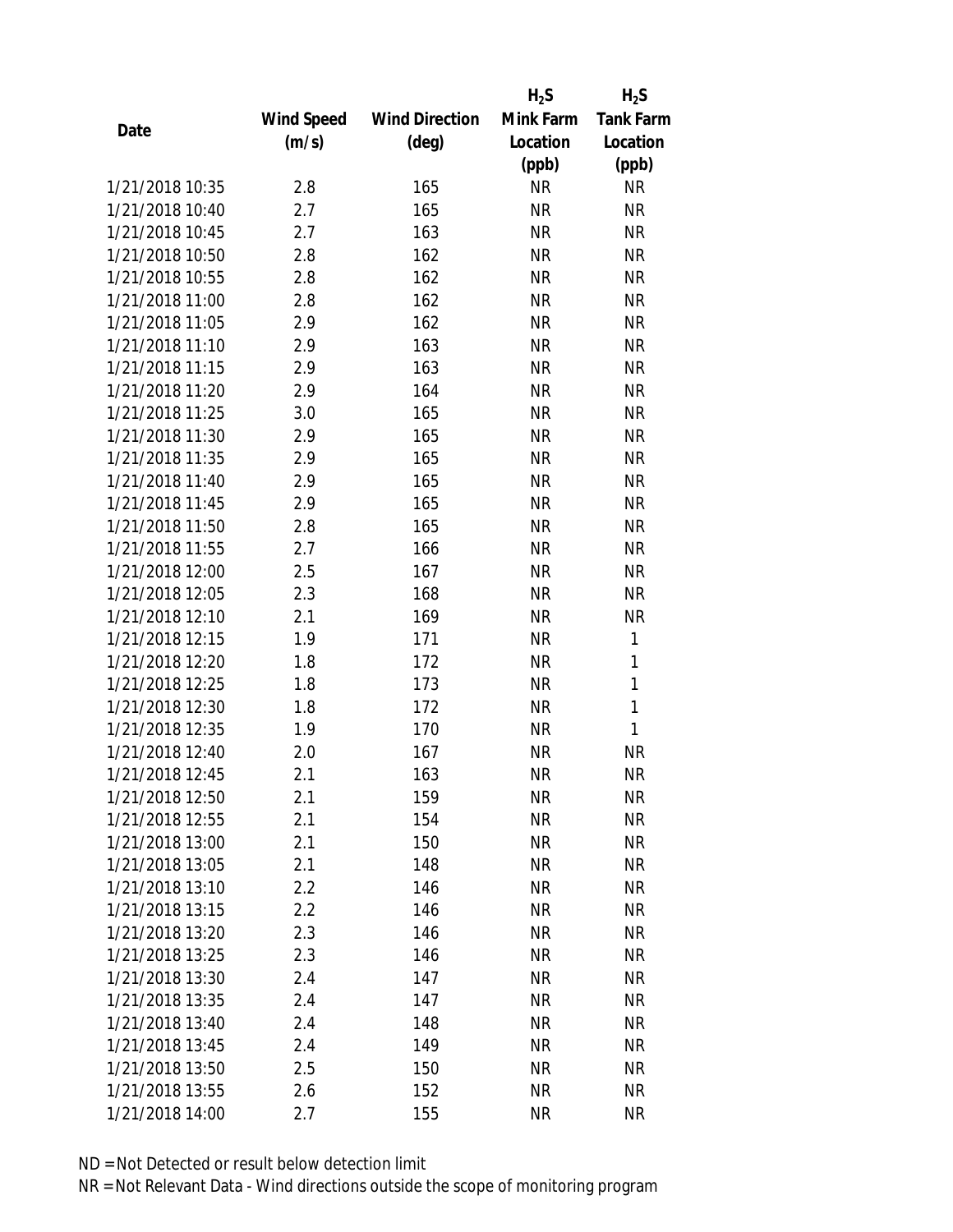|                 |            |                       | $H_2S$    | $H_2S$           |
|-----------------|------------|-----------------------|-----------|------------------|
|                 | Wind Speed | <b>Wind Direction</b> | Mink Farm | <b>Tank Farm</b> |
| Date            | (m/s)      | $(\text{deg})$        | Location  | Location         |
|                 |            |                       | (ppb)     | (ppb)            |
| 1/21/2018 14:05 | 2.7        | 157                   | <b>NR</b> | <b>NR</b>        |
| 1/21/2018 14:10 | 2.7        | 157                   | <b>NR</b> | <b>NR</b>        |
| 1/21/2018 14:15 | 2.7        | 157                   | <b>NR</b> | <b>NR</b>        |
| 1/21/2018 14:20 | 2.6        | 156                   | <b>NR</b> | <b>NR</b>        |
| 1/21/2018 14:25 | 2.5        | 154                   | <b>NR</b> | <b>NR</b>        |
| 1/21/2018 14:30 | 2.4        | 152                   | <b>NR</b> | <b>NR</b>        |
| 1/21/2018 14:35 | 2.3        | 150                   | <b>NR</b> | <b>NR</b>        |
| 1/21/2018 14:40 | 2.3        | 149                   | <b>NR</b> | <b>NR</b>        |
| 1/21/2018 14:45 | 2.3        | 149                   | <b>NR</b> | <b>NR</b>        |
| 1/21/2018 14:50 | 2.3        | 149                   | <b>NR</b> | <b>NR</b>        |
| 1/21/2018 14:55 | 2.2        | 149                   | <b>NR</b> | <b>NR</b>        |
| 1/21/2018 15:00 | 2.2        | 149                   | <b>NR</b> | <b>NR</b>        |
| 1/21/2018 15:05 | 2.1        | 149                   | <b>NR</b> | <b>NR</b>        |
| 1/21/2018 15:10 | 2.0        | 148                   | <b>NR</b> | <b>NR</b>        |
| 1/21/2018 15:15 | 1.9        | 146                   | <b>NR</b> | <b>NR</b>        |
| 1/21/2018 15:20 | 1.8        | 144                   | <b>NR</b> | <b>NR</b>        |
| 1/21/2018 15:25 | 1.8        | 142                   | <b>NR</b> | <b>NR</b>        |
| 1/21/2018 15:30 | 1.7        | 140                   | <b>NR</b> | <b>NR</b>        |
| 1/21/2018 15:35 | 1.7        | 136                   | <b>NR</b> | <b>NR</b>        |
| 1/21/2018 15:40 | 1.6        | 132                   | <b>NR</b> | <b>NR</b>        |
| 1/21/2018 15:45 | 1.6        | 128                   | <b>NR</b> | <b>NR</b>        |
| 1/21/2018 15:50 | 1.5        | 123                   | <b>NR</b> | <b>NR</b>        |
| 1/21/2018 15:55 | 1.5        | 120                   | <b>NR</b> | <b>NR</b>        |
| 1/21/2018 16:00 | 1.5        | 116                   | <b>NR</b> | <b>NR</b>        |
| 1/21/2018 16:05 | 1.6        | 114                   | <b>NR</b> | <b>NR</b>        |
| 1/21/2018 16:10 | 1.6        | 113                   | <b>NR</b> | <b>NR</b>        |
| 1/21/2018 16:15 | 1.8        | 113                   | <b>NR</b> | <b>NR</b>        |
| 1/21/2018 16:20 | 1.9        | 113                   | NR        | <b>NR</b>        |
| 1/21/2018 16:25 | 2.0        | 113                   | <b>NR</b> | <b>NR</b>        |
| 1/21/2018 16:30 | 2.1        | 113                   | NR        | <b>NR</b>        |
| 1/21/2018 16:35 | 2.2        | 113                   | <b>NR</b> | <b>NR</b>        |
| 1/21/2018 16:40 | 2.2        | 112                   | <b>NR</b> | <b>NR</b>        |
| 1/21/2018 16:45 | 2.2        | 112                   | NR        | <b>NR</b>        |
| 1/21/2018 16:50 | 2.2        | 111                   | <b>NR</b> | <b>NR</b>        |
| 1/21/2018 16:55 | 2.2        | 111                   | <b>NR</b> | <b>NR</b>        |
| 1/21/2018 17:00 | 2.2        | 112                   | <b>NR</b> | <b>NR</b>        |
| 1/21/2018 17:05 | 2.1        | 111                   | ΝR        | <b>NR</b>        |
| 1/21/2018 17:10 | 2.1        | 111                   | ΝR        | <b>NR</b>        |
| 1/21/2018 17:15 | 2.1        | 111                   | <b>NR</b> | <b>NR</b>        |
| 1/21/2018 17:20 | 2.1        | 111                   | NR        | <b>NR</b>        |
| 1/21/2018 17:25 | 2.1        | 110                   | <b>NR</b> | <b>NR</b>        |
| 1/21/2018 17:30 | 2.1        | 110                   | <b>NR</b> | <b>NR</b>        |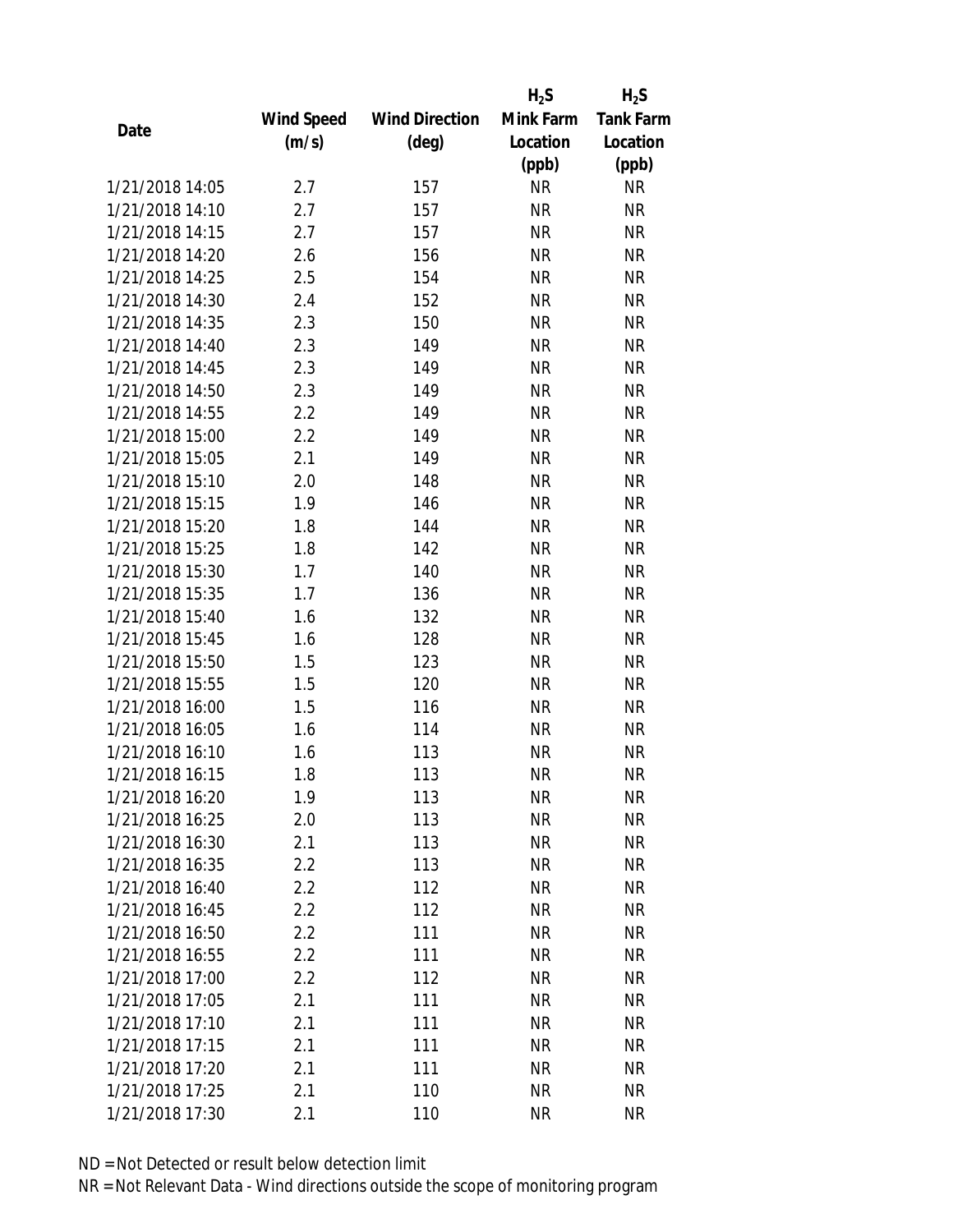|                 |            |                       | $H_2S$    | $H_2S$           |
|-----------------|------------|-----------------------|-----------|------------------|
|                 | Wind Speed | <b>Wind Direction</b> | Mink Farm | <b>Tank Farm</b> |
| Date            | (m/s)      | (deg)                 | Location  | Location         |
|                 |            |                       | (ppb)     | (ppb)            |
| 1/21/2018 17:35 | 2.1        | 110                   | <b>NR</b> | <b>NR</b>        |
| 1/21/2018 17:40 | 2.1        | 109                   | <b>NR</b> | <b>NR</b>        |
| 1/21/2018 17:45 | 2.1        | 109                   | <b>NR</b> | <b>NR</b>        |
| 1/21/2018 17:50 | 2.1        | 109                   | <b>NR</b> | <b>NR</b>        |
| 1/21/2018 17:55 | 2.1        | 108                   | <b>NR</b> | <b>NR</b>        |
| 1/21/2018 18:00 | 2.1        | 107                   | <b>NR</b> | <b>NR</b>        |
| 1/21/2018 18:05 | 2.0        | 105                   | <b>NR</b> | <b>NR</b>        |
| 1/21/2018 18:10 | 2.0        | 103                   | <b>NR</b> | <b>NR</b>        |
| 1/21/2018 18:15 | 2.0        | 101                   | <b>NR</b> | <b>NR</b>        |
| 1/21/2018 18:20 | 2.0        | 98                    | <b>NR</b> | <b>NR</b>        |
| 1/21/2018 18:25 | 2.0        | 95                    | <b>NR</b> | <b>NR</b>        |
| 1/21/2018 18:30 | 1.9        | 93                    | <b>NR</b> | <b>NR</b>        |
| 1/21/2018 18:35 | 1.9        | 90                    | <b>NR</b> | <b>NR</b>        |
| 1/21/2018 18:40 | 1.9        | 87                    | <b>NR</b> | <b>NR</b>        |
| 1/21/2018 18:45 | 1.8        | 84                    | <b>NR</b> | <b>NR</b>        |
| 1/21/2018 18:50 | 1.8        | 81                    | <b>NR</b> | <b>NR</b>        |
| 1/21/2018 18:55 | 1.8        | 79                    | <b>NR</b> | <b>NR</b>        |
| 1/21/2018 19:00 | 1.8        | 78                    | <b>NR</b> | <b>NR</b>        |
| 1/21/2018 19:05 | 1.8        | 77                    | <b>NR</b> | <b>NR</b>        |
| 1/21/2018 19:10 | 1.8        | 79                    | <b>NR</b> | <b>NR</b>        |
| 1/21/2018 19:15 | 1.8        | 81                    | <b>NR</b> | <b>NR</b>        |
| 1/21/2018 19:20 | 1.8        | 83                    | <b>NR</b> | <b>NR</b>        |
| 1/21/2018 19:25 | 1.8        | 85                    | <b>NR</b> | <b>NR</b>        |
| 1/21/2018 19:30 | 1.8        | 87                    | <b>NR</b> | <b>NR</b>        |
| 1/21/2018 19:35 | 1.9        | 88                    | <b>NR</b> | <b>NR</b>        |
| 1/21/2018 19:40 | 1.9        | 89                    | <b>NR</b> | <b>NR</b>        |
| 1/21/2018 19:45 | 2.0        | 89                    | <b>NR</b> | <b>NR</b>        |
| 1/21/2018 19:50 | 2.0        | 89                    | ΝR        | <b>NR</b>        |
| 1/21/2018 19:55 | 2.1        | 89                    | <b>NR</b> | <b>NR</b>        |
| 1/21/2018 20:00 | 2.1        | 90                    | <b>NR</b> | <b>NR</b>        |
| 1/21/2018 20:05 | 2.1        | 92                    | <b>NR</b> | <b>NR</b>        |
| 1/21/2018 20:10 | 2.2        | 95                    | <b>NR</b> | <b>NR</b>        |
| 1/21/2018 20:15 | 2.2        | 97                    | ΝR        | <b>NR</b>        |
| 1/21/2018 20:20 | 2.2        | 100                   | <b>NR</b> | <b>NR</b>        |
| 1/21/2018 20:25 | 2.3        | 104                   | NR        | <b>NR</b>        |
| 1/21/2018 20:30 | 2.4        | 108                   | <b>NR</b> | <b>NR</b>        |
| 1/21/2018 20:35 | 2.6        | 111                   | ΝR        | <b>NR</b>        |
| 1/21/2018 20:40 | 2.7        | 115                   | ΝR        | <b>NR</b>        |
| 1/21/2018 20:45 | 2.9        | 119                   | <b>NR</b> | <b>NR</b>        |
| 1/21/2018 20:50 | 3.0        | 122                   | NR        | <b>NR</b>        |
| 1/21/2018 20:55 | 3.1        | 126                   | <b>NR</b> | <b>NR</b>        |
| 1/21/2018 21:00 | 3.2        | 128                   | <b>NR</b> | <b>NR</b>        |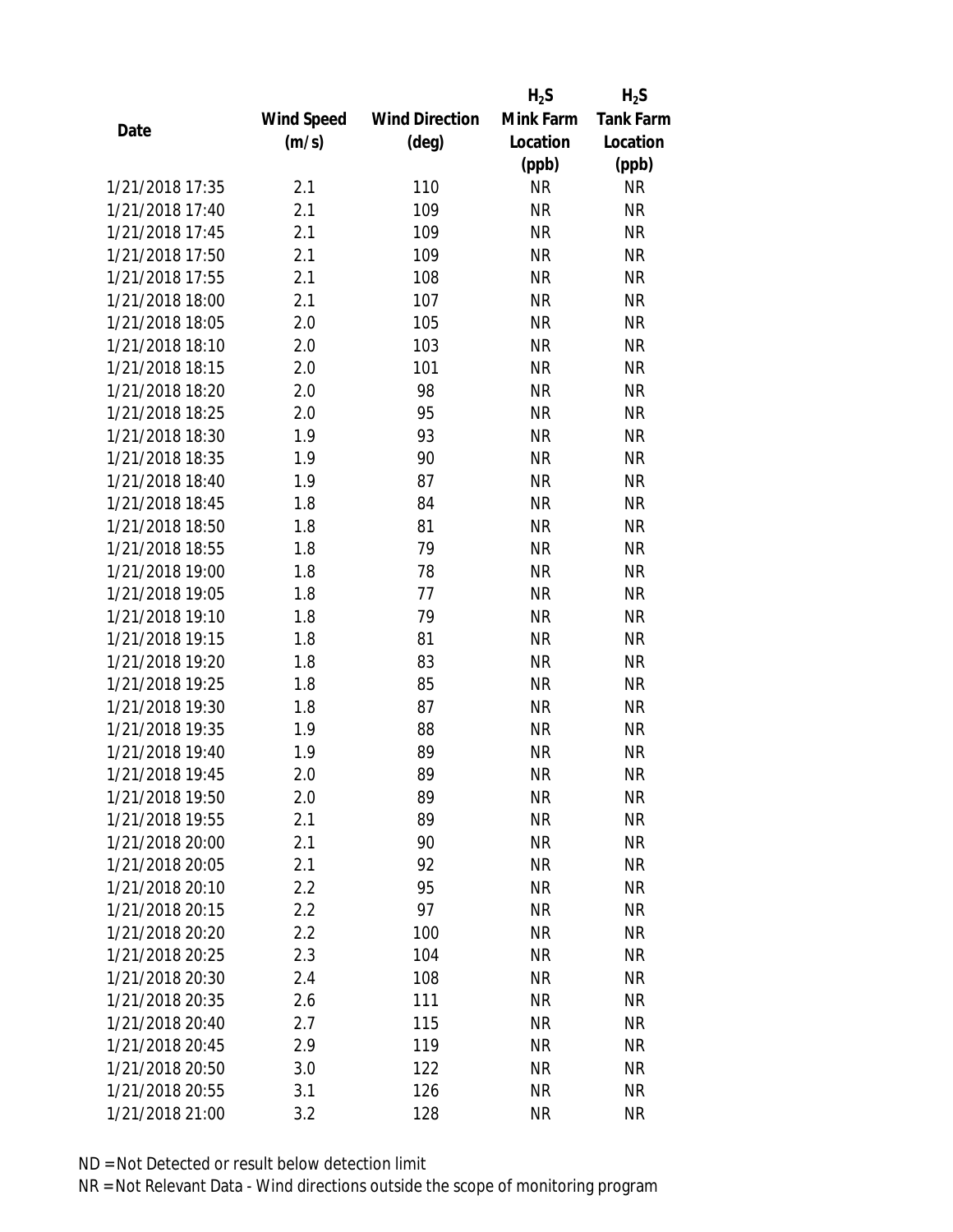|                 |            |                       | $H_2S$    | $H_2S$           |
|-----------------|------------|-----------------------|-----------|------------------|
|                 | Wind Speed | <b>Wind Direction</b> | Mink Farm | <b>Tank Farm</b> |
| Date            | (m/s)      | $(\text{deg})$        | Location  | Location         |
|                 |            |                       | (ppb)     | (ppb)            |
| 1/21/2018 21:05 | 3.2        | 131                   | <b>NR</b> | NR               |
| 1/21/2018 21:10 | 3.2        | 132                   | <b>NR</b> | <b>NR</b>        |
| 1/21/2018 21:15 | 3.2        | 134                   | <b>NR</b> | <b>NR</b>        |
| 1/21/2018 21:20 | 3.2        | 136                   | <b>NR</b> | <b>NR</b>        |
| 1/21/2018 21:25 | 3.1        | 139                   | <b>NR</b> | <b>NR</b>        |
| 1/21/2018 21:30 | 3.1        | 141                   | <b>NR</b> | <b>NR</b>        |
| 1/21/2018 21:35 | 3.1        | 144                   | <b>NR</b> | <b>NR</b>        |
| 1/21/2018 21:40 | 3.0        | 146                   | <b>NR</b> | <b>NR</b>        |
| 1/21/2018 21:45 | 3.0        | 148                   | <b>NR</b> | <b>NR</b>        |
| 1/21/2018 21:50 | 3.0        | 149                   | <b>NR</b> | <b>NR</b>        |
| 1/21/2018 21:55 | 3.1        | 150                   | <b>NR</b> | <b>NR</b>        |
| 1/21/2018 22:00 | 3.2        | 150                   | <b>NR</b> | <b>NR</b>        |
| 1/21/2018 22:05 | 3.3        | 150                   | <b>NR</b> | <b>NR</b>        |
| 1/21/2018 22:10 | 3.4        | 150                   | <b>NR</b> | <b>NR</b>        |
| 1/21/2018 22:15 | 3.4        | 149                   | <b>NR</b> | <b>NR</b>        |
| 1/21/2018 22:20 | 3.5        | 149                   | <b>NR</b> | <b>NR</b>        |
| 1/21/2018 22:25 | 3.6        | 149                   | <b>NR</b> | <b>NR</b>        |
| 1/21/2018 22:30 | 3.6        | 149                   | <b>NR</b> | <b>NR</b>        |
| 1/21/2018 22:35 | 3.7        | 149                   | <b>NR</b> | <b>NR</b>        |
| 1/21/2018 22:40 | 3.9        | 150                   | <b>NR</b> | <b>NR</b>        |
| 1/21/2018 22:45 | 4.0        | 151                   | <b>NR</b> | <b>NR</b>        |
| 1/21/2018 22:50 | 4.2        | 151                   | <b>NR</b> | <b>NR</b>        |
| 1/21/2018 22:55 | 4.4        | 152                   | <b>NR</b> | <b>NR</b>        |
| 1/21/2018 23:00 | 4.5        | 153                   | <b>NR</b> | <b>NR</b>        |
| 1/21/2018 23:05 | 4.6        | 154                   | <b>NR</b> | <b>NR</b>        |
| 1/21/2018 23:10 | 4.6        | 155                   | <b>NR</b> | <b>NR</b>        |
| 1/21/2018 23:15 | 4.7        | 156                   | <b>NR</b> | <b>NR</b>        |
| 1/21/2018 23:20 | 4.6        | 157                   | ΝR        | ΝR               |
| 1/21/2018 23:25 | 4.6        | 159                   | <b>NR</b> | <b>NR</b>        |
| 1/21/2018 23:30 | 4.5        | 160                   | NR        | NR               |
| 1/21/2018 23:35 | 4.4        | 161                   | <b>NR</b> | NR               |
| 1/21/2018 23:40 | 4.4        | 161                   | <b>NR</b> | NR               |
| 1/21/2018 23:45 | 4.3        | 160                   | <b>NR</b> | NR               |
| 1/21/2018 23:50 | 4.3        | 159                   | <b>NR</b> | <b>NR</b>        |
| 1/21/2018 23:55 | 4.3        | 158                   | <b>NR</b> | NR               |
| 1/21/2018 24:00 | 4.4        | 157                   | <b>NR</b> | NR               |
| 1/22/2018 00:05 | 4.4        |                       | <b>NR</b> | NR               |
|                 |            | 156                   |           |                  |
| 1/22/2018 00:10 | 4.4        | 156                   | ΝR        | NR               |
| 1/22/2018 00:15 | 4.4        | 157                   | <b>NR</b> | NR               |
| 1/22/2018 00:20 | 4.4        | 158                   | NR        | NR               |
| 1/22/2018 00:25 | 4.4        | 158                   | <b>NR</b> | NR               |
| 1/22/2018 00:30 | 4.3        | 159                   | <b>NR</b> | <b>NR</b>        |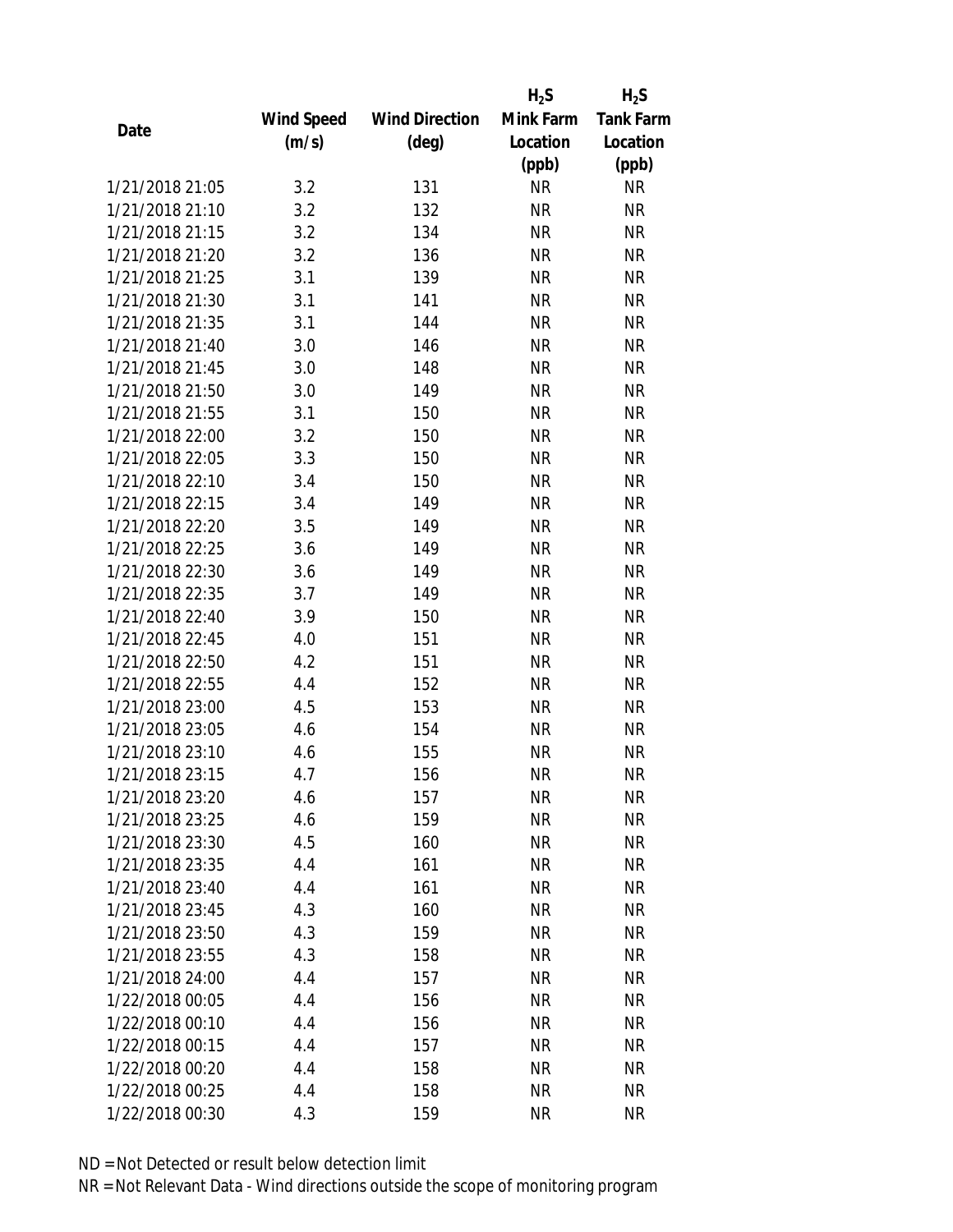|                 |            |                       | $H_2S$    | $H_2S$           |
|-----------------|------------|-----------------------|-----------|------------------|
|                 | Wind Speed | <b>Wind Direction</b> | Mink Farm | <b>Tank Farm</b> |
| Date            | (m/s)      | (deg)                 | Location  | Location         |
|                 |            |                       | (ppb)     | (ppb)            |
| 1/22/2018 00:35 | 4.3        | 160                   | <b>NR</b> | <b>NR</b>        |
| 1/22/2018 00:40 | 4.2        | 160                   | <b>NR</b> | <b>NR</b>        |
| 1/22/2018 00:45 | 4.1        | 161                   | <b>NR</b> | <b>NR</b>        |
| 1/22/2018 00:50 | 4.0        | 161                   | <b>NR</b> | <b>NR</b>        |
| 1/22/2018 00:55 | 3.9        | 160                   | <b>NR</b> | <b>NR</b>        |
| 1/22/2018 01:00 | 3.8        | 160                   | <b>NR</b> | <b>NR</b>        |
| 1/22/2018 01:05 | 3.7        | 160                   | <b>NR</b> | <b>NR</b>        |
| 1/22/2018 01:10 | 3.6        | 159                   | <b>NR</b> | <b>NR</b>        |
| 1/22/2018 01:15 | 3.5        | 159                   | <b>NR</b> | <b>NR</b>        |
| 1/22/2018 01:20 | 3.5        | 159                   | <b>NR</b> | <b>NR</b>        |
| 1/22/2018 01:25 | 3.4        | 160                   | <b>NR</b> | <b>NR</b>        |
| 1/22/2018 01:30 | 3.3        | 161                   | <b>NR</b> | <b>NR</b>        |
| 1/22/2018 01:35 | 3.2        | 161                   | <b>NR</b> | <b>NR</b>        |
| 1/22/2018 01:40 | 3.2        | 161                   | <b>NR</b> | <b>NR</b>        |
| 1/22/2018 01:45 | 3.1        | 161                   | <b>NR</b> | <b>NR</b>        |
| 1/22/2018 01:50 | 3.1        | 160                   | <b>NR</b> | <b>NR</b>        |
| 1/22/2018 01:55 | 3.0        | 157                   | <b>NR</b> | <b>NR</b>        |
| 1/22/2018 02:00 | 3.0        | 154                   | <b>NR</b> | <b>NR</b>        |
| 1/22/2018 02:05 | 3.0        | 151                   | <b>NR</b> | <b>NR</b>        |
| 1/22/2018 02:10 | 3.1        | 147                   | <b>NR</b> | <b>NR</b>        |
| 1/22/2018 02:15 | 3.1        | 145                   | <b>NR</b> | <b>NR</b>        |
| 1/22/2018 02:20 | 3.2        | 143                   | <b>NR</b> | <b>NR</b>        |
| 1/22/2018 02:25 | 3.2        | 141                   | <b>NR</b> | <b>NR</b>        |
| 1/22/2018 02:30 | 3.3        | 141                   | <b>NR</b> | <b>NR</b>        |
| 1/22/2018 02:35 | 3.4        | 141                   | <b>NR</b> | <b>NR</b>        |
| 1/22/2018 02:40 | 3.5        | 142                   | <b>NR</b> | <b>NR</b>        |
| 1/22/2018 02:45 | 3.5        | 143                   | <b>NR</b> | <b>NR</b>        |
| 1/22/2018 02:50 | 3.6        | 143                   | NR        | <b>NR</b>        |
| 1/22/2018 02:55 | 3.7        | 143                   | <b>NR</b> | <b>NR</b>        |
| 1/22/2018 03:00 | 3.7        | 143                   | NR        | <b>NR</b>        |
| 1/22/2018 03:05 | 3.8        | 143                   | <b>NR</b> | <b>NR</b>        |
| 1/22/2018 03:10 | 3.9        | 143                   | <b>NR</b> | <b>NR</b>        |
| 1/22/2018 03:15 | 4.0        | 143                   | NR        | <b>NR</b>        |
| 1/22/2018 03:20 | 4.0        | 144                   | <b>NR</b> | <b>NR</b>        |
| 1/22/2018 03:25 | 4.1        | 145                   | <b>NR</b> | <b>NR</b>        |
| 1/22/2018 03:30 | 4.2        | 146                   | <b>NR</b> | <b>NR</b>        |
| 1/22/2018 03:35 | 4.3        | 146                   | NR        | <b>NR</b>        |
| 1/22/2018 03:40 | 4.3        | 146                   | NR        | <b>NR</b>        |
| 1/22/2018 03:45 | 4.4        | 146                   | <b>NR</b> | <b>NR</b>        |
| 1/22/2018 03:50 | 4.5        | 146                   | NR        | <b>NR</b>        |
| 1/22/2018 03:55 | 4.5        | 145                   | <b>NR</b> | <b>NR</b>        |
| 1/22/2018 04:00 | 4.5        | 144                   | <b>NR</b> | <b>NR</b>        |
|                 |            |                       |           |                  |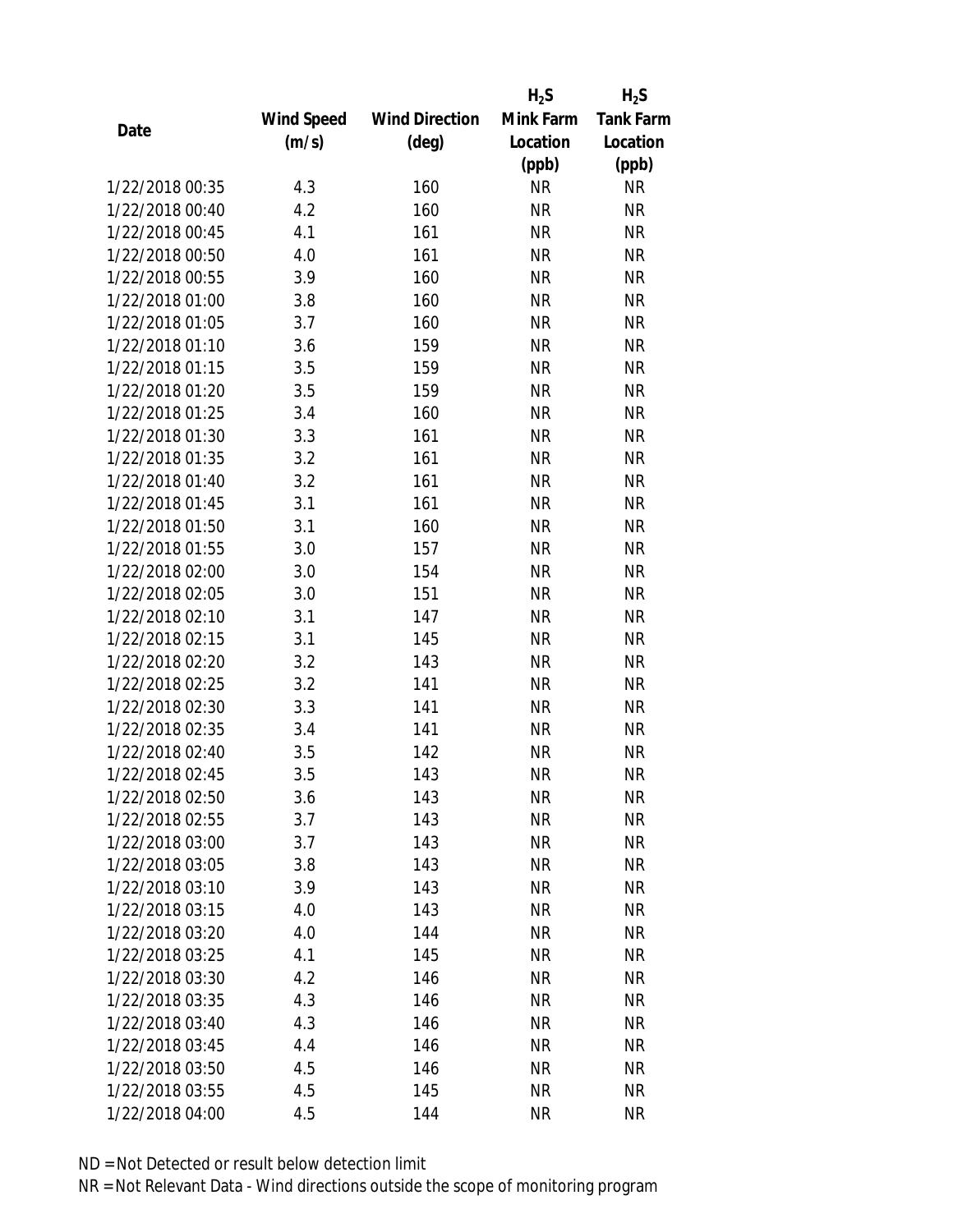|                 |            |                       | $H_2S$    | $H_2S$           |
|-----------------|------------|-----------------------|-----------|------------------|
|                 | Wind Speed | <b>Wind Direction</b> | Mink Farm | <b>Tank Farm</b> |
| Date            | (m/s)      | $(\text{deg})$        | Location  | Location         |
|                 |            |                       | (ppb)     | (ppb)            |
| 1/22/2018 04:05 | 4.5        | 143                   | <b>NR</b> | <b>NR</b>        |
| 1/22/2018 04:10 | 4.4        | 143                   | <b>NR</b> | <b>NR</b>        |
| 1/22/2018 04:15 | 4.4        | 143                   | <b>NR</b> | <b>NR</b>        |
| 1/22/2018 04:20 | 4.4        | 142                   | <b>NR</b> | <b>NR</b>        |
| 1/22/2018 04:25 | 4.4        | 141                   | <b>NR</b> | <b>NR</b>        |
| 1/22/2018 04:30 | 4.3        | 141                   | <b>NR</b> | <b>NR</b>        |
| 1/22/2018 04:35 | 4.2        | 140                   | <b>NR</b> | <b>NR</b>        |
| 1/22/2018 04:40 | 4.1        | 138                   | <b>NR</b> | <b>NR</b>        |
| 1/22/2018 04:45 | 4.1        | 136                   | <b>NR</b> | <b>NR</b>        |
| 1/22/2018 04:50 | 4.0        | 135                   | <b>NR</b> | <b>NR</b>        |
| 1/22/2018 04:55 | 3.9        | 133                   | <b>NR</b> | <b>NR</b>        |
| 1/22/2018 05:00 | 3.8        | 132                   | <b>NR</b> | <b>NR</b>        |
| 1/22/2018 05:05 | 3.7        | 132                   | <b>NR</b> | <b>NR</b>        |
| 1/22/2018 05:10 | 3.6        | 132                   | <b>NR</b> | <b>NR</b>        |
| 1/22/2018 05:15 | 3.5        | 133                   | <b>NR</b> | <b>NR</b>        |
| 1/22/2018 05:20 | 3.4        | 134                   | <b>NR</b> | <b>NR</b>        |
| 1/22/2018 05:25 | 3.2        | 135                   | <b>NR</b> | <b>NR</b>        |
| 1/22/2018 05:30 | 3.1        | 137                   | <b>NR</b> | <b>NR</b>        |
| 1/22/2018 05:35 | 2.9        | 139                   | <b>NR</b> | <b>NR</b>        |
| 1/22/2018 05:40 | 2.8        | 139                   | <b>NR</b> | <b>NR</b>        |
| 1/22/2018 05:45 | 2.7        | 139                   | <b>NR</b> | <b>NR</b>        |
| 1/22/2018 05:50 | 2.7        | 139                   | <b>NR</b> | <b>NR</b>        |
| 1/22/2018 05:55 | 2.8        | 138                   | <b>NR</b> | <b>NR</b>        |
| 1/22/2018 06:00 | 2.8        | 137                   | <b>NR</b> | <b>NR</b>        |
| 1/22/2018 06:05 | 2.8        | 137                   | <b>NR</b> | <b>NR</b>        |
| 1/22/2018 06:10 | 2.8        | 136                   | <b>NR</b> | <b>NR</b>        |
| 1/22/2018 06:15 | 2.7        | 134                   | <b>NR</b> | <b>NR</b>        |
| 1/22/2018 06:20 | 2.6        | 132                   | ΝR        | <b>NR</b>        |
| 1/22/2018 06:25 | 2.4        | 129                   | <b>NR</b> | <b>NR</b>        |
| 1/22/2018 06:30 | 2.3        | 126                   | NR        | <b>NR</b>        |
| 1/22/2018 06:35 | 2.2        | 121                   | <b>NR</b> | <b>NR</b>        |
| 1/22/2018 06:40 | 2.1        | 118                   | <b>NR</b> | <b>NR</b>        |
| 1/22/2018 06:45 | 2.2        | 118                   | ΝR        | <b>NR</b>        |
| 1/22/2018 06:50 | 2.2        | 118                   | <b>NR</b> | <b>NR</b>        |
| 1/22/2018 06:55 | 2.3        | 119                   | <b>NR</b> | <b>NR</b>        |
| 1/22/2018 07:00 | 2.4        | 122                   | <b>NR</b> | <b>NR</b>        |
| 1/22/2018 07:05 | 2.6        | 127                   | ΝR        | <b>NR</b>        |
| 1/22/2018 07:10 | 2.8        | 131                   | ΝR        | <b>NR</b>        |
| 1/22/2018 07:15 | 3.0        | 134                   | <b>NR</b> | <b>NR</b>        |
| 1/22/2018 07:20 | 3.3        | 136                   | ΝR        | <b>NR</b>        |
| 1/22/2018 07:25 | 3.5        | 139                   | <b>NR</b> | <b>NR</b>        |
| 1/22/2018 07:30 | 3.9        | 139                   | <b>NR</b> | <b>NR</b>        |
|                 |            |                       |           |                  |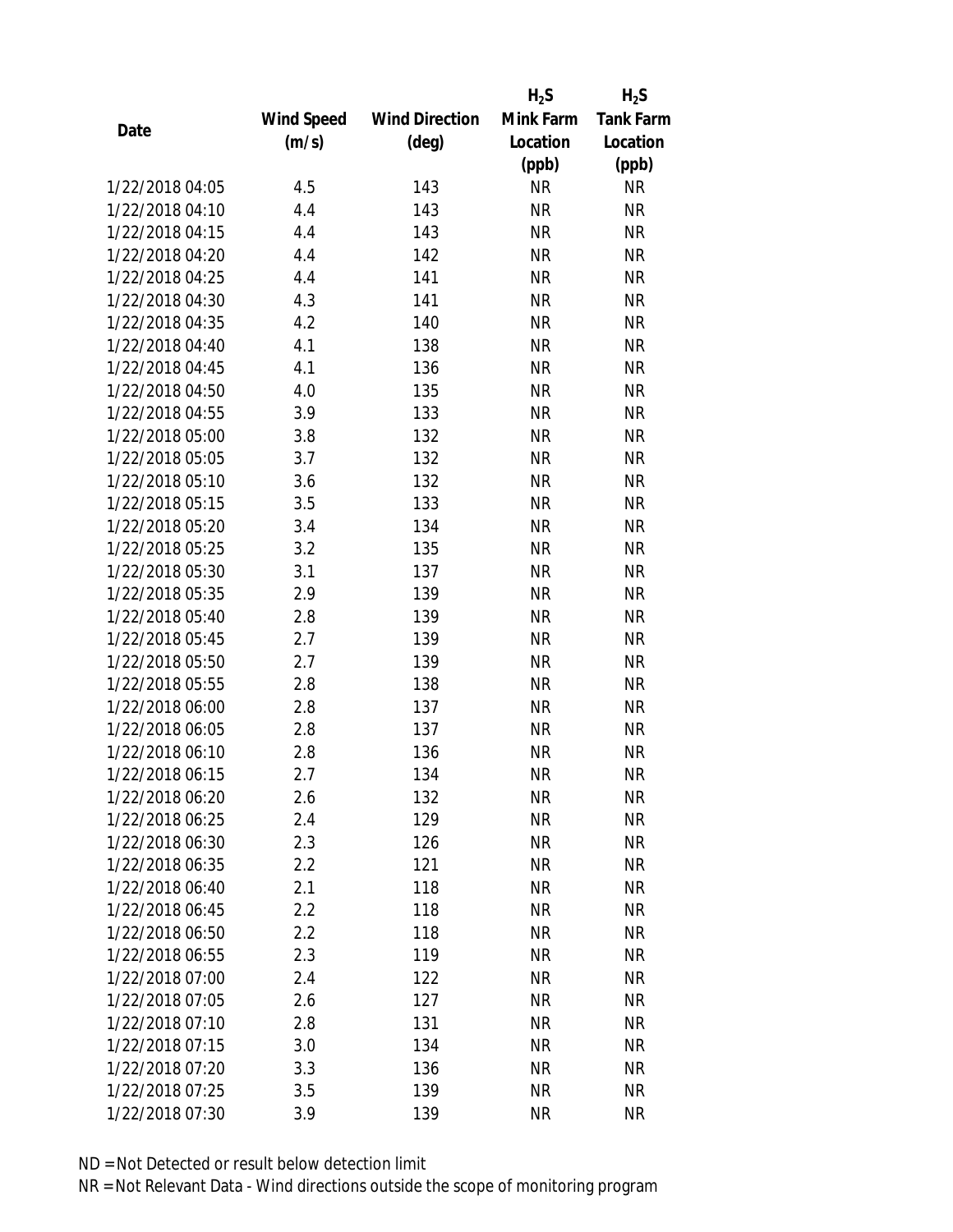|                 |            |                       | $H_2S$    | $H_2S$           |
|-----------------|------------|-----------------------|-----------|------------------|
|                 | Wind Speed | <b>Wind Direction</b> | Mink Farm | <b>Tank Farm</b> |
| Date            | (m/s)      | (deg)                 | Location  | Location         |
|                 |            |                       | (ppb)     | (ppb)            |
| 1/22/2018 07:35 | 4.1        | 139                   | <b>NR</b> | <b>NR</b>        |
| 1/22/2018 07:40 | 4.4        | 137                   | <b>NR</b> | <b>NR</b>        |
| 1/22/2018 07:45 | 4.5        | 136                   | <b>NR</b> | <b>NR</b>        |
| 1/22/2018 07:50 | 4.7        | 135                   | <b>NR</b> | <b>NR</b>        |
| 1/22/2018 07:55 | 4.8        | 134                   | <b>NR</b> | <b>NR</b>        |
| 1/22/2018 08:00 | 4.9        | 134                   | <b>NR</b> | <b>NR</b>        |
| 1/22/2018 08:05 | 5.0        | 135                   | <b>NR</b> | <b>NR</b>        |
| 1/22/2018 08:10 | 5.2        | 136                   | <b>NR</b> | <b>NR</b>        |
| 1/22/2018 08:15 | 5.4        | 137                   | <b>NR</b> | <b>NR</b>        |
| 1/22/2018 08:20 | 5.5        | 139                   | <b>NR</b> | <b>NR</b>        |
| 1/22/2018 08:25 | 5.6        | 141                   | <b>NR</b> | <b>NR</b>        |
| 1/22/2018 08:30 | 5.7        | 144                   | <b>NR</b> | <b>NR</b>        |
| 1/22/2018 08:35 | 5.8        | 147                   | <b>NR</b> | <b>NR</b>        |
| 1/22/2018 08:40 | 5.7        | 150                   | <b>NR</b> | <b>NR</b>        |
| 1/22/2018 08:45 | 5.8        | 154                   | <b>NR</b> | <b>NR</b>        |
| 1/22/2018 08:50 | 5.9        | 157                   | <b>NR</b> | <b>NR</b>        |
| 1/22/2018 08:55 | 6.0        | 161                   | <b>NR</b> | <b>NR</b>        |
| 1/22/2018 09:00 | 6.3        | 164                   | <b>NR</b> | <b>NR</b>        |
| 1/22/2018 09:05 | 6.5        | 166                   | <b>NR</b> | <b>NR</b>        |
| 1/22/2018 09:10 | 6.8        | 169                   | <b>NR</b> | <b>NR</b>        |
| 1/22/2018 09:15 | 7.0        | 171                   | <b>NR</b> | 1                |
| 1/22/2018 09:20 | 7.1        | 172                   | <b>NR</b> | 1                |
| 1/22/2018 09:25 | 7.2        | 174                   | <b>NR</b> | 1                |
| 1/22/2018 09:30 | 7.3        | 175                   | <b>NR</b> | $\mathbf{1}$     |
| 1/22/2018 09:35 | 7.3        | 175                   | <b>NR</b> | 1                |
| 1/22/2018 09:40 | 7.3        | 175                   | <b>NR</b> | 1                |
| 1/22/2018 09:45 | 7.3        | 176                   | <b>NR</b> | $\mathbf{1}$     |
| 1/22/2018 09:50 | 7.2        | 176                   | ΝR        | 1                |
| 1/22/2018 09:55 | 7.1        | 176                   | <b>NR</b> | 1                |
| 1/22/2018 10:00 | 7.1        | 176                   | NR        | 1                |
| 1/22/2018 10:05 | 7.1        | 177                   | NR        | 1                |
| 1/22/2018 10:10 | 7.0        | 177                   | <b>NR</b> | 1                |
| 1/22/2018 10:15 | 6.9        | 178                   | NR        | 1                |
| 1/22/2018 10:20 | 7.0        | 179                   | <b>NR</b> | 1                |
| 1/22/2018 10:25 | 7.0        | 180                   | NR        | 1                |
| 1/22/2018 10:30 | 6.9        | 181                   | NR        | 1                |
| 1/22/2018 10:35 | 6.8        | 182                   | NR        | 1                |
| 1/22/2018 10:40 | 6.8        | 183                   | NR        | 1                |
| 1/22/2018 10:45 | 6.7        | 183                   | <b>NR</b> | 1                |
| 1/22/2018 10:50 | 6.6        | 183                   | NR        | 1                |
| 1/22/2018 10:55 | 6.6        | 183                   | <b>NR</b> | 1                |
| 1/22/2018 11:00 | 6.6        | 182                   | <b>NR</b> | 1                |
|                 |            |                       |           |                  |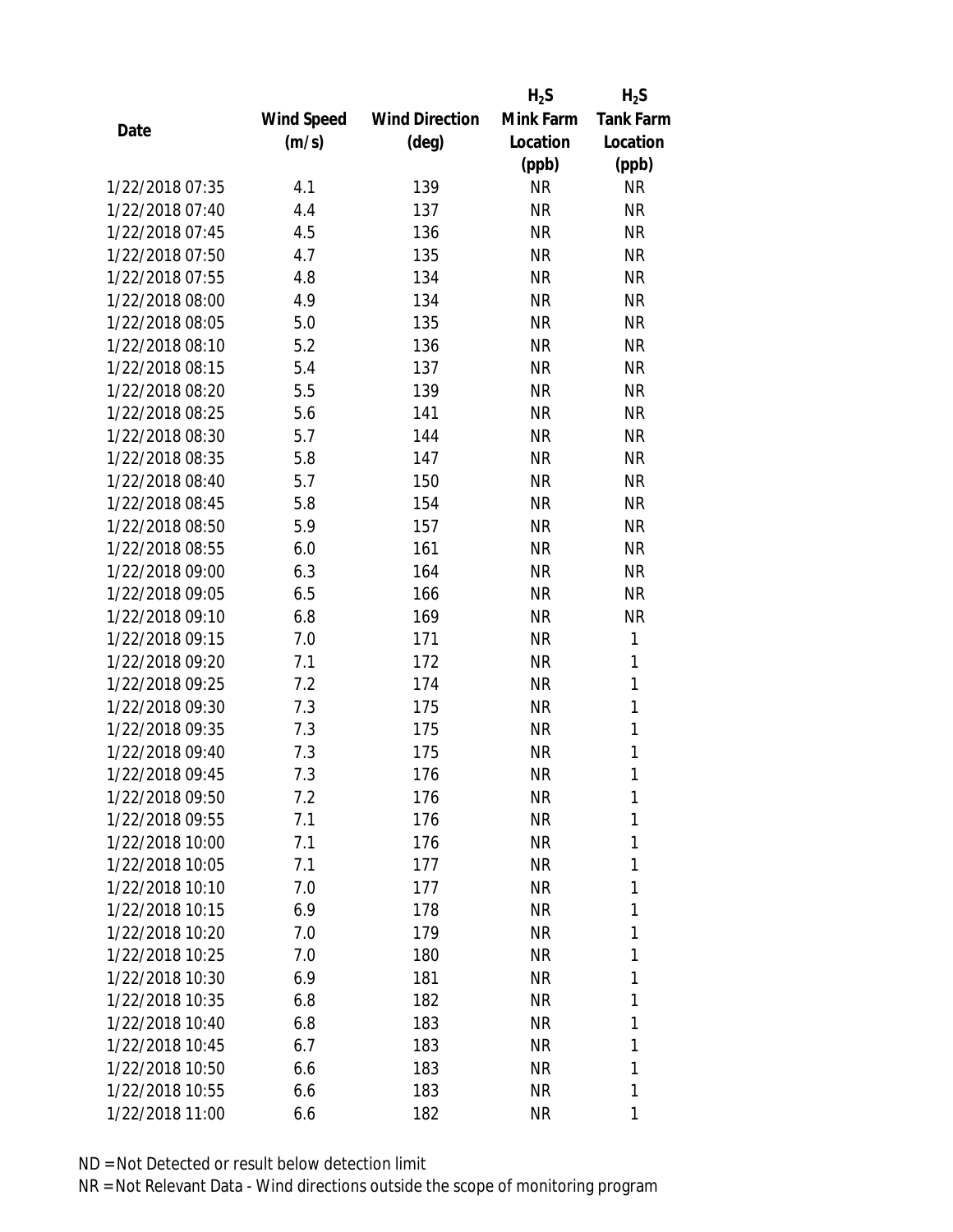|                 |            |                       | $H_2S$    | $H_2S$           |
|-----------------|------------|-----------------------|-----------|------------------|
|                 | Wind Speed | <b>Wind Direction</b> | Mink Farm | <b>Tank Farm</b> |
| Date            | (m/s)      | $(\text{deg})$        | Location  | Location         |
|                 |            |                       | (ppb)     | (ppb)            |
| 1/22/2018 11:05 | 6.6        | 182                   | <b>NR</b> | 1                |
| 1/22/2018 11:10 | 6.6        | 181                   | <b>NR</b> | 1                |
| 1/22/2018 11:15 | 6.7        | 182                   | <b>NR</b> | 1                |
| 1/22/2018 11:20 | 6.8        | 182                   | <b>NR</b> | 1                |
| 1/22/2018 11:25 | 6.9        | 183                   | <b>NR</b> | 1                |
| 1/22/2018 11:30 | 6.9        | 183                   | <b>NR</b> | 1                |
| 1/22/2018 11:35 | 6.9        | 184                   | <b>NR</b> | 1                |
| 1/22/2018 11:40 | 7.0        | 183                   | <b>NR</b> | 1                |
| 1/22/2018 11:45 | 7.0        | 183                   | <b>NR</b> | 1                |
| 1/22/2018 11:50 | 7.1        | 183                   | <b>NR</b> | 1                |
| 1/22/2018 11:55 | 7.1        | 183                   | <b>NR</b> | 1                |
| 1/22/2018 12:00 | 7.1        | 183                   | <b>NR</b> | 1                |
| 1/22/2018 12:05 | 7.0        | 183                   | <b>NR</b> | 1                |
| 1/22/2018 12:10 | 7.0        | 183                   | <b>NR</b> | 1                |
| 1/22/2018 12:15 | 6.9        | 183                   | <b>NR</b> | 1                |
| 1/22/2018 12:20 | 6.8        | 183                   | <b>NR</b> | 1                |
| 1/22/2018 12:25 | 6.8        | 182                   | <b>NR</b> | 1                |
| 1/22/2018 12:30 | 6.8        | 182                   | <b>NR</b> | 1                |
| 1/22/2018 12:35 | 6.8        | 182                   | <b>NR</b> | 1                |
| 1/22/2018 12:40 | 6.8        | 182                   | <b>NR</b> | 1                |
| 1/22/2018 12:45 | 6.7        | 183                   | <b>NR</b> | 1                |
| 1/22/2018 12:50 | 6.7        | 183                   | <b>NR</b> | 1                |
| 1/22/2018 12:55 | 6.7        | 184                   | <b>NR</b> | 1                |
| 1/22/2018 13:00 | 6.6        | 184                   | <b>NR</b> | 1                |
| 1/22/2018 13:05 | 6.5        | 185                   | <b>NR</b> | 1                |
| 1/22/2018 13:10 | 6.5        | 185                   | <b>NR</b> | 1                |
| 1/22/2018 13:15 | 6.4        | 185                   | <b>NR</b> | 1                |
| 1/22/2018 13:20 | 6.4        | 184                   | ΝR        | 1                |
| 1/22/2018 13:25 | 6.3        | 184                   | <b>NR</b> | 1                |
| 1/22/2018 13:30 | 6.3        | 184                   | NR        | 1                |
| 1/22/2018 13:35 | 6.2        | 184                   | NR        | 1                |
| 1/22/2018 13:40 | 6.1        | 183                   | <b>NR</b> | 1                |
| 1/22/2018 13:45 | 6.1        | 183                   | NR        | 1                |
| 1/22/2018 13:50 | 6.1        | 183                   | <b>NR</b> | 1                |
| 1/22/2018 13:55 | 6.2        | 183                   | NR        | 1                |
| 1/22/2018 14:00 | 6.2        | 183                   | <b>NR</b> | 1                |
| 1/22/2018 14:05 | 6.3        | 183                   | NR        | 1                |
|                 |            |                       |           |                  |
| 1/22/2018 14:10 | 6.3        | 183                   | NR        | 1                |
| 1/22/2018 14:15 | 6.3        | 184                   | <b>NR</b> | 1<br>1           |
| 1/22/2018 14:20 | 6.3        | 184                   | NR        |                  |
| 1/22/2018 14:25 | 6.2        | 184                   | <b>NR</b> | 1                |
| 1/22/2018 14:30 | 6.2        | 185                   | <b>NR</b> | 1                |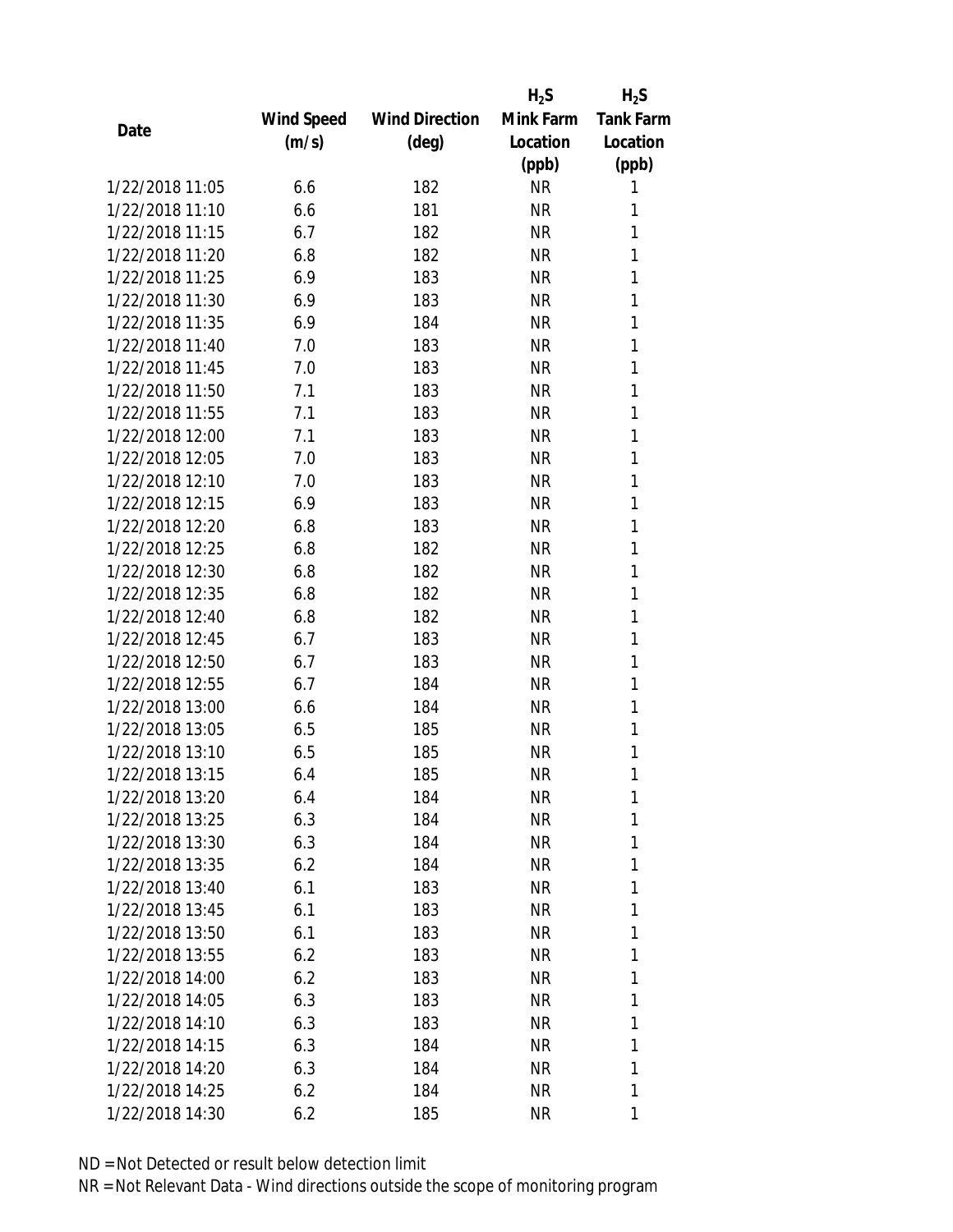|                 |                   |                       | $H_2S$    | $H_2S$           |
|-----------------|-------------------|-----------------------|-----------|------------------|
|                 | <b>Wind Speed</b> | <b>Wind Direction</b> | Mink Farm | <b>Tank Farm</b> |
| Date            | (m/s)             | $(\text{deg})$        | Location  | Location         |
|                 |                   |                       | (ppb)     | (ppb)            |
| 1/22/2018 14:35 | 6.2               | 185                   | <b>NR</b> | 1                |
| 1/22/2018 14:40 | 6.1               | 186                   | <b>NR</b> | 1                |
| 1/22/2018 14:45 | 6.0               | 187                   | <b>NR</b> | 1                |
| 1/22/2018 14:50 | 6.0               | 188                   | <b>NR</b> | 1                |
| 1/22/2018 14:55 | 5.9               | 188                   | <b>NR</b> | 1                |
| 1/22/2018 15:00 | 5.8               | 189                   | <b>NR</b> | 1                |
| 1/22/2018 15:05 | 5.7               | 189                   | <b>NR</b> | 1                |
| 1/22/2018 15:10 | 5.6               | 189                   | <b>NR</b> | 1                |
| 1/22/2018 15:15 | 5.5               | 189                   | <b>NR</b> | 1                |
| 1/22/2018 15:20 | 5.5               | 188                   | <b>NR</b> | 1                |
| 1/22/2018 15:25 | 5.5               | 187                   | <b>NR</b> | 1                |
| 1/22/2018 15:30 | 5.6               | 187                   | <b>NR</b> | 1                |
| 1/22/2018 15:35 | 5.6               | 186                   | <b>NR</b> | 1                |
| 1/22/2018 15:40 | 5.7               | 186                   | <b>NR</b> | 1                |
| 1/22/2018 15:45 | 5.7               | 186                   | <b>NR</b> | 1                |
| 1/22/2018 15:50 | 5.7               | 186                   | <b>NR</b> | 1                |
| 1/22/2018 15:55 | 5.7               | 187                   | <b>NR</b> | 1                |
| 1/22/2018 16:00 | 5.7               | 187                   | <b>NR</b> | 1                |
| 1/22/2018 16:05 | 5.6               | 188                   | <b>NR</b> | 1                |
| 1/22/2018 16:10 | 5.5               | 190                   | <b>NR</b> | 1                |
| 1/22/2018 16:15 | 5.4               | 190                   | <b>NR</b> | 1                |
| 1/22/2018 16:20 | 5.4               | 190                   | <b>NR</b> | 1                |
| 1/22/2018 16:25 | 5.3               | 190                   | <b>NR</b> | 1                |
| 1/22/2018 16:30 | 5.3               | 189                   | <b>NR</b> | 1                |
| 1/22/2018 16:35 | 5.3               | 187                   | <b>NR</b> | 1                |
| 1/22/2018 16:40 | 5.4               | 185                   | ΝR        | 1                |
| 1/22/2018 16:45 | 5.4               | 184                   | <b>NR</b> | 1                |
| 1/22/2018 16:50 | 5.5               | 182                   | ΝR        | 1                |
| 1/22/2018 16:55 | 5.5               | 181                   | <b>NR</b> | 1                |
| 1/22/2018 17:00 | 5.5               | 180                   | NR        | 1                |
| 1/22/2018 17:05 | 5.4               | 180                   | ΝR        | 1                |
| 1/22/2018 17:10 | 5.2               | 180                   | ΝR        | 1                |
| 1/22/2018 17:15 | 5.1               | 180                   | ΝR        | 1                |
| 1/22/2018 17:20 | 4.9               | 179                   | <b>NR</b> | 1                |
| 1/22/2018 17:25 | 4.8               | 178                   | NR        | 1                |
| 1/22/2018 17:30 | 4.8               | 177                   | NR        | 1                |
| 1/22/2018 17:35 | 4.8               | 176                   | ΝR        | 1                |
| 1/22/2018 17:40 | 4.8               | 175                   | ΝR        | 1                |
| 1/22/2018 17:45 | 4.9               | 174                   | ΝR        | 1                |
| 1/22/2018 17:50 | 4.9               | 174                   | NR        | 1                |
| 1/22/2018 17:55 | 4.9               | 174                   | <b>NR</b> | 1                |
| 1/22/2018 18:00 | 4.9               | 174                   | <b>NR</b> | 2                |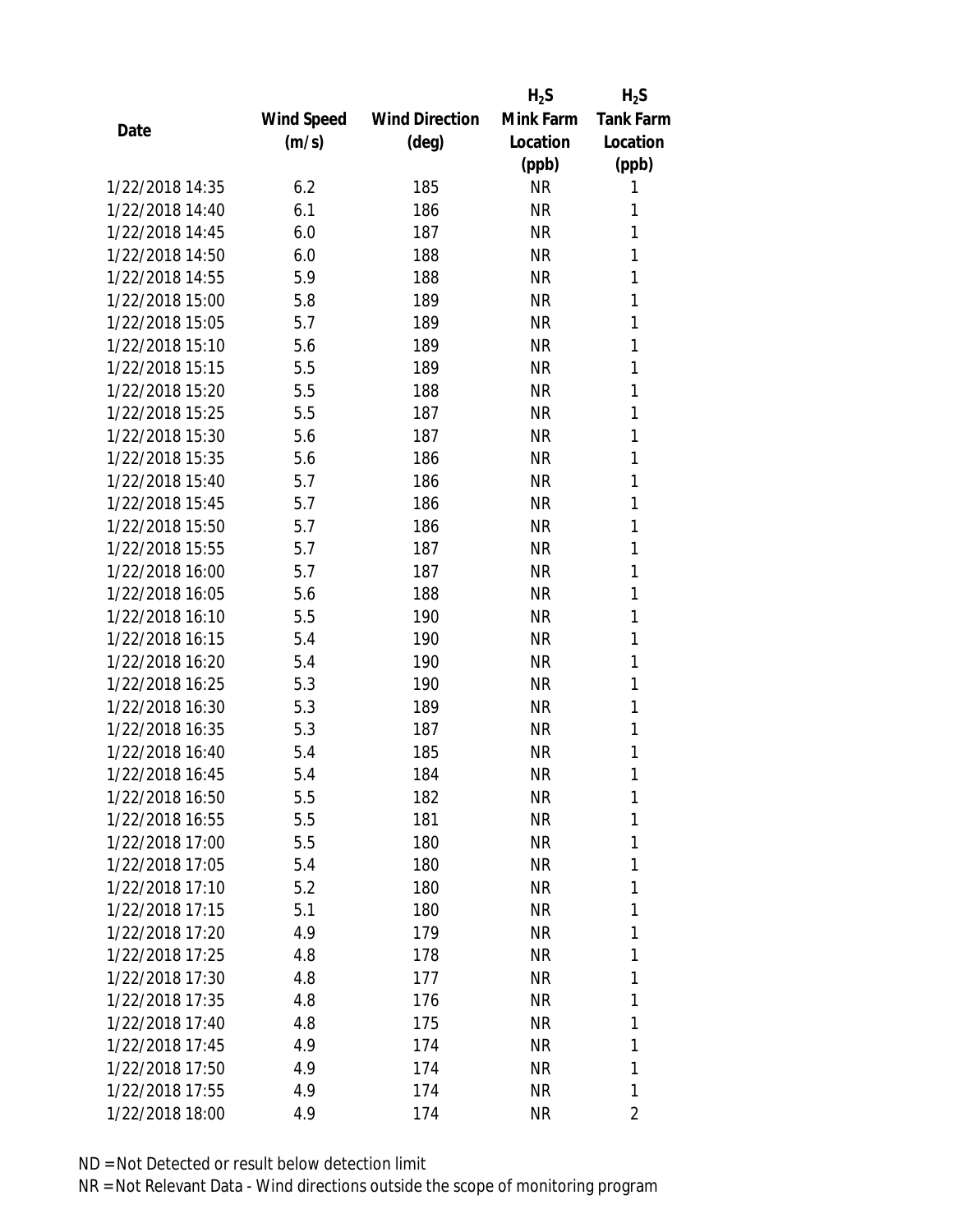|                 |            |                       | $H_2S$    | $H_2S$           |
|-----------------|------------|-----------------------|-----------|------------------|
|                 | Wind Speed | <b>Wind Direction</b> | Mink Farm | <b>Tank Farm</b> |
| Date            | (m/s)      | (deg)                 | Location  | Location         |
|                 |            |                       | (ppb)     | (ppb)            |
| 1/22/2018 18:05 | 4.8        | 174                   | <b>NR</b> | 2                |
| 1/22/2018 18:10 | 4.7        | 173                   | <b>NR</b> | $\overline{2}$   |
| 1/22/2018 18:15 | 4.6        | 172                   | <b>NR</b> | $\overline{2}$   |
| 1/22/2018 18:20 | 4.5        | 171                   | <b>NR</b> | 1                |
| 1/22/2018 18:25 | 4.5        | 169                   | <b>NR</b> | <b>NR</b>        |
| 1/22/2018 18:30 | 4.4        | 167                   | <b>NR</b> | <b>NR</b>        |
| 1/22/2018 18:35 | 4.3        | 164                   | <b>NR</b> | <b>NR</b>        |
| 1/22/2018 18:40 | 4.3        | 162                   | <b>NR</b> | <b>NR</b>        |
| 1/22/2018 18:45 | 4.3        | 159                   | <b>NR</b> | <b>NR</b>        |
| 1/22/2018 18:50 | 4.3        | 157                   | <b>NR</b> | <b>NR</b>        |
| 1/22/2018 18:55 | 4.4        | 156                   | <b>NR</b> | <b>NR</b>        |
| 1/22/2018 19:00 | 4.4        | 154                   | <b>NR</b> | <b>NR</b>        |
| 1/22/2018 19:05 | 4.4        | 153                   | <b>NR</b> | <b>NR</b>        |
| 1/22/2018 19:10 | 4.5        | 152                   | <b>NR</b> | <b>NR</b>        |
| 1/22/2018 19:15 | 4.5        | 152                   | <b>NR</b> | <b>NR</b>        |
| 1/22/2018 19:20 | 4.5        | 152                   | <b>NR</b> | <b>NR</b>        |
| 1/22/2018 19:25 | 4.6        | 154                   | <b>NR</b> | <b>NR</b>        |
| 1/22/2018 19:30 | 4.9        | 159                   | <b>NR</b> | <b>NR</b>        |
| 1/22/2018 19:35 | 5.2        | 167                   | <b>NR</b> | <b>NR</b>        |
| 1/22/2018 19:40 | 5.6        | 179                   | <b>NR</b> | 1                |
| 1/22/2018 19:45 | 6.1        | 193                   | <b>NR</b> | 1                |
| 1/22/2018 19:50 | 6.6        | 210                   | <b>NR</b> | 1                |
| 1/22/2018 19:55 | 6.9        | 225                   | <b>NR</b> | 1                |
| 1/22/2018 20:00 | 7.2        | 238                   | 1         | 1                |
| 1/22/2018 20:05 | 7.3        | 248                   | 1         | 1                |
| 1/22/2018 20:10 | 7.4        | 254                   | 1         | 1                |
| 1/22/2018 20:15 | 7.4        | 258                   | 1         | 1                |
| 1/22/2018 20:20 | 7.4        | 259                   | 1         | 1                |
| 1/22/2018 20:25 | 7.4        | 260                   | 1         | 1                |
| 1/22/2018 20:30 | 7.3        | 260                   | 1         | 1                |
| 1/22/2018 20:35 | 7.2        | 261                   | 1         | 1                |
| 1/22/2018 20:40 | 7.1        | 261                   | 1         | 1                |
| 1/22/2018 20:45 | 6.8        | 262                   | 1         | 1                |
| 1/22/2018 20:50 | 6.4        | 264                   | 1         | 1                |
| 1/22/2018 20:55 | 5.9        | 266                   | 1         | 1                |
| 1/22/2018 21:00 | 5.5        | 268                   | 1         | 1                |
| 1/22/2018 21:05 | 5.1        | 270                   | 1         | 1                |
| 1/22/2018 21:10 | 4.8        | 273                   | 1         | 1                |
| 1/22/2018 21:15 | 4.6        | 275                   | 1         | 1                |
| 1/22/2018 21:20 | 4.4        | 276                   | 1         | <b>NR</b>        |
| 1/22/2018 21:25 | 4.3        | 276                   | 1         | <b>NR</b>        |
| 1/22/2018 21:30 | 4.2        | 276                   | 1         | <b>NR</b>        |
|                 |            |                       |           |                  |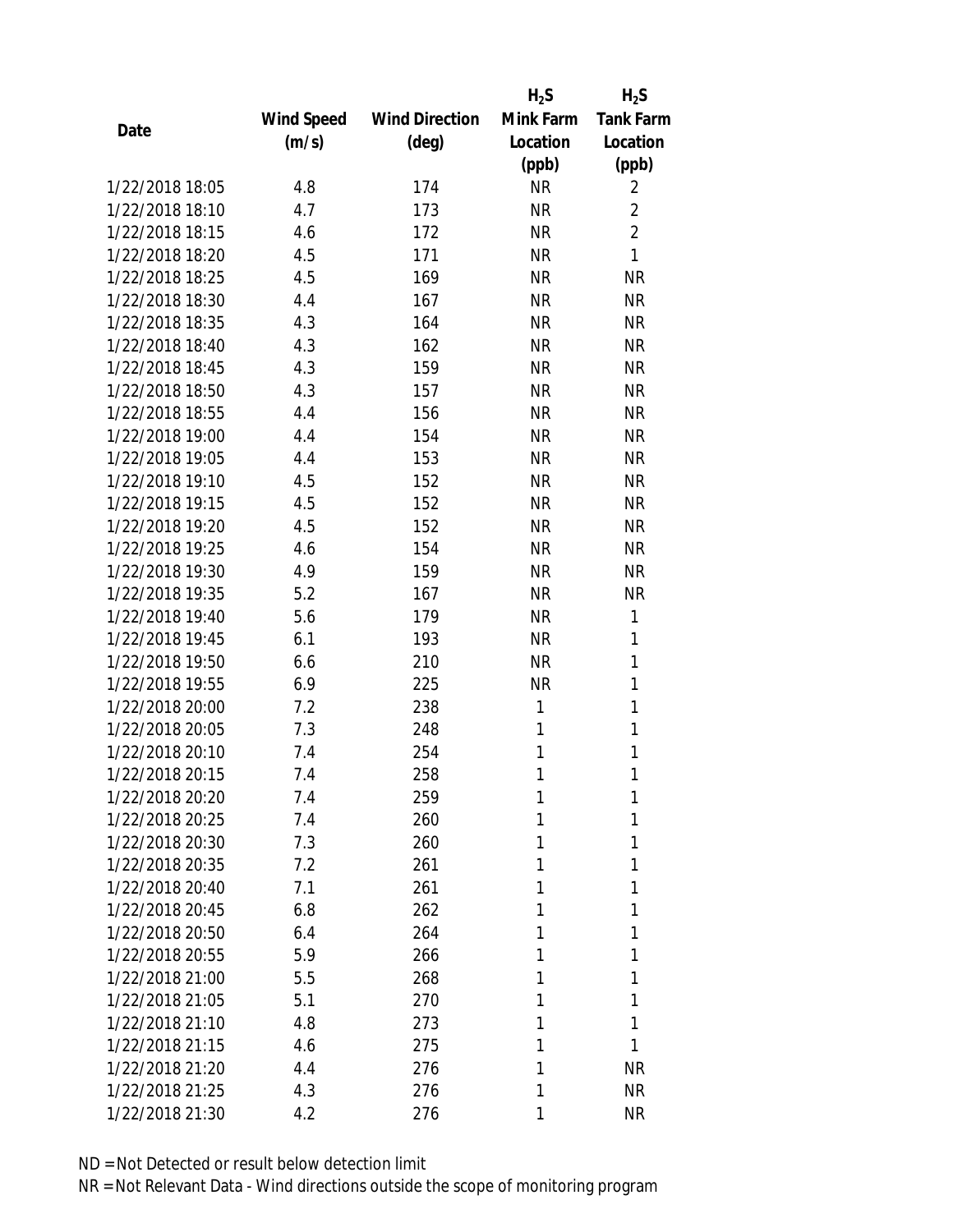|                 |            |                       | $H_2S$       | $H_2S$           |
|-----------------|------------|-----------------------|--------------|------------------|
|                 | Wind Speed | <b>Wind Direction</b> | Mink Farm    | <b>Tank Farm</b> |
| Date            | (m/s)      | $(\text{deg})$        | Location     | Location         |
|                 |            |                       | (ppb)        | (ppb)            |
| 1/22/2018 21:35 | 4.1        | 276                   | 1            | <b>NR</b>        |
| 1/22/2018 21:40 | 4.0        | 274                   | 1            | 1                |
| 1/22/2018 21:45 | 4.0        | 271                   | 1            | 1                |
| 1/22/2018 21:50 | 4.0        | 268                   | 1            | 1                |
| 1/22/2018 21:55 | 4.0        | 265                   | 1            | 1                |
| 1/22/2018 22:00 | 4.1        | 261                   | 1            | 1                |
| 1/22/2018 22:05 | 4.1        | 257                   | <b>ND</b>    | 1                |
| 1/22/2018 22:10 | 4.2        | 253                   | <b>ND</b>    | 1                |
| 1/22/2018 22:15 | 4.2        | 249                   | <b>ND</b>    | 1                |
| 1/22/2018 22:20 | 4.2        | 246                   | <b>ND</b>    | 1                |
| 1/22/2018 22:25 | 4.2        | 244                   | <b>ND</b>    | 1                |
| 1/22/2018 22:30 | 4.3        | 243                   | <b>ND</b>    | 1                |
| 1/22/2018 22:35 | 4.4        | 243                   | $\mathbf{1}$ | 1                |
| 1/22/2018 22:40 | 4.6        | 244                   | <b>ND</b>    | 1                |
| 1/22/2018 22:45 | 4.9        | 246                   | <b>ND</b>    | 1                |
| 1/22/2018 22:50 | 5.1        | 248                   | <b>ND</b>    | 1                |
| 1/22/2018 22:55 | 5.3        | 250                   | <b>ND</b>    | 1                |
| 1/22/2018 23:00 | 5.4        | 250                   | <b>ND</b>    | 1                |
| 1/22/2018 23:05 | 5.5        | 249                   | <b>ND</b>    | 1                |
| 1/22/2018 23:10 | 5.4        | 247                   | <b>ND</b>    | 1                |
| 1/22/2018 23:15 | 5.3        | 244                   | <b>ND</b>    | 1                |
| 1/22/2018 23:20 | 5.1        | 240                   | <b>ND</b>    | 1                |
| 1/22/2018 23:25 | 5.0        | 235                   | <b>ND</b>    | 1                |
| 1/22/2018 23:30 | 4.9        | 230                   | <b>ND</b>    | 1                |
| 1/22/2018 23:35 | 4.8        | 226                   | NR           | 1                |
| 1/22/2018 23:40 | 4.7        | 223                   | NR           | 1                |
| 1/22/2018 23:45 | 4.6        | 220                   | <b>NR</b>    | 1                |
| 1/22/2018 23:50 | 4.6        | 218                   | NR           | 1                |
| 1/22/2018 23:55 | 4.6        | 216                   | <b>NR</b>    | 1                |
| 1/22/2018 24:00 | 4.6        | 214                   | NR           | 1                |
| 1/23/2018 00:05 | 4.5        | 211                   | NR           | 1                |
| 1/23/2018 00:10 | 4.5        | 210                   | NR           | 1                |
| 1/23/2018 00:15 | 4.6        | 208                   | NR           | 1                |
| 1/23/2018 00:20 | 4.6        | 208                   | NR           | 1                |
| 1/23/2018 00:25 | 4.7        | 208                   | NR           | 1                |
| 1/23/2018 00:30 | 4.7        | 209                   | NR           | 1                |
| 1/23/2018 00:35 | 4.7        | 211                   | NR           | 1                |
| 1/23/2018 00:40 | 4.7        | 212                   | NR           | 1                |
| 1/23/2018 00:45 | 4.6        | 214                   | NR           | 1                |
| 1/23/2018 00:50 | 4.6        | 214                   | NR           | 1                |
| 1/23/2018 00:55 | 4.5        | 215                   | NR           | 1                |
| 1/23/2018 01:00 | 4.4        | 215                   | ΝR           | 1                |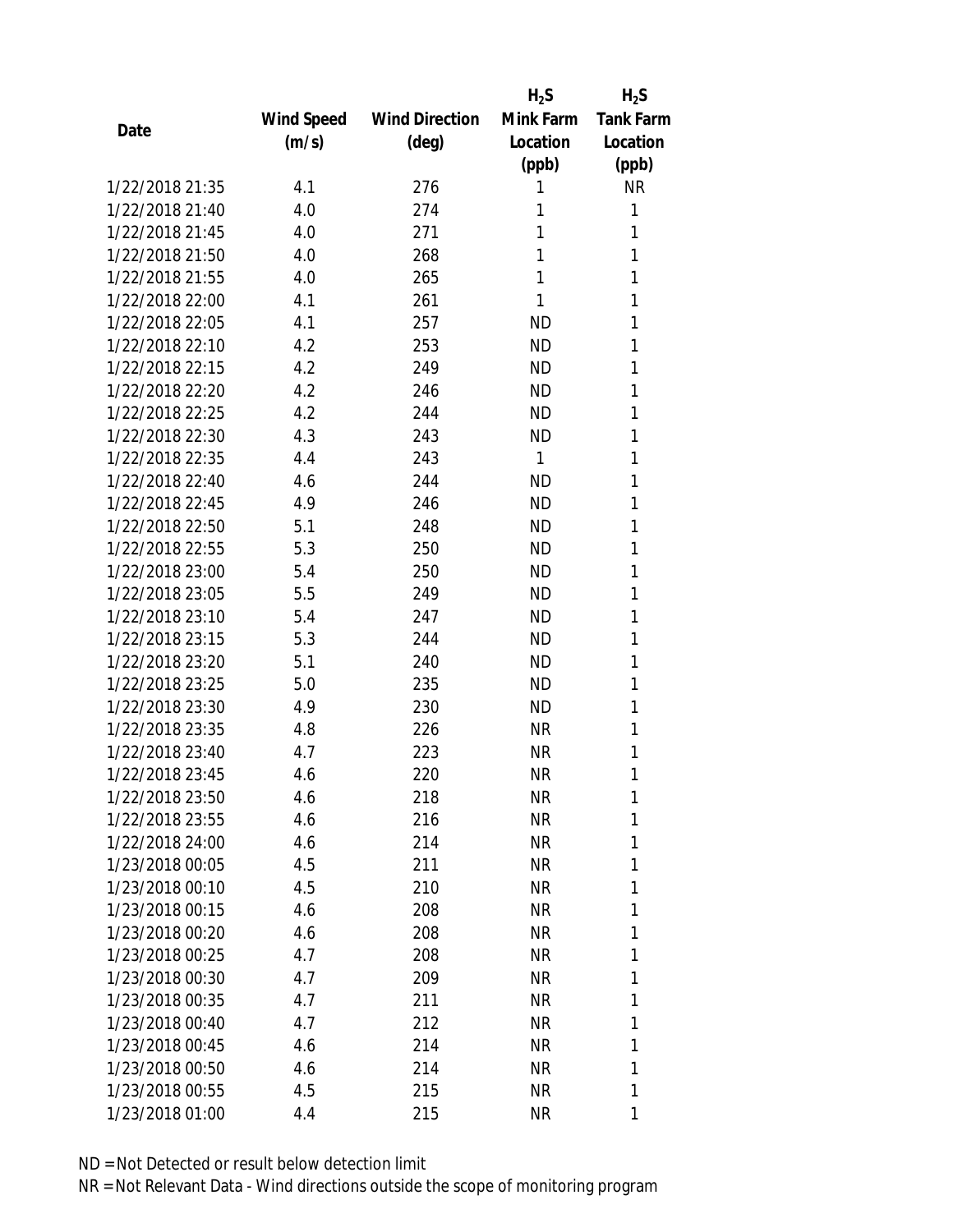|                 |            |                       | $H_2S$    | $H_2S$           |
|-----------------|------------|-----------------------|-----------|------------------|
|                 | Wind Speed | <b>Wind Direction</b> | Mink Farm | <b>Tank Farm</b> |
| Date            | (m/s)      | $(\text{deg})$        | Location  | Location         |
|                 |            |                       | (ppb)     | (ppb)            |
| 1/23/2018 01:05 | 4.3        | 215                   | <b>NR</b> | 1                |
| 1/23/2018 01:10 | 4.2        | 215                   | <b>NR</b> | 1                |
| 1/23/2018 01:15 | 4.1        | 215                   | <b>NR</b> | 1                |
| 1/23/2018 01:20 | 4.0        | 215                   | NR        | 1                |
| 1/23/2018 01:25 | 3.8        | 216                   | <b>NR</b> | 1                |
| 1/23/2018 01:30 | 3.6        | 217                   | <b>NR</b> | 1                |
| 1/23/2018 01:35 | 3.5        | 219                   | <b>NR</b> | 1                |
| 1/23/2018 01:40 | 3.2        | 220                   | <b>NR</b> | 1                |
| 1/23/2018 01:45 | 3.0        | 222                   | <b>NR</b> | 1                |
| 1/23/2018 01:50 | 2.8        | 225                   | <b>NR</b> | 1                |
| 1/23/2018 01:55 | 2.6        | 228                   | <b>NR</b> | 1                |
| 1/23/2018 02:00 | 2.5        | 232                   | 1         | 1                |
| 1/23/2018 02:05 | 2.4        | 236                   | 1         | $\overline{2}$   |
| 1/23/2018 02:10 | 2.3        | 240                   | 1         | $\overline{2}$   |
| 1/23/2018 02:15 | 2.3        | 243                   | 1         | $\overline{2}$   |
| 1/23/2018 02:20 | 2.3        | 244                   | 1         | $\overline{2}$   |
| 1/23/2018 02:25 | 2.3        | 243                   | 1         | 1                |
| 1/23/2018 02:30 | 2.4        | 242                   | 1         | 1                |
| 1/23/2018 02:35 | 2.4        | 242                   | 1         | 1                |
| 1/23/2018 02:40 | 2.5        | 242                   | 1         | 1                |
| 1/23/2018 02:45 | 2.5        | 243                   | 1         | 1                |
| 1/23/2018 02:50 | 2.6        | 244                   | 1         | 1                |
| 1/23/2018 02:55 | 2.6        | 247                   | 1         | 1                |
| 1/23/2018 03:00 | 2.8        | 248                   | 1         | 1                |
| 1/23/2018 03:05 | 3.0        | 247                   | 1         | 1                |
| 1/23/2018 03:10 | 3.3        | 246                   | 1         | 1                |
| 1/23/2018 03:15 | 3.7        | 246                   | 1         | 1                |
| 1/23/2018 03:20 | 4.2        | 247                   | 1         | 1                |
| 1/23/2018 03:25 | 4.6        | 247                   | 1         | 1                |
| 1/23/2018 03:30 | 5.0        | 248                   | 1         | 1                |
| 1/23/2018 03:35 | 5.2        | 250                   | 1         | 1                |
| 1/23/2018 03:40 | 5.4        | 251                   | 1         | 1                |
| 1/23/2018 03:45 | 5.4        | 252                   | 1         | 1                |
| 1/23/2018 03:50 | 5.3        | 252                   | 1         | 2                |
| 1/23/2018 03:55 | 5.2        | 252                   | 1         | $\overline{2}$   |
| 1/23/2018 04:00 | 5.0        | 252                   | 1         | $\overline{2}$   |
| 1/23/2018 04:05 | 4.8        | 252                   | 1         | $\overline{2}$   |
| 1/23/2018 04:10 | 4.7        | 252                   | 1         | 1                |
| 1/23/2018 04:15 | 4.6        | 252                   | 1         | 1                |
| 1/23/2018 04:20 | 4.6        | 253                   | 1         | 1                |
| 1/23/2018 04:25 | 4.5        | 253                   | 1         | 1                |
| 1/23/2018 04:30 | 4.5        | 253                   | 1         | 1                |
|                 |            |                       |           |                  |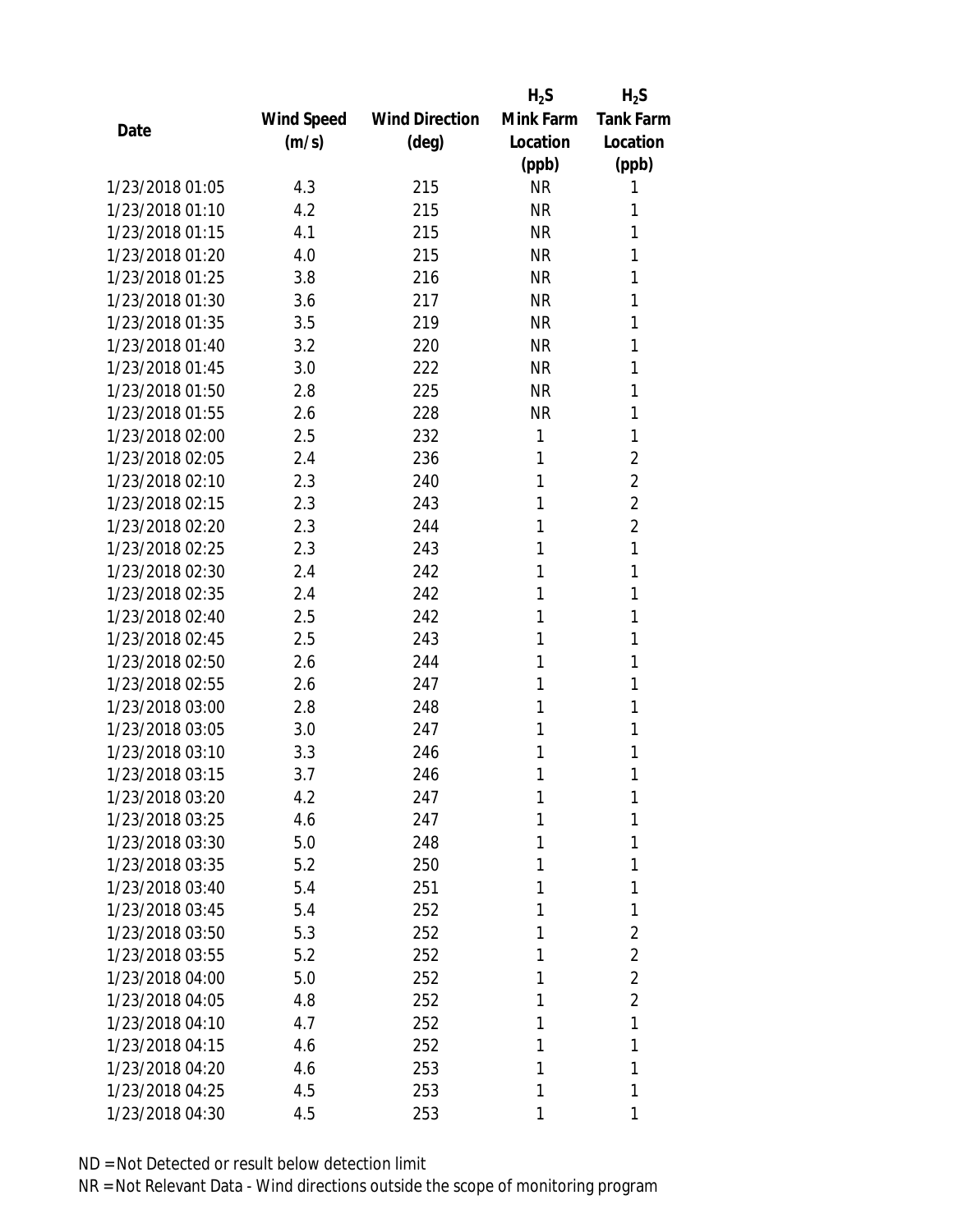|                 |            |                       | $H_2S$    | $H_2S$           |
|-----------------|------------|-----------------------|-----------|------------------|
|                 | Wind Speed | <b>Wind Direction</b> | Mink Farm | <b>Tank Farm</b> |
| Date            | (m/s)      | $(\text{deg})$        | Location  | Location         |
|                 |            |                       | (ppb)     | (ppb)            |
| 1/23/2018 04:35 | 4.5        | 253                   | 1         | 1                |
| 1/23/2018 04:40 | 4.4        | 253                   | 1         | 1                |
| 1/23/2018 04:45 | 4.4        | 253                   | 1         | 1                |
| 1/23/2018 04:50 | 4.4        | 253                   | 1         | 1                |
| 1/23/2018 04:55 | 4.5        | 252                   | 1         | 1                |
| 1/23/2018 05:00 | 4.5        | 252                   | 1         | 1                |
| 1/23/2018 05:05 | 4.6        | 251                   | 1         | 1                |
| 1/23/2018 05:10 | 4.7        | 251                   | 1         | 1                |
| 1/23/2018 05:15 | 4.8        | 250                   | 1         | 1                |
| 1/23/2018 05:20 | 4.9        | 250                   | 1         | 1                |
| 1/23/2018 05:25 | 4.9        | 250                   | 1         | 1                |
| 1/23/2018 05:30 | 4.9        | 251                   | 1         | 1                |
| 1/23/2018 05:35 | 4.8        | 251                   | 1         | 1                |
| 1/23/2018 05:40 | 4.7        | 252                   | 1         | 1                |
| 1/23/2018 05:45 | 4.6        | 253                   | 1         | $\overline{2}$   |
| 1/23/2018 05:50 | 4.4        | 254                   | 1         | $\overline{2}$   |
| 1/23/2018 05:55 | 4.3        | 255                   | 1         | $\overline{2}$   |
| 1/23/2018 06:00 | 4.1        | 257                   | 1         | $\overline{2}$   |
| 1/23/2018 06:05 | 4.0        | 261                   | 1         | $\overline{2}$   |
| 1/23/2018 06:10 | 3.8        | 266                   | 1         | 1                |
| 1/23/2018 06:15 | 3.7        | 273                   | 1         | 1                |
| 1/23/2018 06:20 | 3.6        | 282                   | 1         | <b>NR</b>        |
| 1/23/2018 06:25 | 3.6        | 292                   | 1         | <b>NR</b>        |
| 1/23/2018 06:30 | 3.6        | 303                   | 1         | <b>NR</b>        |
| 1/23/2018 06:35 | 3.6        | 313                   | 1         | <b>NR</b>        |
| 1/23/2018 06:40 | 3.7        | 321                   | 1         | <b>NR</b>        |
| 1/23/2018 06:45 | 3.8        | 326                   | 1         | <b>NR</b>        |
| 1/23/2018 06:50 | 3.9        | 329                   | 1         | <b>NR</b>        |
| 1/23/2018 06:55 | 4.0        | 329                   | 1         | <b>NR</b>        |
| 1/23/2018 07:00 | 4.1        | 328                   | 1         | <b>NR</b>        |
| 1/23/2018 07:05 | 4.2        | 327                   | 1         | <b>NR</b>        |
| 1/23/2018 07:10 | 4.3        | 326                   | 1         | <b>NR</b>        |
| 1/23/2018 07:15 | 4.4        | 325                   | 1         | <b>NR</b>        |
| 1/23/2018 07:20 | 4.5        | 324                   | 1         | <b>NR</b>        |
| 1/23/2018 07:25 | 4.6        | 324                   | 1         | <b>NR</b>        |
| 1/23/2018 07:30 | 4.8        | 324                   | 1         | <b>NR</b>        |
| 1/23/2018 07:35 | 4.9        | 324                   | ND        | ΝR               |
| 1/23/2018 07:40 | 4.9        | 324                   | <b>ND</b> | <b>NR</b>        |
| 1/23/2018 07:45 | 4.8        | 324                   | <b>ND</b> | NR               |
| 1/23/2018 07:50 | 4.6        | 323                   | ND        | <b>NR</b>        |
| 1/23/2018 07:55 | 4.4        | 322                   | ND        | <b>NR</b>        |
| 1/23/2018 08:00 | 4.2        | 321                   | <b>ND</b> | <b>NR</b>        |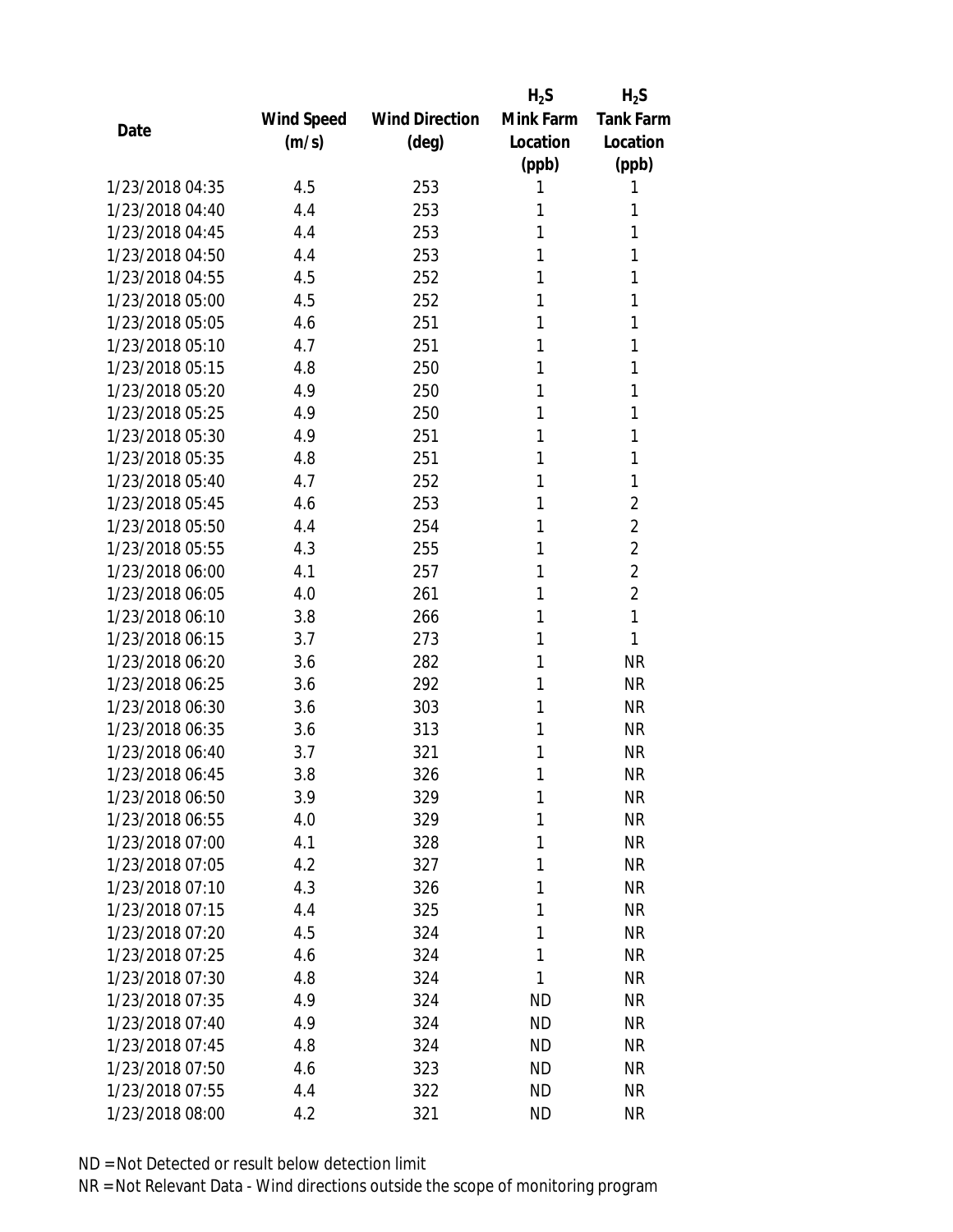|                 |            |                       | $H_2S$       | $H_2S$           |
|-----------------|------------|-----------------------|--------------|------------------|
|                 | Wind Speed | <b>Wind Direction</b> | Mink Farm    | <b>Tank Farm</b> |
| Date            | (m/s)      | (deg)                 | Location     | Location         |
|                 |            |                       | (ppb)        | (ppb)            |
| 1/23/2018 08:05 | 4.0        | 320                   | <b>ND</b>    | NR               |
| 1/23/2018 08:10 | 3.9        | 318                   | <b>ND</b>    | <b>NR</b>        |
| 1/23/2018 08:15 | 3.8        | 316                   | <b>ND</b>    | <b>NR</b>        |
| 1/23/2018 08:20 | 3.9        | 314                   | $\mathbf{1}$ | <b>NR</b>        |
| 1/23/2018 08:25 | 3.9        | 313                   | 1            | <b>NR</b>        |
| 1/23/2018 08:30 | 4.0        | 311                   | 1            | <b>NR</b>        |
| 1/23/2018 08:35 | 4.1        | 311                   | 1            | <b>NR</b>        |
| 1/23/2018 08:40 | 4.2        | 312                   | 1            | <b>NR</b>        |
| 1/23/2018 08:45 | 4.2        | 314                   | <b>ND</b>    | <b>NR</b>        |
| 1/23/2018 08:50 | 4.2        | 317                   | <b>ND</b>    | <b>NR</b>        |
| 1/23/2018 08:55 | 4.2        | 320                   | <b>ND</b>    | <b>NR</b>        |
| 1/23/2018 09:00 | 4.2        | 324                   | <b>ND</b>    | <b>NR</b>        |
| 1/23/2018 09:05 | 4.2        | 328                   | <b>ND</b>    | <b>NR</b>        |
| 1/23/2018 09:10 | 4.3        | 330                   | <b>ND</b>    | <b>NR</b>        |
| 1/23/2018 09:15 | 4.5        | 331                   | <b>ND</b>    | <b>NR</b>        |
| 1/23/2018 09:20 | 4.6        | 331                   | <b>ND</b>    | <b>NR</b>        |
| 1/23/2018 09:25 | 4.6        | 331                   | <b>ND</b>    | <b>NR</b>        |
| 1/23/2018 09:30 | 4.7        | 329                   | <b>ND</b>    | <b>NR</b>        |
| 1/23/2018 09:35 | 4.7        | 328                   | <b>ND</b>    | <b>NR</b>        |
| 1/23/2018 09:40 | 4.7        | 327                   | <b>ND</b>    | <b>NR</b>        |
| 1/23/2018 09:45 | 4.6        | 325                   | <b>ND</b>    | <b>NR</b>        |
| 1/23/2018 09:50 | 4.5        | 323                   | <b>ND</b>    | <b>NR</b>        |
| 1/23/2018 09:55 | 4.6        | 321                   | <b>ND</b>    | <b>NR</b>        |
| 1/23/2018 10:00 | 4.6        | 319                   | <b>ND</b>    | <b>NR</b>        |
| 1/23/2018 10:05 | 4.6        | 317                   | <b>ND</b>    | <b>NR</b>        |
| 1/23/2018 10:10 | 4.7        | 316                   | <b>ND</b>    | <b>NR</b>        |
| 1/23/2018 10:15 | 4.8        | 315                   | <b>ND</b>    | <b>NR</b>        |
| 1/23/2018 10:20 | 5.0        | 314                   | ND           | ΝR               |
| 1/23/2018 10:25 | 5.1        | 315                   | 1            | <b>NR</b>        |
| 1/23/2018 10:30 | 5.3        | 316                   | 1            | <b>NR</b>        |
| 1/23/2018 10:35 | 5.5        | 317                   | 1            | <b>NR</b>        |
| 1/23/2018 10:40 | 5.5        | 319                   | 1            | <b>NR</b>        |
| 1/23/2018 10:45 | 5.5        | 320                   | 1            | <b>NR</b>        |
| 1/23/2018 10:50 | 5.4        | 322                   | 1            | <b>NR</b>        |
| 1/23/2018 10:55 |            |                       | 1            |                  |
|                 | 5.3        | 322                   | 1            | <b>NR</b>        |
| 1/23/2018 11:00 | 5.2        | 321                   |              | <b>NR</b>        |
| 1/23/2018 11:05 | 5.2        | 320                   | 1            | <b>NR</b>        |
| 1/23/2018 11:10 | 5.3        | 318                   | 1            | NR               |
| 1/23/2018 11:15 | 5.5        | 316                   | 1            | NR               |
| 1/23/2018 11:20 | 5.8        | 316                   | ND           | NR               |
| 1/23/2018 11:25 | 6.1        | 316                   | <b>ND</b>    | NR               |
| 1/23/2018 11:30 | 6.4        | 317                   | <b>ND</b>    | <b>NR</b>        |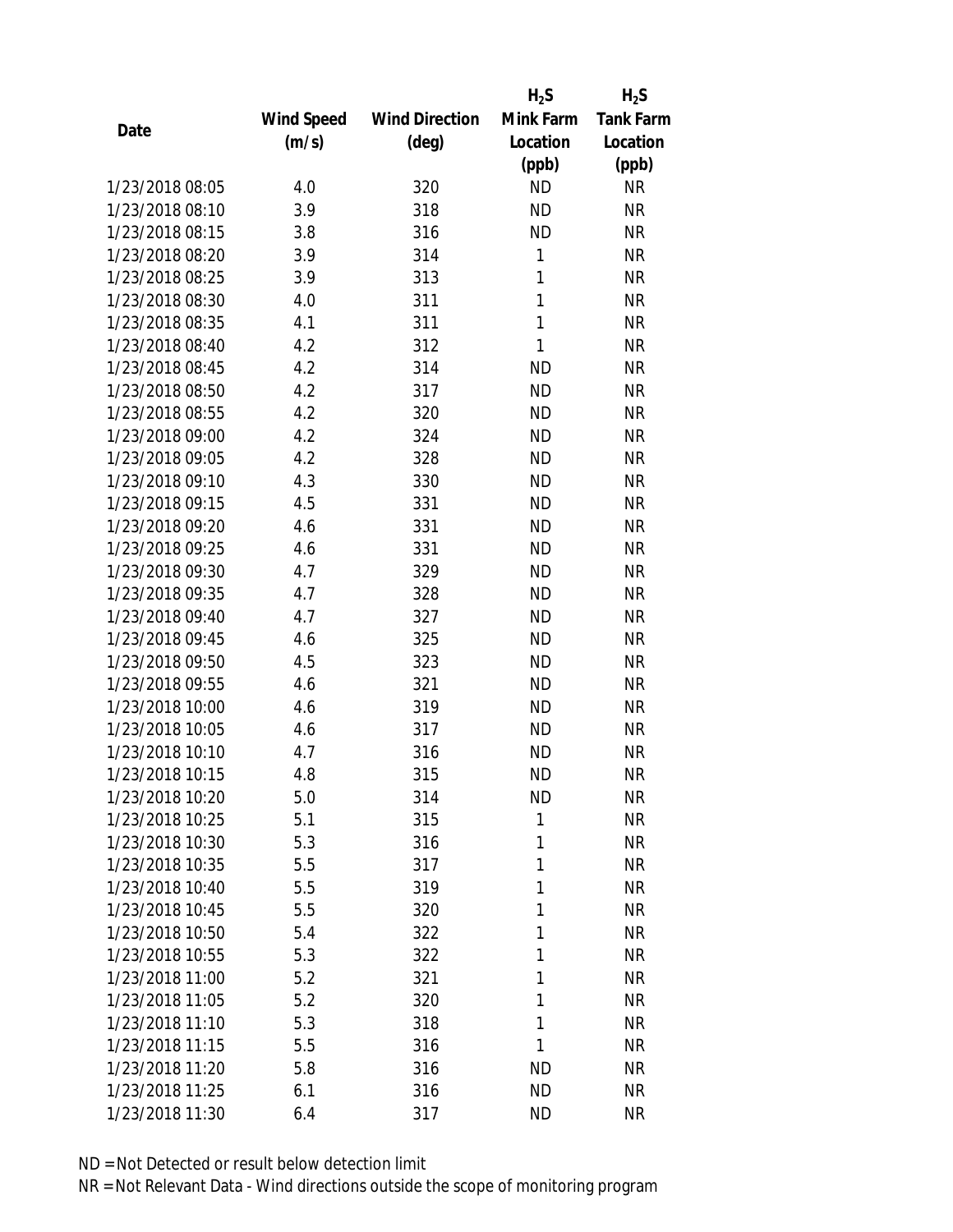|                 |            |                       | $H_2S$    | $H_2S$           |
|-----------------|------------|-----------------------|-----------|------------------|
|                 | Wind Speed | <b>Wind Direction</b> | Mink Farm | <b>Tank Farm</b> |
| Date            | (m/s)      | $(\text{deg})$        | Location  | Location         |
|                 |            |                       | (ppb)     | (ppb)            |
| 1/23/2018 11:35 | 6.5        | 319                   | <b>ND</b> | <b>NR</b>        |
| 1/23/2018 11:40 | 6.6        | 321                   | <b>ND</b> | <b>NR</b>        |
| 1/23/2018 11:45 | 6.6        | 323                   | <b>ND</b> | <b>NR</b>        |
| 1/23/2018 11:50 | 6.6        | 323                   | <b>ND</b> | <b>NR</b>        |
| 1/23/2018 11:55 | 6.5        | 324                   | <b>ND</b> | <b>NR</b>        |
| 1/23/2018 12:00 | 6.3        | 324                   | <b>ND</b> | <b>NR</b>        |
| 1/23/2018 12:05 | 6.1        | 324                   | <b>ND</b> | <b>NR</b>        |
| 1/23/2018 12:10 | 6.0        | 324                   | <b>ND</b> | <b>NR</b>        |
| 1/23/2018 12:15 | 5.9        | 325                   | <b>ND</b> | <b>NR</b>        |
| 1/23/2018 12:20 | 5.7        | 326                   | <b>ND</b> | <b>NR</b>        |
| 1/23/2018 12:25 | 5.6        | 326                   | <b>ND</b> | <b>NR</b>        |
| 1/23/2018 12:30 | 5.6        | 327                   | <b>ND</b> | <b>NR</b>        |
| 1/23/2018 12:35 | 5.5        | 327                   | 1         | <b>NR</b>        |
| 1/23/2018 12:40 | 5.4        | 328                   | 1         | <b>NR</b>        |
| 1/23/2018 12:45 | 5.4        | 328                   | 1         | <b>NR</b>        |
| 1/23/2018 12:50 | 5.4        | 327                   | 1         | <b>NR</b>        |
| 1/23/2018 12:55 | 5.3        | 327                   | 1         | <b>NR</b>        |
| 1/23/2018 13:00 | 5.3        | 326                   | 1         | <b>NR</b>        |
| 1/23/2018 13:05 | 5.3        | 324                   | 1         | <b>NR</b>        |
| 1/23/2018 13:10 | 5.4        | 323                   | 1         | <b>NR</b>        |
| 1/23/2018 13:15 | 5.5        | 322                   | 1         | <b>NR</b>        |
| 1/23/2018 13:20 | 5.6        | 322                   | 1         | <b>NR</b>        |
| 1/23/2018 13:25 | 5.7        | 323                   | 1         | <b>NR</b>        |
| 1/23/2018 13:30 | 5.8        | 323                   | <b>ND</b> | <b>NR</b>        |
| 1/23/2018 13:35 | 5.8        | 324                   | <b>ND</b> | <b>NR</b>        |
| 1/23/2018 13:40 | 5.7        | 325                   | <b>ND</b> | <b>NR</b>        |
| 1/23/2018 13:45 | 5.6        | 326                   | <b>ND</b> | <b>NR</b>        |
| 1/23/2018 13:50 | 5.5        | 326                   | <b>ND</b> | <b>NR</b>        |
| 1/23/2018 13:55 | 5.4        | 326                   | <b>ND</b> | <b>NR</b>        |
| 1/23/2018 14:00 | 5.2        | 326                   | 1         | <b>NR</b>        |
| 1/23/2018 14:05 | 5.1        | 325                   | 1         | <b>NR</b>        |
| 1/23/2018 14:10 | 5.1        | 324                   | 1         | <b>NR</b>        |
| 1/23/2018 14:15 | 5.2        | 322                   | 1         | <b>NR</b>        |
| 1/23/2018 14:20 | 5.2        | 320                   | 1         | <b>NR</b>        |
| 1/23/2018 14:25 | 5.2        | 318                   | 1         | <b>NR</b>        |
| 1/23/2018 14:30 | 5.3        | 317                   | 1         | <b>NR</b>        |
| 1/23/2018 14:35 | 5.2        | 316                   | 1         | <b>NR</b>        |
| 1/23/2018 14:40 | 5.1        | 316                   | 1         | <b>NR</b>        |
| 1/23/2018 14:45 | 5.0        | 317                   | 1         | <b>NR</b>        |
| 1/23/2018 14:50 | 4.9        | 318                   | 1         | <b>NR</b>        |
| 1/23/2018 14:55 | 4.8        | 320                   | 1         | <b>NR</b>        |
| 1/23/2018 15:00 | 4.8        | 322                   | 1         | <b>NR</b>        |
|                 |            |                       |           |                  |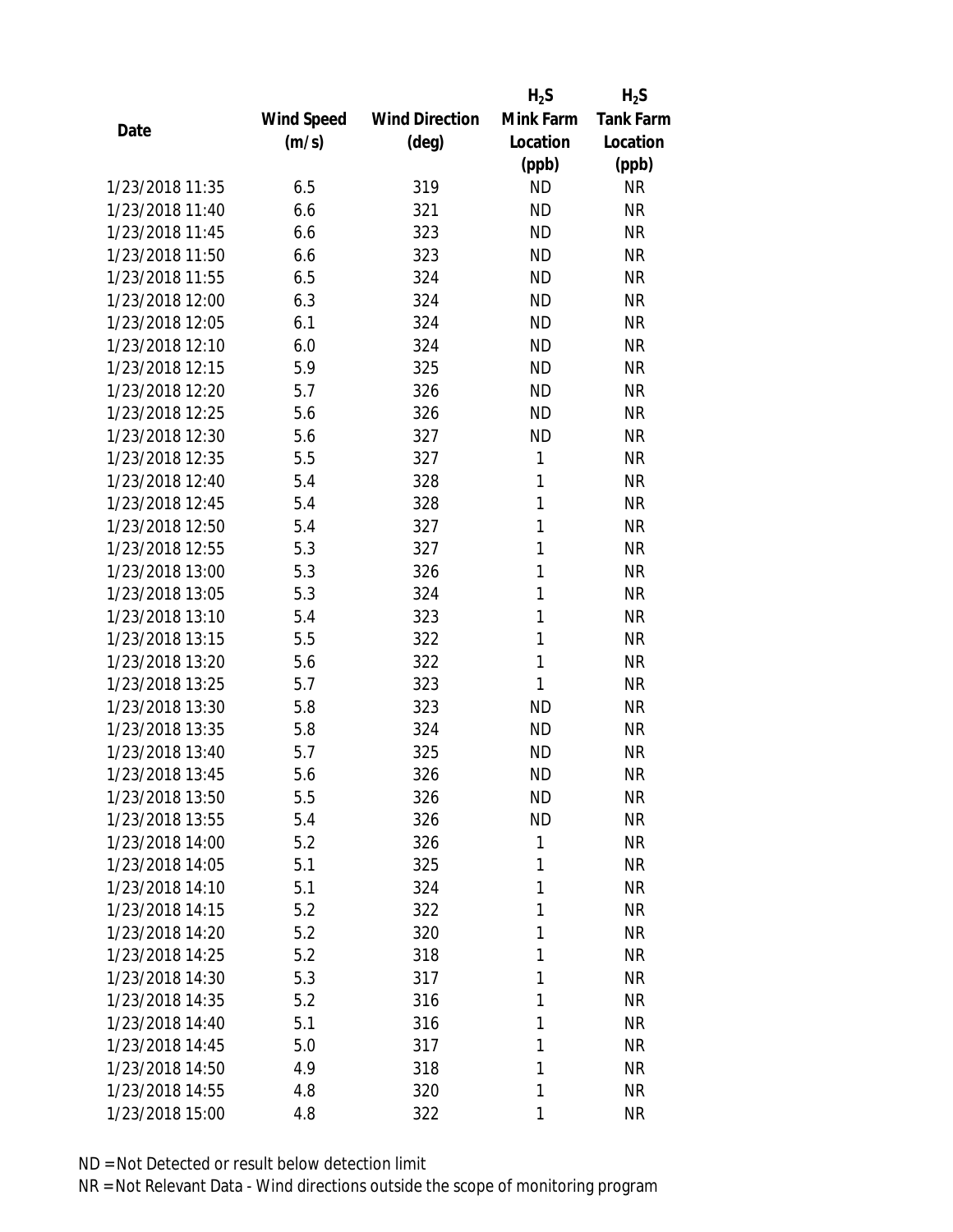|                 |                   |                       | $H_2S$    | $H_2S$           |
|-----------------|-------------------|-----------------------|-----------|------------------|
|                 | <b>Wind Speed</b> | <b>Wind Direction</b> | Mink Farm | <b>Tank Farm</b> |
| Date            | (m/s)             | (deg)                 | Location  | Location         |
|                 |                   |                       | (ppb)     | (ppb)            |
| 1/23/2018 15:05 | 4.8               | 324                   | 1         | <b>NR</b>        |
| 1/23/2018 15:10 | 4.9               | 325                   | 1         | <b>NR</b>        |
| 1/23/2018 15:15 | 5.0               | 326                   | 1         | <b>NR</b>        |
| 1/23/2018 15:20 | 5.0               | 326                   | 1         | <b>NR</b>        |
| 1/23/2018 15:25 | 5.0               | 326                   | 1         | <b>NR</b>        |
| 1/23/2018 15:30 | 5.0               | 326                   | 1         | <b>NR</b>        |
| 1/23/2018 15:35 | 4.9               | 325                   | 1         | <b>NR</b>        |
| 1/23/2018 15:40 | 4.8               | 324                   | 1         | <b>NR</b>        |
| 1/23/2018 15:45 | 4.6               | 323                   | 1         | <b>NR</b>        |
| 1/23/2018 15:50 | 4.5               | 322                   | 1         | <b>NR</b>        |
| 1/23/2018 15:55 | 4.4               | 321                   | 1         | <b>NR</b>        |
| 1/23/2018 16:00 | 4.2               | 321                   | 1         | <b>NR</b>        |
| 1/23/2018 16:05 | 4.1               | 320                   | <b>ND</b> | <b>NR</b>        |
| 1/23/2018 16:10 | 4.0               | 318                   | <b>ND</b> | <b>NR</b>        |
| 1/23/2018 16:15 | 3.9               | 317                   | <b>ND</b> | <b>NR</b>        |
| 1/23/2018 16:20 | 3.9               | 316                   | 1         | <b>NR</b>        |
| 1/23/2018 16:25 | 3.9               | 315                   | 1         | <b>NR</b>        |
| 1/23/2018 16:30 | 4.1               | 315                   | 1         | <b>NR</b>        |
| 1/23/2018 16:35 | 4.2               | 316                   | 1         | <b>NR</b>        |
| 1/23/2018 16:40 | 4.4               | 318                   | 1         | <b>NR</b>        |
| 1/23/2018 16:45 | 4.6               | 321                   | 1         | <b>NR</b>        |
| 1/23/2018 16:50 | 4.6               | 324                   | 1         | <b>NR</b>        |
| 1/23/2018 16:55 | 4.7               | 327                   | 1         | <b>NR</b>        |
| 1/23/2018 17:00 | 4.6               | 329                   | 1         | <b>NR</b>        |
| 1/23/2018 17:05 | 4.5               | 331                   | 1         | <b>NR</b>        |
| 1/23/2018 17:10 | 4.3               | 333                   | 1         | <b>NR</b>        |
| 1/23/2018 17:15 | 4.2               | 335                   | 1         | <b>NR</b>        |
| 1/23/2018 17:20 | 4.0               | 335                   | 1         | <b>NR</b>        |
| 1/23/2018 17:25 | 3.9               | 335                   | 1         | <b>NR</b>        |
| 1/23/2018 17:30 | 3.8               | 334                   | 1         | <b>NR</b>        |
| 1/23/2018 17:35 | 3.7               | 334                   | 1         | <b>NR</b>        |
| 1/23/2018 17:40 | 3.6               | 332                   | 1         | <b>NR</b>        |
| 1/23/2018 17:45 | 3.5               | 331                   | 1         | <b>NR</b>        |
| 1/23/2018 17:50 | 3.4               | 329                   | 1         | <b>NR</b>        |
| 1/23/2018 17:55 | 3.5               | 327                   | 1         | <b>NR</b>        |
| 1/23/2018 18:00 | 3.6               | 325                   | 1         | <b>NR</b>        |
| 1/23/2018 18:05 | 3.8               | 324                   | ND        | <b>NR</b>        |
| 1/23/2018 18:10 | 4.1               | 324                   | <b>ND</b> | <b>NR</b>        |
| 1/23/2018 18:15 | 4.3               | 325                   | <b>ND</b> | <b>NR</b>        |
| 1/23/2018 18:20 | 4.5               | 327                   | 1         | <b>NR</b>        |
| 1/23/2018 18:25 | 4.6               | 329                   | 1         | <b>NR</b>        |
| 1/23/2018 18:30 | 4.5               | 331                   | 1         | <b>NR</b>        |
|                 |                   |                       |           |                  |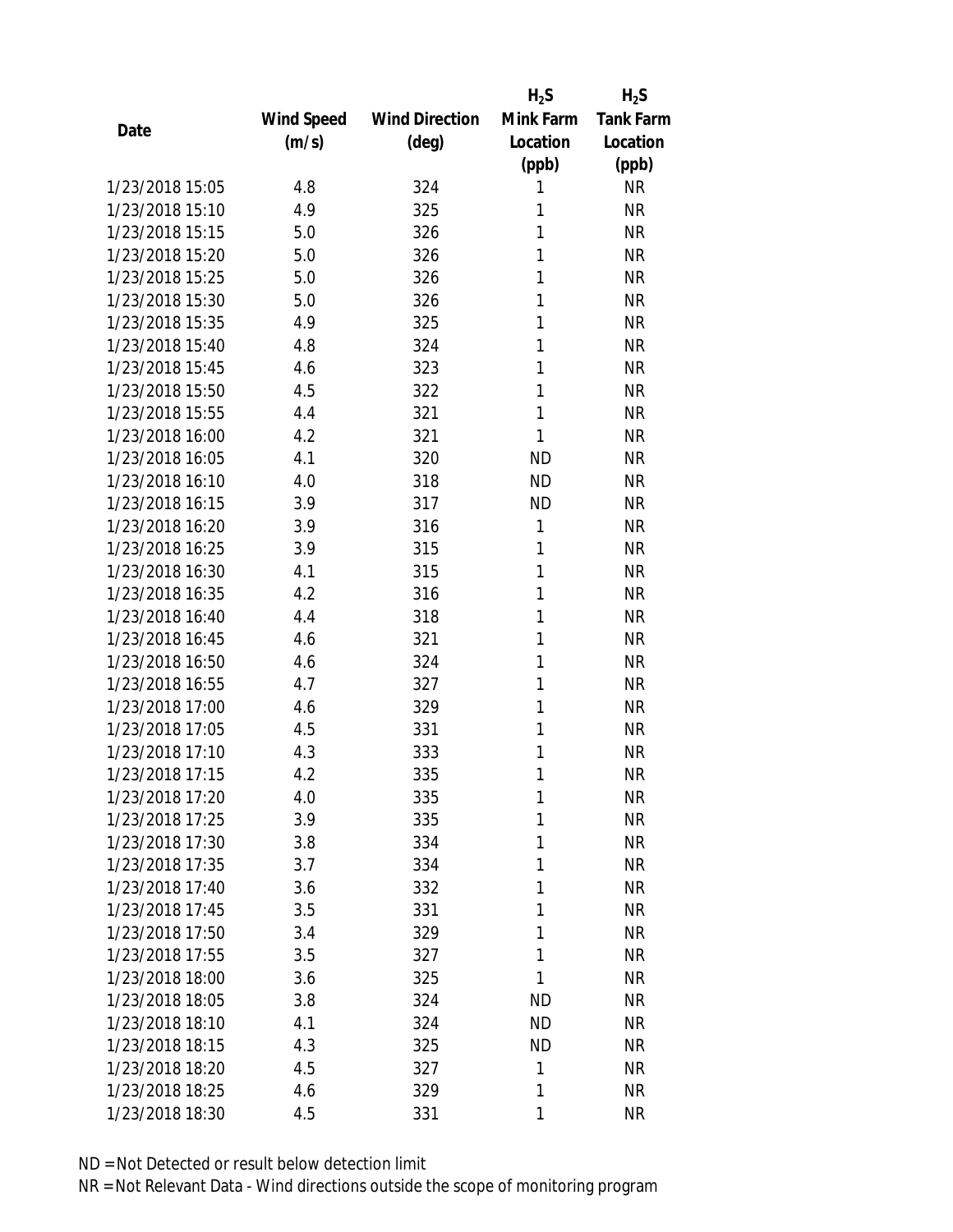|                 |            |                       | $H_2S$    | $H_2S$           |
|-----------------|------------|-----------------------|-----------|------------------|
|                 | Wind Speed | <b>Wind Direction</b> | Mink Farm | <b>Tank Farm</b> |
| Date            | (m/s)      | (deg)                 | Location  | Location         |
|                 |            |                       | (ppb)     | (ppb)            |
| 1/23/2018 18:35 | 4.4        | 334                   | 1         | <b>NR</b>        |
| 1/23/2018 18:40 | 4.2        | 336                   | 1         | <b>NR</b>        |
| 1/23/2018 18:45 | 4.0        | 337                   | 1         | <b>NR</b>        |
| 1/23/2018 18:50 | 3.9        | 338                   | 1         | <b>NR</b>        |
| 1/23/2018 18:55 | 3.9        | 339                   | 1         | <b>NR</b>        |
| 1/23/2018 19:00 | 3.9        | 339                   | 1         | <b>NR</b>        |
| 1/23/2018 19:05 | 3.9        | 341                   | 1         | <b>NR</b>        |
| 1/23/2018 19:10 | 4.0        | 342                   | 1         | <b>NR</b>        |
| 1/23/2018 19:15 | 4.1        | 342                   | 1         | <b>NR</b>        |
| 1/23/2018 19:20 | 4.1        | 343                   | 1         | <b>NR</b>        |
| 1/23/2018 19:25 | 4.1        | 344                   | 1         | <b>NR</b>        |
| 1/23/2018 19:30 | 4.1        | 344                   | 1         | <b>NR</b>        |
| 1/23/2018 19:35 | 4.2        | 343                   | 1         | <b>NR</b>        |
| 1/23/2018 19:40 | 4.1        | 343                   | 1         | <b>NR</b>        |
| 1/23/2018 19:45 | 4.1        | 343                   | 1         | <b>NR</b>        |
| 1/23/2018 19:50 | 4.0        | 344                   | 1         | <b>NR</b>        |
| 1/23/2018 19:55 | 3.9        | 344                   | 1         | <b>NR</b>        |
| 1/23/2018 20:00 | 3.8        | 344                   | 1         | <b>NR</b>        |
| 1/23/2018 20:05 | 3.8        | 344                   | 1         | <b>NR</b>        |
| 1/23/2018 20:10 | 3.7        | 343                   | 1         | <b>NR</b>        |
| 1/23/2018 20:15 | 3.6        | 342                   | 1         | <b>NR</b>        |
| 1/23/2018 20:20 | 3.5        | 341                   | 1         | <b>NR</b>        |
| 1/23/2018 20:25 | 3.4        | 340                   | <b>ND</b> | <b>NR</b>        |
| 1/23/2018 20:30 | 3.4        | 341                   | <b>ND</b> | <b>NR</b>        |
| 1/23/2018 20:35 | 3.3        | 342                   | <b>ND</b> | <b>NR</b>        |
| 1/23/2018 20:40 | 3.2        | 344                   | 1         | <b>NR</b>        |
| 1/23/2018 20:45 | 3.1        | 346                   | 1         | <b>NR</b>        |
| 1/23/2018 20:50 | 3.0        | 346                   | 1         | <b>NR</b>        |
| 1/23/2018 20:55 | 3.0        | 347                   | 1         | <b>NR</b>        |
| 1/23/2018 21:00 | 3.0        | 347                   | 1         | <b>NR</b>        |
| 1/23/2018 21:05 | 3.0        | 346                   | 1         | <b>NR</b>        |
| 1/23/2018 21:10 | 3.1        | 343                   | 1         | <b>NR</b>        |
| 1/23/2018 21:15 | 3.2        | 340                   | 1         | <b>NR</b>        |
| 1/23/2018 21:20 | 3.3        | 337                   | 1         | <b>NR</b>        |
| 1/23/2018 21:25 | 3.4        | 333                   | 1         | <b>NR</b>        |
| 1/23/2018 21:30 | 3.3        | 330                   | 1         | <b>NR</b>        |
| 1/23/2018 21:35 | 3.3        | 328                   | 1         | <b>NR</b>        |
| 1/23/2018 21:40 | 3.2        | 328                   | 1         | <b>NR</b>        |
| 1/23/2018 21:45 | 3.0        | 329                   | 1         | <b>NR</b>        |
| 1/23/2018 21:50 | 2.8        | 331                   | 1         | <b>NR</b>        |
| 1/23/2018 21:55 | 2.6        | 333                   | 1         | <b>NR</b>        |
| 1/23/2018 22:00 | 2.5        | 335                   | 1         | <b>NR</b>        |
|                 |            |                       |           |                  |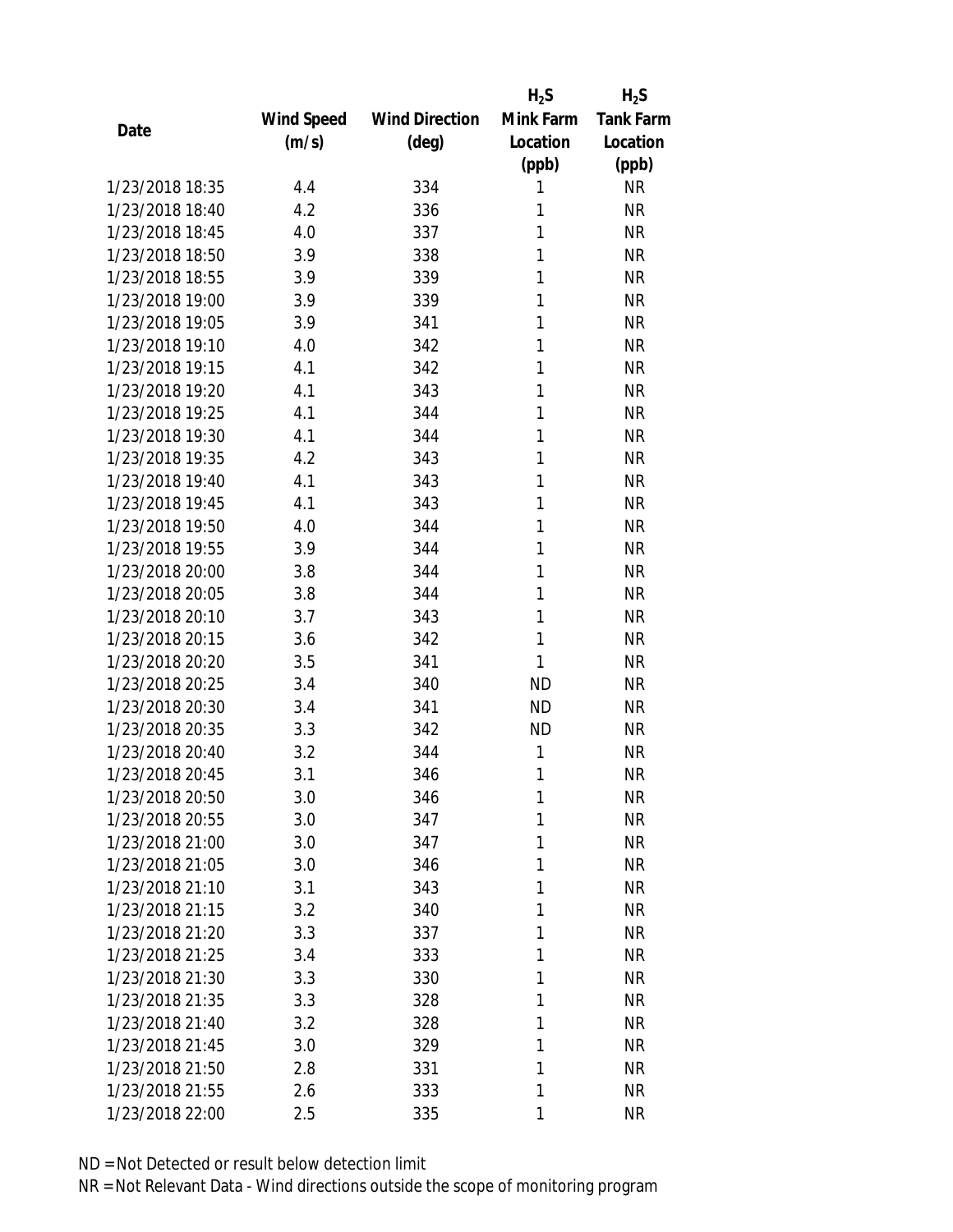|                 |            |                       | $H_2S$    | $H_2S$           |
|-----------------|------------|-----------------------|-----------|------------------|
|                 | Wind Speed | <b>Wind Direction</b> | Mink Farm | <b>Tank Farm</b> |
| Date            | (m/s)      | $(\text{deg})$        | Location  | Location         |
|                 |            |                       | (ppb)     | (ppb)            |
| 1/23/2018 22:05 | 2.4        | 337                   | 1         | <b>NR</b>        |
| 1/23/2018 22:10 | 2.2        | 339                   | 1         | <b>NR</b>        |
| 1/23/2018 22:15 | 2.2        | 340                   | 1         | <b>NR</b>        |
| 1/23/2018 22:20 | 2.2        | 341                   | 1         | <b>NR</b>        |
| 1/23/2018 22:25 | 2.2        | 342                   | 1         | <b>NR</b>        |
| 1/23/2018 22:30 | 2.2        | 343                   | 1         | <b>NR</b>        |
| 1/23/2018 22:35 | 2.1        | 344                   | 1         | <b>NR</b>        |
| 1/23/2018 22:40 | 2.2        | 345                   | 1         | <b>NR</b>        |
| 1/23/2018 22:45 | 2.2        | 344                   | 1         | <b>NR</b>        |
| 1/23/2018 22:50 | 2.3        | 343                   | 1         | <b>NR</b>        |
| 1/23/2018 22:55 | 2.3        | 342                   | 1         | <b>NR</b>        |
| 1/23/2018 23:00 | 2.5        | 341                   | 1         | <b>NR</b>        |
| 1/23/2018 23:05 | 2.6        | 340                   | <b>ND</b> | <b>NR</b>        |
| 1/23/2018 23:10 | 2.7        | 339                   | <b>ND</b> | <b>NR</b>        |
| 1/23/2018 23:15 | 2.7        | 339                   | <b>ND</b> | <b>NR</b>        |
| 1/23/2018 23:20 | 2.7        | 340                   | <b>ND</b> | <b>NR</b>        |
| 1/23/2018 23:25 | 2.7        | 341                   | <b>ND</b> | <b>NR</b>        |
| 1/23/2018 23:30 | 2.6        | 341                   | <b>ND</b> | <b>NR</b>        |
| 1/23/2018 23:35 | 2.6        | 341                   | <b>ND</b> | <b>NR</b>        |
| 1/23/2018 23:40 | 2.5        | 342                   | <b>ND</b> | <b>NR</b>        |
| 1/23/2018 23:45 | 2.4        | 342                   | 1         | <b>NR</b>        |
| 1/23/2018 23:50 | 2.4        | 341                   | 1         | <b>NR</b>        |
| 1/23/2018 23:55 | 2.4        | 340                   | 1         | <b>NR</b>        |
| 1/23/2018 24:00 | 2.4        | 340                   | 1         | <b>NR</b>        |
| 1/24/2018 00:05 | 2.4        | 341                   | <b>ND</b> | <b>NR</b>        |
| 1/24/2018 00:10 | 2.3        | 341                   | <b>ND</b> | <b>NR</b>        |
| 1/24/2018 00:15 | 2.3        | 342                   | <b>ND</b> | <b>NR</b>        |
| 1/24/2018 00:20 | 2.3        | 343                   | <b>ND</b> | <b>NR</b>        |
| 1/24/2018 00:25 | 2.3        | 343                   | <b>ND</b> | <b>NR</b>        |
| 1/24/2018 00:30 | 2.4        | 343                   | ND        | <b>NR</b>        |
| 1/24/2018 00:35 | 2.3        | 343                   | <b>ND</b> | <b>NR</b>        |
| 1/24/2018 00:40 | 2.3        | 342                   | <b>ND</b> | <b>NR</b>        |
| 1/24/2018 00:45 | 2.3        | 341                   | <b>ND</b> | <b>NR</b>        |
| 1/24/2018 00:50 | 2.2        | 341                   | 1         | <b>NR</b>        |
| 1/24/2018 00:55 | 2.2        | 342                   | 1         | <b>NR</b>        |
| 1/24/2018 01:00 | 2.2        | 342                   | 1         | <b>NR</b>        |
| 1/24/2018 01:05 | 2.2        | 344                   | 1         | <b>NR</b>        |
| 1/24/2018 01:10 | 2.2        | 346                   | 1         | <b>NR</b>        |
| 1/24/2018 01:15 | 2.2        | 348                   | 1         | <b>NR</b>        |
| 1/24/2018 01:20 | 2.2        | 350                   | 1         | <b>NR</b>        |
| 1/24/2018 01:25 | 2.2        | 351                   | 1         | <b>NR</b>        |
| 1/24/2018 01:30 | 2.2        | 353                   | 1         | <b>NR</b>        |
|                 |            |                       |           |                  |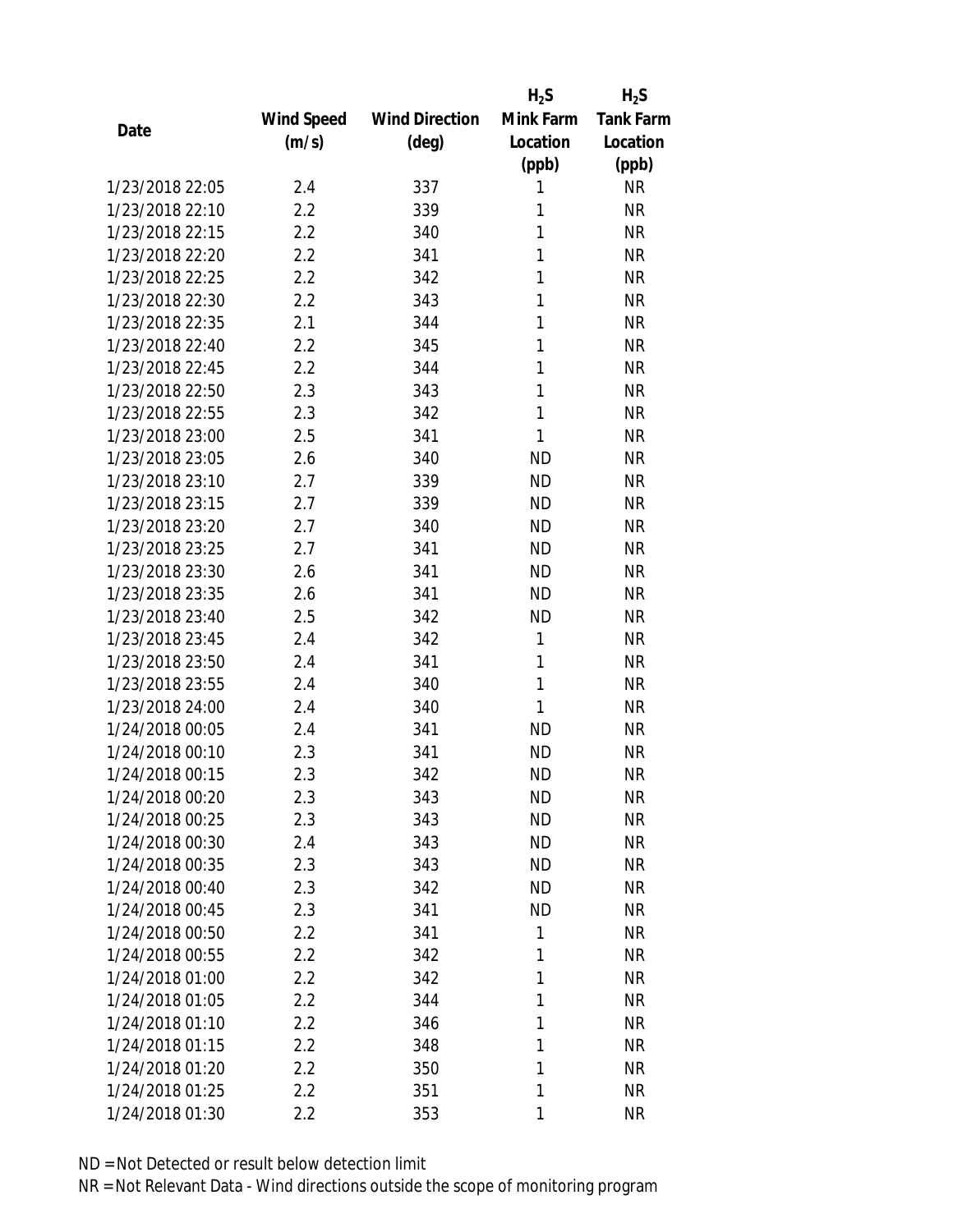|                 |            |                       | $H_2S$       | $H_2S$           |
|-----------------|------------|-----------------------|--------------|------------------|
|                 | Wind Speed | <b>Wind Direction</b> | Mink Farm    | <b>Tank Farm</b> |
| Date            | (m/s)      | $(\text{deg})$        | Location     | Location         |
|                 |            |                       | (ppb)        | (ppb)            |
| 1/24/2018 01:35 | 2.2        | 355                   | 1            | <b>NR</b>        |
| 1/24/2018 01:40 | 2.2        | 356                   | 1            | <b>NR</b>        |
| 1/24/2018 01:45 | 2.1        | 297                   | 1            | <b>NR</b>        |
| 1/24/2018 01:50 | 2.1        | 240                   | 1            | 1                |
| 1/24/2018 01:55 | 2.0        | 182                   | <b>NR</b>    | 1                |
| 1/24/2018 02:00 | 1.9        | 122                   | <b>NR</b>    | <b>NR</b>        |
| 1/24/2018 02:05 | 1.9        | 63                    | <b>NR</b>    | <b>NR</b>        |
| 1/24/2018 02:10 | 1.8        | $\overline{4}$        | $\mathbf{1}$ | <b>NR</b>        |
| 1/24/2018 02:15 | 1.7        | 64                    | <b>NR</b>    | <b>NR</b>        |
| 1/24/2018 02:20 | 1.7        | 122                   | <b>NR</b>    | <b>NR</b>        |
| 1/24/2018 02:25 | 1.7        | 180                   | <b>NR</b>    | 1                |
| 1/24/2018 02:30 | 1.7        | 238                   | 1            | 1                |
| 1/24/2018 02:35 | 1.7        | 297                   | 1            | <b>NR</b>        |
| 1/24/2018 02:40 | 1.7        | 355                   | 1            | <b>NR</b>        |
| 1/24/2018 02:45 | 1.7        | 352                   | 1            | <b>NR</b>        |
| 1/24/2018 02:50 | 1.7        | 351                   | 1            | <b>NR</b>        |
| 1/24/2018 02:55 | 1.6        | 347                   | 1            | <b>NR</b>        |
| 1/24/2018 03:00 | 1.6        | 344                   | 1            | <b>NR</b>        |
| 1/24/2018 03:05 | 1.6        | 341                   | 1            | <b>NR</b>        |
| 1/24/2018 03:10 | 1.5        | 337                   | 1            | <b>NR</b>        |
| 1/24/2018 03:15 | 1.5        | 335                   | 1            | <b>NR</b>        |
| 1/24/2018 03:20 | 1.4        | 332                   | <b>ND</b>    | <b>NR</b>        |
| 1/24/2018 03:25 | 1.3        | 333                   | <b>ND</b>    | <b>NR</b>        |
| 1/24/2018 03:30 | 1.3        | 336                   | <b>ND</b>    | <b>NR</b>        |
| 1/24/2018 03:35 | 1.3        | 341                   | <b>ND</b>    | <b>NR</b>        |
| 1/24/2018 03:40 | 1.4        | 286                   | <b>ND</b>    | <b>NR</b>        |
| 1/24/2018 03:45 | 1.5        | 232                   | 1            | 1                |
| 1/24/2018 03:50 | 1.7        | 178                   | <b>NR</b>    | 1                |
| 1/24/2018 03:55 | 1.9        | 124                   | <b>NR</b>    | <b>NR</b>        |
| 1/24/2018 04:00 | 2.0        | 68                    | <b>NR</b>    | <b>NR</b>        |
| 1/24/2018 04:05 | 2.2        | 11                    | 1            | <b>NR</b>        |
| 1/24/2018 04:10 | 2.2        | 13                    | 1            | <b>NR</b>        |
| 1/24/2018 04:15 | 2.2        | 15                    | 1            | <b>NR</b>        |
| 1/24/2018 04:20 | 2.1        | 17                    | 1            | <b>NR</b>        |
| 1/24/2018 04:25 | 2.1        | 18                    | 1            | <b>NR</b>        |
| 1/24/2018 04:30 | 2.1        | 18                    | 1            | <b>NR</b>        |
| 1/24/2018 04:35 | 2.1        | 19                    | 1            | <b>NR</b>        |
| 1/24/2018 04:40 | 2.0        | 19                    | 1            | <b>NR</b>        |
| 1/24/2018 04:45 | 2.0        | 19                    | 1            | <b>NR</b>        |
| 1/24/2018 04:50 | 1.9        | 18                    | 1            | <b>NR</b>        |
| 1/24/2018 04:55 | 1.8        | 17                    | 1            | <b>NR</b>        |
| 1/24/2018 05:00 | 1.6        | 14                    | 1            | <b>NR</b>        |
|                 |            |                       |              |                  |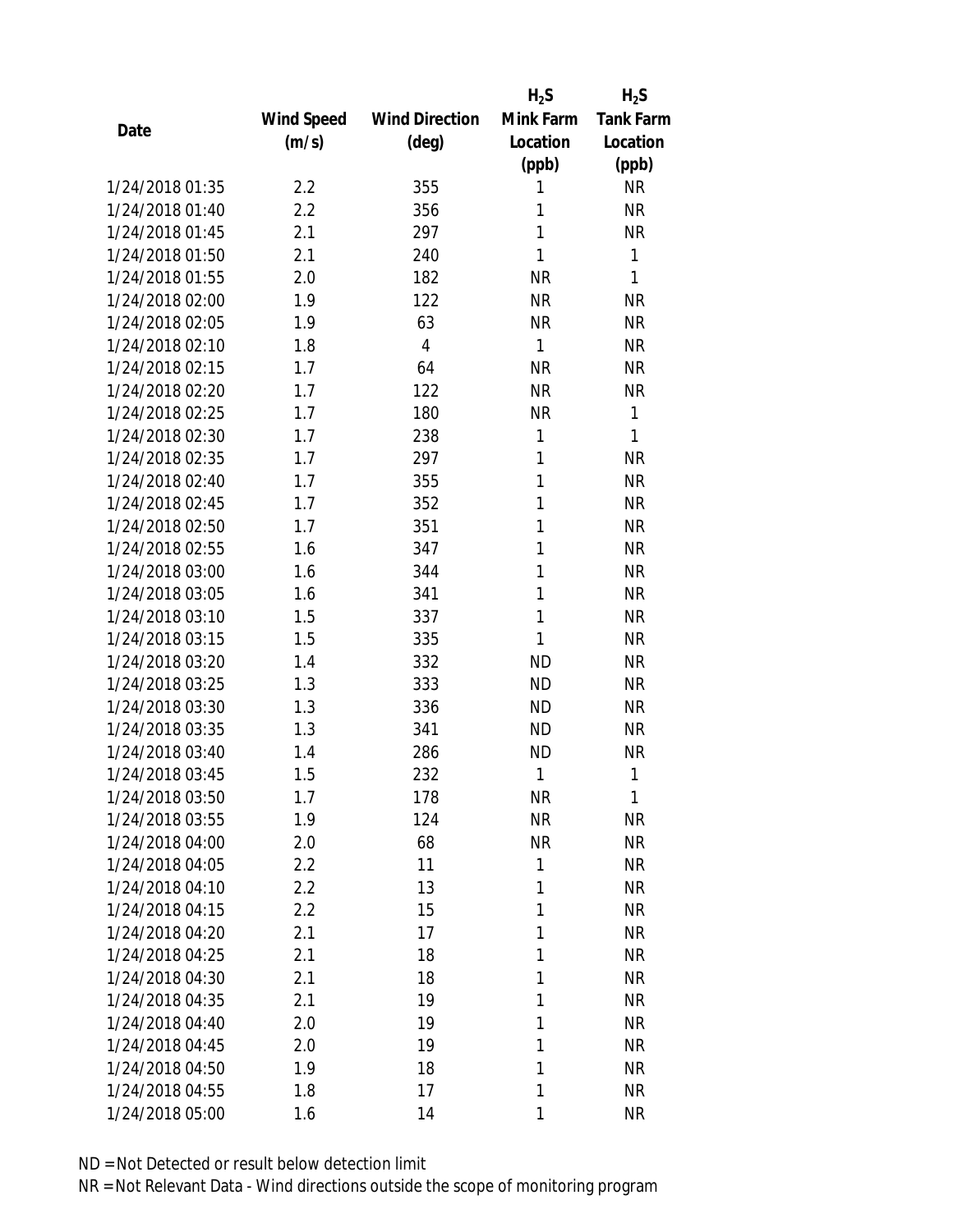|                 |            |                       | $H_2S$    | $H_2S$           |
|-----------------|------------|-----------------------|-----------|------------------|
|                 | Wind Speed | <b>Wind Direction</b> | Mink Farm | <b>Tank Farm</b> |
| Date            | (m/s)      | $(\text{deg})$        | Location  | Location         |
|                 |            |                       | (ppb)     | (ppb)            |
| 1/24/2018 05:05 | 1.3        | 70                    | <b>NR</b> | <b>NR</b>        |
| 1/24/2018 05:10 | 1.2        | 118                   | <b>NR</b> | <b>NR</b>        |
| 1/24/2018 05:15 | 1.2        | 163                   | <b>NR</b> | <b>NR</b>        |
| 1/24/2018 05:20 | 1.3        | 206                   | <b>NR</b> | <b>NR</b>        |
| 1/24/2018 05:25 | 1.4        | 250                   | <b>NR</b> | <b>NR</b>        |
| 1/24/2018 05:30 | 1.7        | 294                   | <b>ND</b> | <b>NR</b>        |
| 1/24/2018 05:35 | 2.1        | 280                   | 1         | <b>NR</b>        |
| 1/24/2018 05:40 | 2.5        | 274                   | 1         | 1                |
| 1/24/2018 05:45 | 2.7        | 272                   | 1         | 1                |
| 1/24/2018 05:50 | 2.9        | 273                   | 1         | 1                |
| 1/24/2018 05:55 | 3.0        | 273                   | 1         | 1                |
| 1/24/2018 06:00 | 3.0        | 275                   | 1         | 1                |
| 1/24/2018 06:05 | 2.9        | 276                   | 1         | <b>NR</b>        |
| 1/24/2018 06:10 | 2.7        | 276                   | 1         | <b>NR</b>        |
| 1/24/2018 06:15 | 2.6        | 275                   | 1         | 1                |
| 1/24/2018 06:20 | 2.5        | 273                   | 1         | 1                |
| 1/24/2018 06:25 | 2.4        | 271                   | 1         | 1                |
| 1/24/2018 06:30 | 2.4        | 268                   | 1         | 1                |
| 1/24/2018 06:35 | 2.4        | 266                   | 1         | 1                |
| 1/24/2018 06:40 | 2.3        | 265                   | 1         | 1                |
| 1/24/2018 06:45 | 2.3        | 268                   | 1         | 1                |
| 1/24/2018 06:50 | 2.2        | 273                   | 1         | 1                |
| 1/24/2018 06:55 | 2.1        | 280                   | 1         | <b>NR</b>        |
| 1/24/2018 07:00 | 2.0        | 290                   | 1         | <b>NR</b>        |
| 1/24/2018 07:05 | 1.8        | 301                   | <b>NR</b> | <b>NR</b>        |
| 1/24/2018 07:10 | 1.7        | 311                   | <b>NR</b> | <b>NR</b>        |
| 1/24/2018 07:15 | 1.7        | 318                   | <b>NR</b> | <b>NR</b>        |
| 1/24/2018 07:20 | 1.6        | 323                   | 1         | ΝR               |
| 1/24/2018 07:25 | 1.6        | 325                   | 1         | <b>NR</b>        |
| 1/24/2018 07:30 | 1.6        | 323                   | 1         | <b>NR</b>        |
| 1/24/2018 07:35 | 1.6        | 320                   | <b>NR</b> | NR               |
| 1/24/2018 07:40 | 1.6        | 321                   | <b>NR</b> | NR               |
| 1/24/2018 07:45 | 1.6        | 324                   | <b>NR</b> | NR               |
| 1/24/2018 07:50 | 1.6        | 270                   | <b>NR</b> | <b>NR</b>        |
| 1/24/2018 07:55 | 1.6        | 220                   | <b>NR</b> | <b>NR</b>        |
| 1/24/2018 08:00 | 1.6        | 174                   | <b>NR</b> | <b>NR</b>        |
| 1/24/2018 08:05 | 1.5        | 129                   | NR        | NR               |
| 1/24/2018 08:10 | 1.5        | 80                    | NR        | NR               |
| 1/24/2018 08:15 | 1.4        | 31                    | <b>NR</b> | <b>NR</b>        |
| 1/24/2018 08:20 | 1.3        | 39                    | 1         | <b>NR</b>        |
|                 |            |                       |           |                  |
| 1/24/2018 08:25 | 1.3        | 44                    | <b>NR</b> | NR               |
| 1/24/2018 08:30 | 1.3        | 47                    | <b>NR</b> | <b>NR</b>        |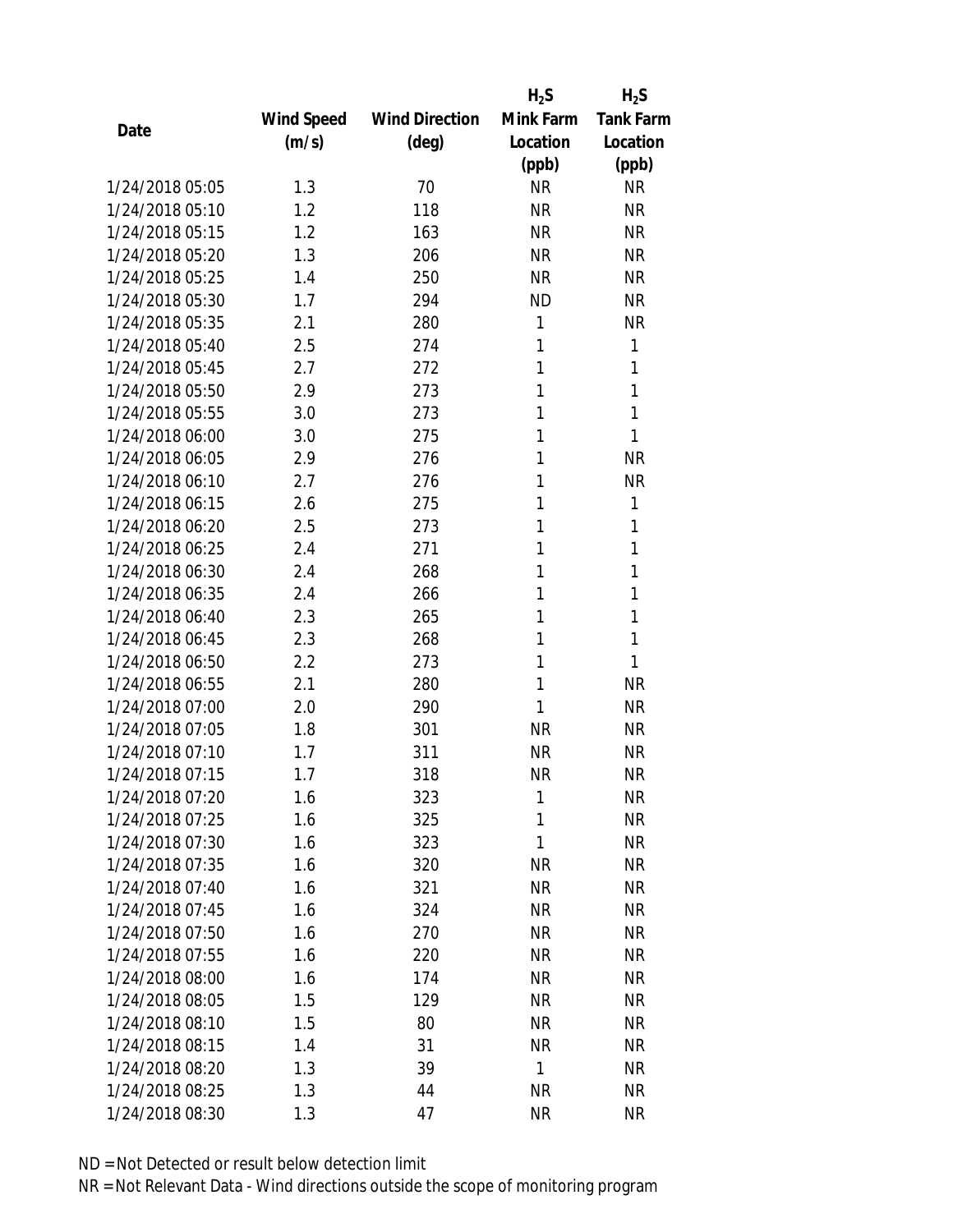|                 |            |                       | $H_2S$    | $H_2S$           |
|-----------------|------------|-----------------------|-----------|------------------|
|                 | Wind Speed | <b>Wind Direction</b> | Mink Farm | <b>Tank Farm</b> |
| Date            | (m/s)      | $(\text{deg})$        | Location  | Location         |
|                 |            |                       | (ppb)     | (ppb)            |
| 1/24/2018 08:35 | 1.3        | 48                    | <b>NR</b> | <b>NR</b>        |
| 1/24/2018 08:40 | 1.3        | 47                    | <b>NR</b> | <b>NR</b>        |
| 1/24/2018 08:45 | 1.3        | 45                    | <b>NR</b> | <b>NR</b>        |
| 1/24/2018 08:50 | 1.3        | 42                    | <b>NR</b> | <b>NR</b>        |
| 1/24/2018 08:55 | 1.2        | 38                    | 1         | <b>NR</b>        |
| 1/24/2018 09:00 | 1.1        | 35                    | 1         | <b>NR</b>        |
| 1/24/2018 09:05 | 1.1        | 32                    | 1         | <b>NR</b>        |
| 1/24/2018 09:10 | 1.2        | 31                    | 1         | <b>NR</b>        |
| 1/24/2018 09:15 | 1.3        | 31                    | 1         | <b>NR</b>        |
| 1/24/2018 09:20 | 1.5        | 31                    | 1         | <b>NR</b>        |
| 1/24/2018 09:25 | 1.6        | 32                    | 1         | <b>NR</b>        |
| 1/24/2018 09:30 | 1.8        | 32                    | 1         | <b>NR</b>        |
| 1/24/2018 09:35 | 1.8        | 33                    | 1         | <b>NR</b>        |
| 1/24/2018 09:40 | 1.9        | 34                    | 1         | <b>NR</b>        |
| 1/24/2018 09:45 | 1.9        | 35                    | 1         | <b>NR</b>        |
| 1/24/2018 09:50 | 1.9        | 35                    | 1         | <b>NR</b>        |
| 1/24/2018 09:55 | 1.8        | 35                    | 1         | <b>NR</b>        |
| 1/24/2018 10:00 | 1.8        | 36                    | 1         | <b>NR</b>        |
| 1/24/2018 10:05 | 1.8        | 36                    | 1         | <b>NR</b>        |
| 1/24/2018 10:10 | 1.7        | 35                    | 1         | <b>NR</b>        |
| 1/24/2018 10:15 | 1.7        | 34                    | 1         | <b>NR</b>        |
| 1/24/2018 10:20 | 1.7        | 34                    | 1         | <b>NR</b>        |
| 1/24/2018 10:25 | 1.6        | 34                    | 1         | <b>NR</b>        |
| 1/24/2018 10:30 | 1.6        | 34                    | 1         | <b>NR</b>        |
| 1/24/2018 10:35 | 1.5        | 35                    | 1         | <b>NR</b>        |
| 1/24/2018 10:40 | 1.5        | 35                    | <b>ND</b> | <b>NR</b>        |
| 1/24/2018 10:45 | 1.4        | 35                    | <b>ND</b> | <b>NR</b>        |
| 1/24/2018 10:50 | 1.3        | 35                    | ND        | <b>NR</b>        |
| 1/24/2018 10:55 | 1.3        | 35                    | <b>ND</b> | <b>NR</b>        |
| 1/24/2018 11:00 | 1.3        | 34                    | <b>ND</b> | <b>NR</b>        |
| 1/24/2018 11:05 | 1.2        | 34                    | 1         | <b>NR</b>        |
| 1/24/2018 11:10 | 1.2        | 34                    | 1         | <b>NR</b>        |
| 1/24/2018 11:15 | 1.2        | 35                    | 1         | <b>NR</b>        |
| 1/24/2018 11:20 | 1.2        | 36                    | 1         | <b>NR</b>        |
| 1/24/2018 11:25 | 1.2        | 36                    | 1         | <b>NR</b>        |
| 1/24/2018 11:30 | 1.2        | 35                    | 1         | <b>NR</b>        |
| 1/24/2018 11:35 | 1.1        | 33                    | 1         | <b>NR</b>        |
| 1/24/2018 11:40 | 1.1        | 28                    | 1         | <b>NR</b>        |
| 1/24/2018 11:45 | 1.1        | 79                    | <b>NR</b> | <b>NR</b>        |
| 1/24/2018 11:50 | 1.1        | 126                   | NR        | <b>NR</b>        |
| 1/24/2018 11:55 | 1.0        | 171                   | <b>NR</b> | 1                |
| 1/24/2018 12:00 | 1.0        | 216                   | <b>NR</b> | 1                |
|                 |            |                       |           |                  |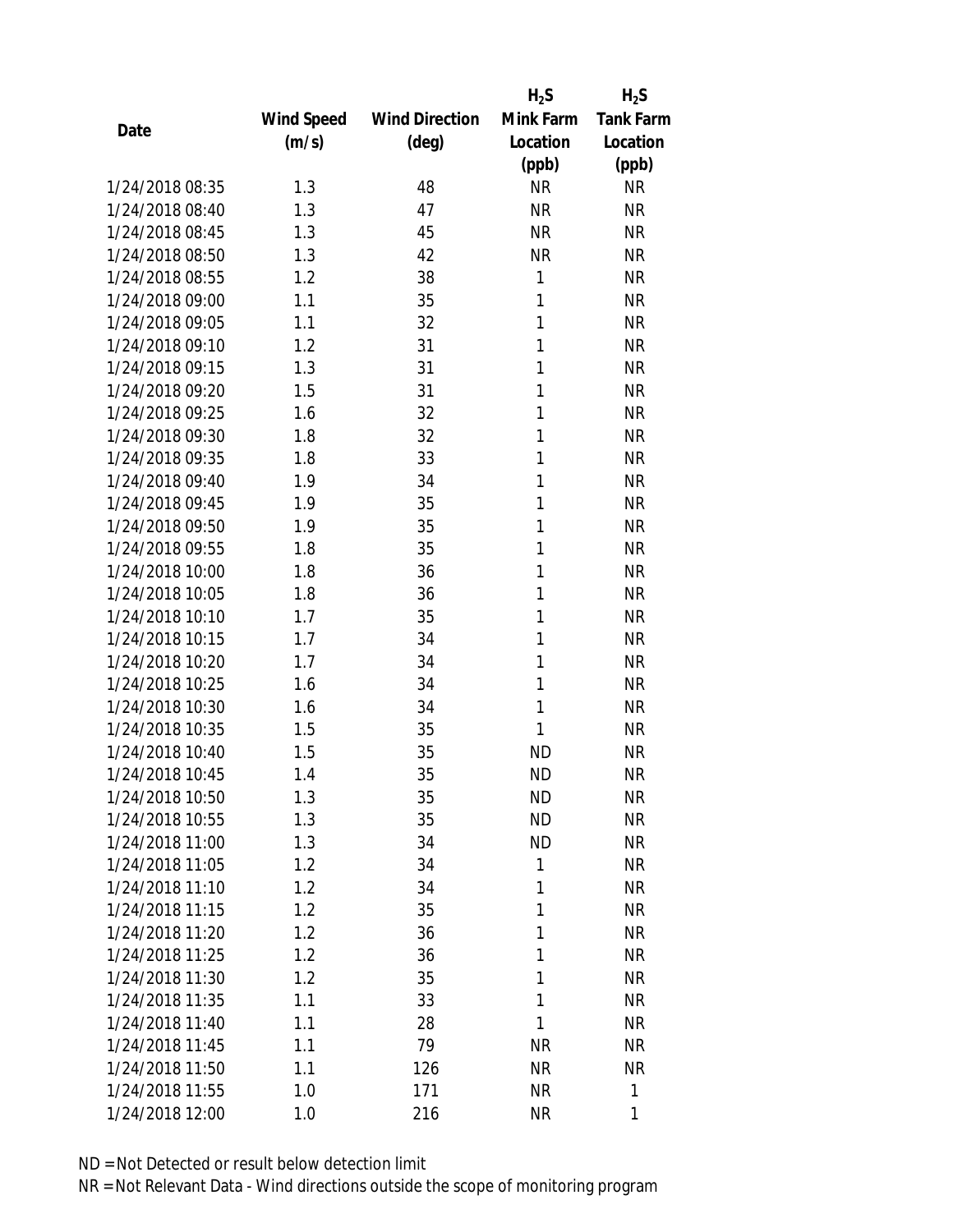|                 |                   |                       | $H_2S$    | $H_2S$           |
|-----------------|-------------------|-----------------------|-----------|------------------|
|                 | <b>Wind Speed</b> | <b>Wind Direction</b> | Mink Farm | <b>Tank Farm</b> |
| Date            | (m/s)             | (deg)                 | Location  | Location         |
|                 |                   |                       | (ppb)     | (ppb)            |
| 1/24/2018 12:05 | 1.0               | 262                   | 1         | 1                |
| 1/24/2018 12:10 | 1.0               | 312                   | <b>NR</b> | <b>NR</b>        |
| 1/24/2018 12:15 | 1.0               | 308                   | <b>NR</b> | <b>NR</b>        |
| 1/24/2018 12:20 | 1.1               | 309                   | 1         | <b>NR</b>        |
| 1/24/2018 12:25 | 1.2               | 314                   | 1         | <b>NR</b>        |
| 1/24/2018 12:30 | 1.5               | 319                   | 1         | <b>NR</b>        |
| 1/24/2018 12:35 | 1.8               | 322                   | 1         | <b>NR</b>        |
| 1/24/2018 12:40 | 2.1               | 324                   | 1         | <b>NR</b>        |
| 1/24/2018 12:45 | 2.4               | 322                   | 1         | <b>NR</b>        |
| 1/24/2018 12:50 | 2.7               | 318                   | 1         | <b>NR</b>        |
| 1/24/2018 12:55 | 2.9               | 313                   | 1         | <b>NR</b>        |
| 1/24/2018 13:00 | 3.1               | 310                   | 1         | <b>NR</b>        |
| 1/24/2018 13:05 | 3.2               | 309                   | 1         | <b>NR</b>        |
| 1/24/2018 13:10 | 3.3               | 308                   | 1         | <b>NR</b>        |
| 1/24/2018 13:15 | 3.4               | 307                   | 1         | <b>NR</b>        |
| 1/24/2018 13:20 | 3.4               | 307                   | 1         | <b>NR</b>        |
| 1/24/2018 13:25 | 3.4               | 307                   | 1         | <b>NR</b>        |
| 1/24/2018 13:30 | 3.4               | 307                   | 1         | <b>NR</b>        |
| 1/24/2018 13:35 | 3.3               | 306                   | 1         | <b>NR</b>        |
| 1/24/2018 13:40 | 3.3               | 305                   | 1         | <b>NR</b>        |
| 1/24/2018 13:45 | 3.2               | 304                   | 1         | <b>NR</b>        |
| 1/24/2018 13:50 | 3.1               | 302                   | 1         | <b>NR</b>        |
| 1/24/2018 13:55 | 3.0               | 301                   | 1         | <b>NR</b>        |
| 1/24/2018 14:00 | 2.9               | 299                   | 1         | <b>NR</b>        |
| 1/24/2018 14:05 | 2.8               | 296                   | 1         | <b>NR</b>        |
| 1/24/2018 14:10 | 2.7               | 294                   | 1         | <b>NR</b>        |
| 1/24/2018 14:15 | 2.7               | 291                   | 1         | <b>NR</b>        |
| 1/24/2018 14:20 | 2.8               | 289                   | 1         | <b>NR</b>        |
| 1/24/2018 14:25 | 2.8               | 286                   | 1         | <b>NR</b>        |
| 1/24/2018 14:30 | 2.9               | 284                   | 1         | <b>NR</b>        |
| 1/24/2018 14:35 | 3.0               | 282                   | 1         | <b>NR</b>        |
| 1/24/2018 14:40 | 3.0               | 281                   | 1         | <b>NR</b>        |
| 1/24/2018 14:45 | 3.0               | 281                   | 1         | <b>NR</b>        |
| 1/24/2018 14:50 | 2.9               | 281                   | 1         | <b>NR</b>        |
| 1/24/2018 14:55 | 2.9               | 281                   | 1         | <b>NR</b>        |
| 1/24/2018 15:00 | 2.9               | 282                   | 1         | <b>NR</b>        |
| 1/24/2018 15:05 | 2.8               | 282                   | 1         | <b>NR</b>        |
| 1/24/2018 15:10 | 2.8               | 281                   | 1         | <b>NR</b>        |
| 1/24/2018 15:15 | 2.7               | 280                   | 1         | <b>NR</b>        |
| 1/24/2018 15:20 | 2.7               | 278                   | 1         | <b>NR</b>        |
| 1/24/2018 15:25 | 2.7               | 275                   | 1         | $\mathbf{1}$     |
| 1/24/2018 15:30 | 2.7               | 273                   | 1         | 1                |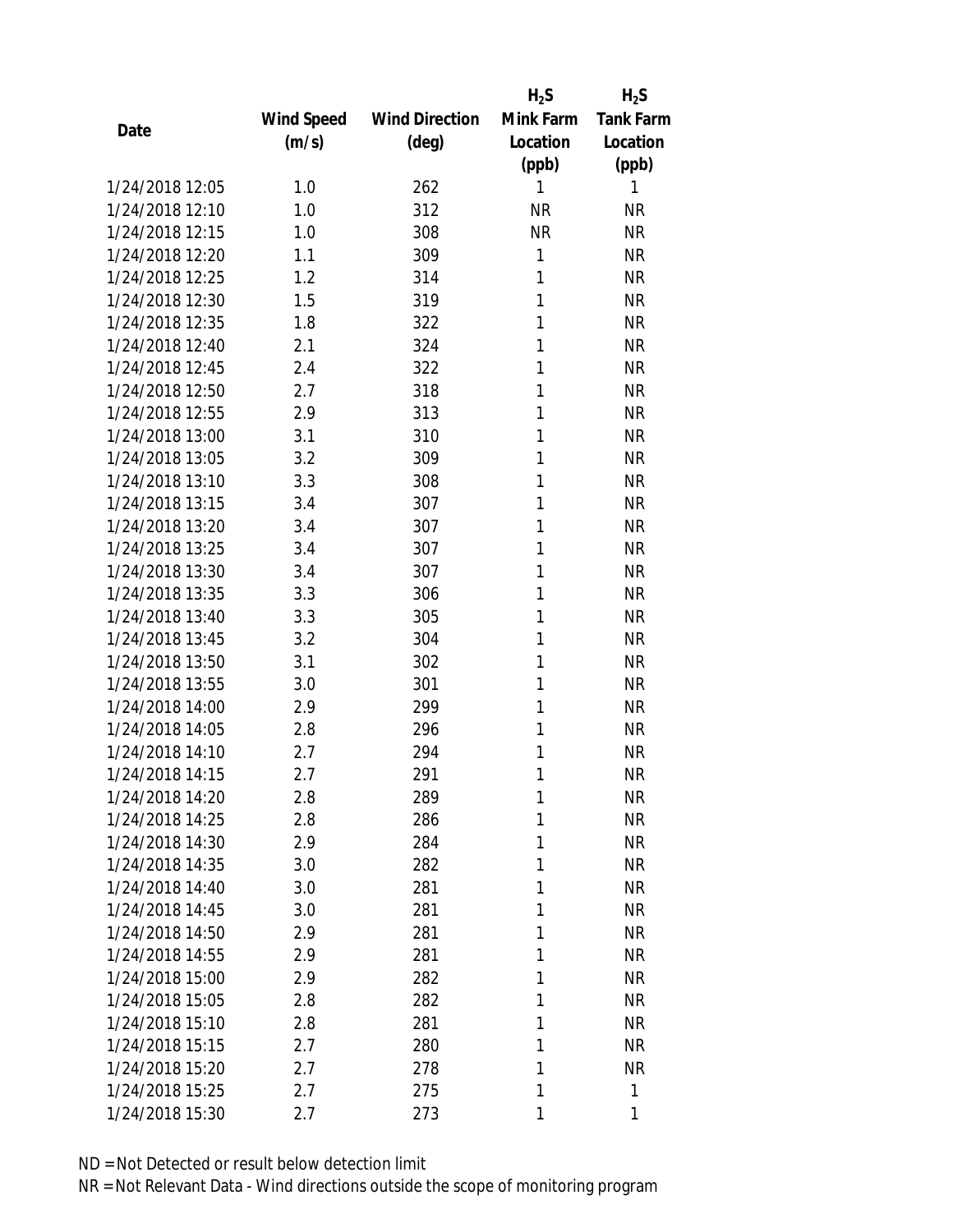|                 |            |                       | $H_2S$         | $H_2S$           |
|-----------------|------------|-----------------------|----------------|------------------|
|                 | Wind Speed | <b>Wind Direction</b> | Mink Farm      | <b>Tank Farm</b> |
| Date            | (m/s)      | $(\text{deg})$        | Location       | Location         |
|                 |            |                       | (ppb)          | (ppb)            |
| 1/24/2018 15:35 | 2.7        | 272                   | 1              | 1                |
| 1/24/2018 15:40 | 2.7        | 272                   | $\overline{2}$ | 1                |
| 1/24/2018 15:45 | 2.7        | 273                   | $\overline{2}$ | 1                |
| 1/24/2018 15:50 | 2.7        | 275                   | $\overline{2}$ | 1                |
| 1/24/2018 15:55 | 2.8        | 276                   | $\overline{2}$ | <b>NR</b>        |
| 1/24/2018 16:00 | 2.9        | 276                   | $\overline{2}$ | <b>NR</b>        |
| 1/24/2018 16:05 | 2.9        | 275                   | 1              | 1                |
| 1/24/2018 16:10 | 2.9        | 274                   | 1              | 1                |
| 1/24/2018 16:15 | 3.0        | 272                   | 1              | 1                |
| 1/24/2018 16:20 | 2.9        | 271                   | 1              | 1                |
| 1/24/2018 16:25 | 2.9        | 270                   | 1              | 1                |
| 1/24/2018 16:30 | 2.8        | 270                   | 1              | 1                |
| 1/24/2018 16:35 | 2.7        | 271                   | 1              | 1                |
| 1/24/2018 16:40 | 2.7        | 273                   | 1              | 1                |
| 1/24/2018 16:45 | 2.6        | 273                   | 1              | 1                |
| 1/24/2018 16:50 | 2.6        | 274                   | 1              | $\overline{2}$   |
| 1/24/2018 16:55 | 2.6        | 274                   | 1              | $\overline{2}$   |
| 1/24/2018 17:00 | 2.8        | 273                   | 1              | $\overline{2}$   |
| 1/24/2018 17:05 | 2.9        | 272                   | 1              | $\overline{2}$   |
| 1/24/2018 17:10 | 3.0        | 271                   | 1              | 1                |
| 1/24/2018 17:15 | 3.2        | 270                   | 1              | 1                |
| 1/24/2018 17:20 | 3.3        | 269                   | 1              | 1                |
| 1/24/2018 17:25 | 3.3        | 268                   | 1              | 1                |
| 1/24/2018 17:30 | 3.3        | 267                   | 1              | 1                |
| 1/24/2018 17:35 | 3.3        | 266                   | 1              | 1                |
| 1/24/2018 17:40 | 3.3        | 265                   | 1              | 1                |
| 1/24/2018 17:45 | 3.3        | 264                   | 1              | 1                |
| 1/24/2018 17:50 | 3.4        | 263                   | 1              | 1                |
| 1/24/2018 17:55 | 3.4        | 263                   | 1              | 1                |
| 1/24/2018 18:00 | 3.4        | 263                   | 1              | 1                |
| 1/24/2018 18:05 | 3.5        | 264                   | 2              | 1                |
| 1/24/2018 18:10 | 3.4        | 265                   | $\overline{2}$ | 1                |
| 1/24/2018 18:15 | 3.4        | 266                   | $\overline{2}$ | 1                |
| 1/24/2018 18:20 | 3.3        | 268                   | $\overline{2}$ | 1                |
| 1/24/2018 18:25 | 3.2        | 268                   | $\overline{2}$ | 1                |
| 1/24/2018 18:30 | 3.2        | 268                   | 1              | 1                |
| 1/24/2018 18:35 | 3.1        | 267                   | 1              | 1                |
| 1/24/2018 18:40 | 3.0        | 266                   | 1              | 1                |
| 1/24/2018 18:45 | 3.1        | 265                   | 1              | 1                |
| 1/24/2018 18:50 | 3.1        | 265                   | 1              | 1                |
| 1/24/2018 18:55 | 3.1        | 264                   | 1              | 1                |
| 1/24/2018 19:00 | 3.1        | 264                   | 1              | 1                |
|                 |            |                       |                |                  |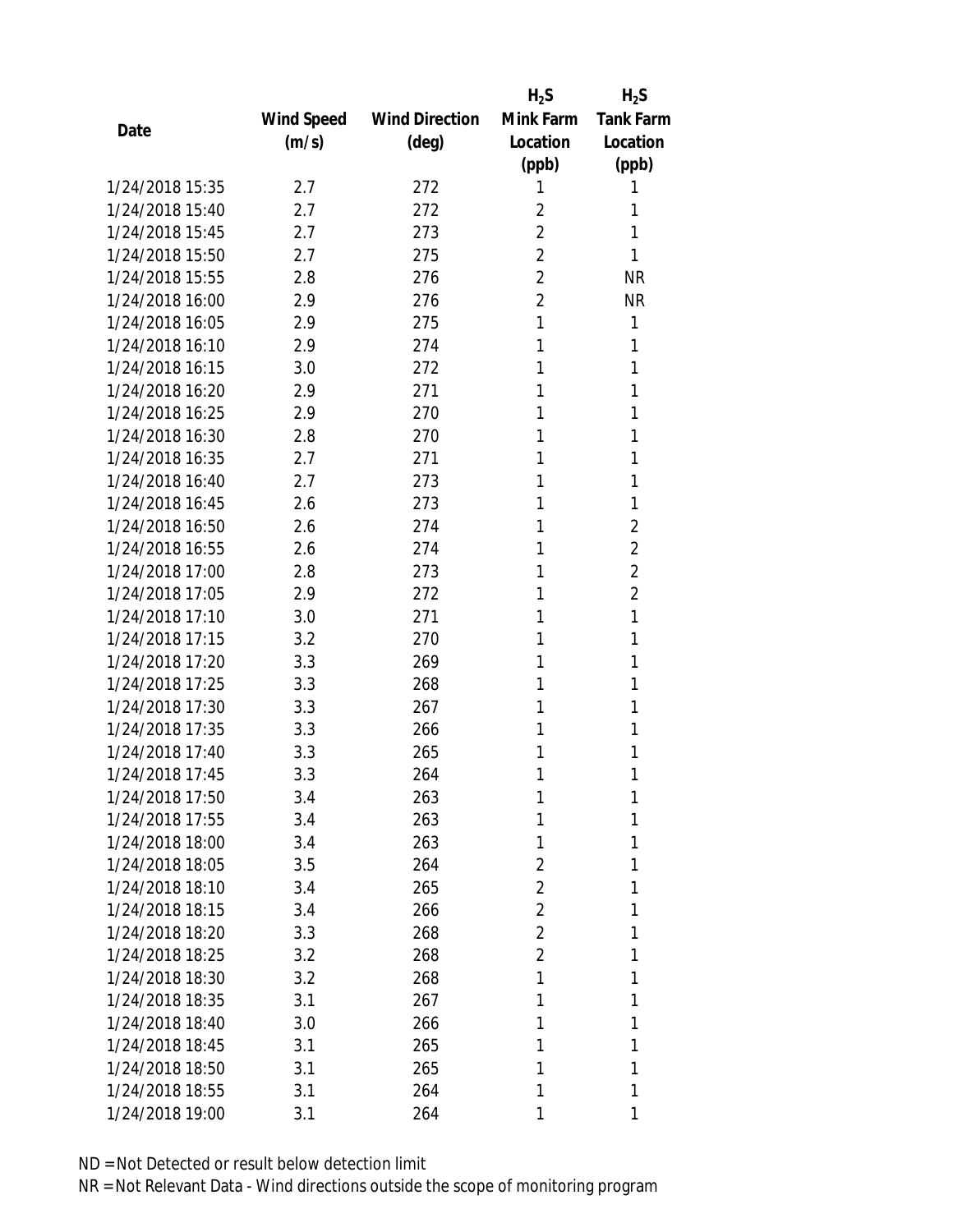|                 |            |                       | $H_2S$    | $H_2S$           |
|-----------------|------------|-----------------------|-----------|------------------|
|                 | Wind Speed | <b>Wind Direction</b> | Mink Farm | <b>Tank Farm</b> |
| Date            | (m/s)      | $(\text{deg})$        | Location  | Location         |
|                 |            |                       | (ppb)     | (ppb)            |
| 1/24/2018 19:05 | 3.0        | 264                   | 1         | 1                |
| 1/24/2018 19:10 | 2.9        | 264                   | 1         | 1                |
| 1/24/2018 19:15 | 2.8        | 264                   | 1         | 1                |
| 1/24/2018 19:20 | 2.7        | 264                   | 1         | 1                |
| 1/24/2018 19:25 | 2.7        | 264                   | <b>ND</b> | 1                |
| 1/24/2018 19:30 | 2.7        | 263                   | <b>ND</b> | 1                |
| 1/24/2018 19:35 | 2.7        | 263                   | <b>ND</b> | 1                |
| 1/24/2018 19:40 | 2.8        | 263                   | <b>ND</b> | 1                |
| 1/24/2018 19:45 | 2.9        | 263                   | <b>ND</b> | 1                |
| 1/24/2018 19:50 | 3.0        | 265                   | <b>ND</b> | 1                |
| 1/24/2018 19:55 | 3.1        | 267                   | <b>ND</b> | 1                |
| 1/24/2018 20:00 | 3.1        | 269                   | 1         | 1                |
| 1/24/2018 20:05 | 3.1        | 272                   | 1         | 1                |
| 1/24/2018 20:10 | 3.0        | 273                   | 1         | 1                |
| 1/24/2018 20:15 | 2.9        | 273                   | 1         | 1                |
| 1/24/2018 20:20 | 2.8        | 272                   | 1         | 1                |
| 1/24/2018 20:25 | 2.8        | 270                   | 1         | 1                |
| 1/24/2018 20:30 | 2.7        | 268                   | 1         | 1                |
| 1/24/2018 20:35 | 2.7        | 266                   | 1         | 1                |
| 1/24/2018 20:40 | 2.7        | 265                   | 1         | 1                |
| 1/24/2018 20:45 | 2.8        | 266                   | 1         | 1                |
| 1/24/2018 20:50 | 2.8        | 267                   | 1         | 1                |
| 1/24/2018 20:55 | 2.8        | 269                   | 1         | 1                |
| 1/24/2018 21:00 | 2.9        | 271                   | 1         | 1                |
| 1/24/2018 21:05 | 2.9        | 271                   | 1         | 1                |
| 1/24/2018 21:10 | 2.9        | 271                   | <b>ND</b> | 1                |
| 1/24/2018 21:15 | 2.8        | 271                   | <b>ND</b> | 1                |
| 1/24/2018 21:20 | 2.8        | 269                   | ND        | 1                |
| 1/24/2018 21:25 | 2.7        | 266                   | <b>ND</b> | 1                |
| 1/24/2018 21:30 | 2.6        | 263                   | ND        | 1                |
| 1/24/2018 21:35 | 2.5        | 261                   | 1         | 1                |
| 1/24/2018 21:40 | 2.4        | 258                   | 1         | 1                |
| 1/24/2018 21:45 | 2.3        | 256                   | ND        | 1                |
| 1/24/2018 21:50 | 2.2        | 254                   | <b>ND</b> | 1                |
| 1/24/2018 21:55 | 2.1        | 250                   | ND.       | 1                |
| 1/24/2018 22:00 | 2.1        | 246                   | ND        | 1                |
| 1/24/2018 22:05 | 2.1        | 241                   | ND        | 1                |
| 1/24/2018 22:10 | 2.1        | 234                   | ND        | 1                |
| 1/24/2018 22:15 | 2.1        | 224                   | NR        | 1                |
| 1/24/2018 22:20 | 2.1        | 212                   | NR        | 1                |
| 1/24/2018 22:25 | 2.1        | 201                   | NR        | 1                |
| 1/24/2018 22:30 | 2.1        | 191                   | ΝR        | 1                |
|                 |            |                       |           |                  |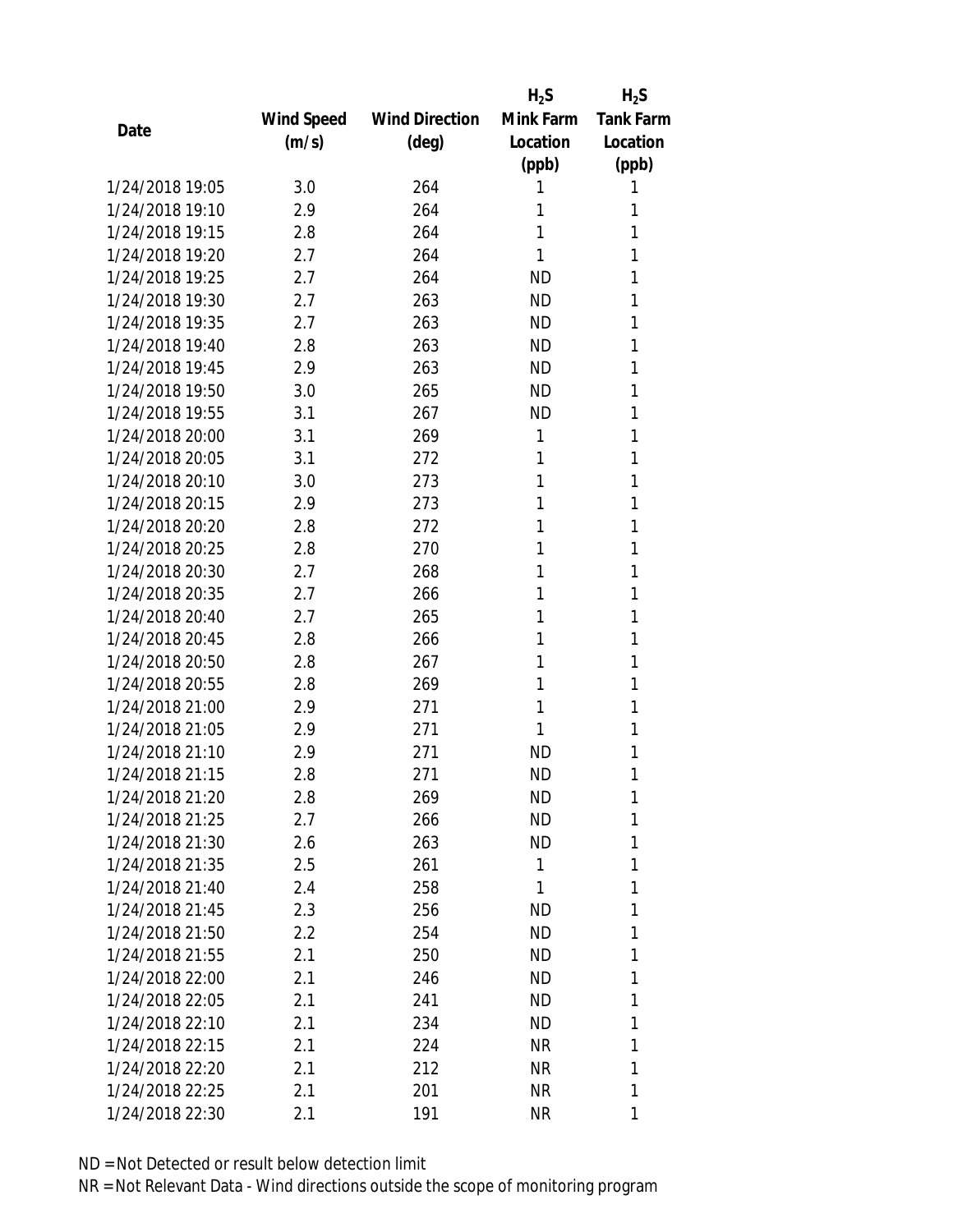|                 |            |                       | $H_2S$    | $H_2S$           |
|-----------------|------------|-----------------------|-----------|------------------|
|                 | Wind Speed | <b>Wind Direction</b> | Mink Farm | <b>Tank Farm</b> |
| Date            | (m/s)      | (deg)                 | Location  | Location         |
|                 |            |                       | (ppb)     | (ppb)            |
| 1/24/2018 22:35 | 2.1        | 180                   | <b>NR</b> | 1                |
| 1/24/2018 22:40 | 2.0        | 173                   | <b>NR</b> | 1                |
| 1/24/2018 22:45 | 2.0        | 168                   | <b>NR</b> | <b>NR</b>        |
| 1/24/2018 22:50 | 2.0        | 165                   | <b>NR</b> | <b>NR</b>        |
| 1/24/2018 22:55 | 1.9        | 162                   | <b>NR</b> | <b>NR</b>        |
| 1/24/2018 23:00 | 1.8        | 160                   | <b>NR</b> | <b>NR</b>        |
| 1/24/2018 23:05 | 1.8        | 160                   | <b>NR</b> | <b>NR</b>        |
| 1/24/2018 23:10 | 1.7        | 159                   | <b>NR</b> | <b>NR</b>        |
| 1/24/2018 23:15 | 1.6        | 158                   | <b>NR</b> | <b>NR</b>        |
| 1/24/2018 23:20 | 1.6        | 157                   | <b>NR</b> | <b>NR</b>        |
| 1/24/2018 23:25 | 1.7        | 157                   | <b>NR</b> | <b>NR</b>        |
| 1/24/2018 23:30 | 1.7        | 157                   | <b>NR</b> | <b>NR</b>        |
| 1/24/2018 23:35 | 1.8        | 158                   | <b>NR</b> | <b>NR</b>        |
| 1/24/2018 23:40 | 1.9        | 160                   | <b>NR</b> | <b>NR</b>        |
| 1/24/2018 23:45 | 2.1        | 161                   | <b>NR</b> | <b>NR</b>        |
| 1/24/2018 23:50 | 2.3        | 163                   | <b>NR</b> | <b>NR</b>        |
| 1/24/2018 23:55 | 2.5        | 165                   | <b>NR</b> | <b>NR</b>        |
| 1/24/2018 24:00 | 2.8        | 166                   | <b>NR</b> | <b>NR</b>        |
| 1/25/2018 00:05 | 2.9        | 167                   | <b>NR</b> | <b>NR</b>        |
| 1/25/2018 00:10 | 3.1        | 168                   | <b>NR</b> | <b>NR</b>        |
| 1/25/2018 00:15 | 3.2        | 170                   | <b>NR</b> | 1                |
| 1/25/2018 00:20 | 3.3        | 171                   | <b>NR</b> | 1                |
| 1/25/2018 00:25 | 3.4        | 172                   | <b>NR</b> | 1                |
| 1/25/2018 00:30 | 3.4        | 173                   | <b>NR</b> | $\mathbf{1}$     |
| 1/25/2018 00:35 | 3.4        | 175                   | <b>NR</b> | 1                |
| 1/25/2018 00:40 | 3.4        | 176                   | <b>NR</b> | 1                |
| 1/25/2018 00:45 | 3.3        | 176                   | <b>NR</b> | $\mathbf{1}$     |
| 1/25/2018 00:50 | 3.3        | 175                   | NR        | 1                |
| 1/25/2018 00:55 | 3.2        | 175                   | <b>NR</b> | 1                |
| 1/25/2018 01:00 | 3.2        | 174                   | <b>NR</b> | 1                |
| 1/25/2018 01:05 | 3.2        | 173                   | NR        | 1                |
| 1/25/2018 01:10 | 3.1        | 172                   | <b>NR</b> | 1                |
| 1/25/2018 01:15 | 3.1        | 172                   | NR        | 1                |
| 1/25/2018 01:20 | 3.1        | 172                   | <b>NR</b> | 1                |
| 1/25/2018 01:25 | 3.1        | 172                   | NR        | 1                |
| 1/25/2018 01:30 | 3.2        | 172                   | <b>NR</b> | 1                |
| 1/25/2018 01:35 | 3.2        | 172                   | NR        | 1                |
| 1/25/2018 01:40 | 3.2        | 172                   | NR        | 1                |
| 1/25/2018 01:45 | 3.3        | 171                   | <b>NR</b> | 1                |
| 1/25/2018 01:50 | 3.3        | 171                   | NR        | 1                |
| 1/25/2018 01:55 | 3.4        | 172                   | <b>NR</b> | 1                |
| 1/25/2018 02:00 | 3.4        | 173                   | <b>NR</b> | 1                |
|                 |            |                       |           |                  |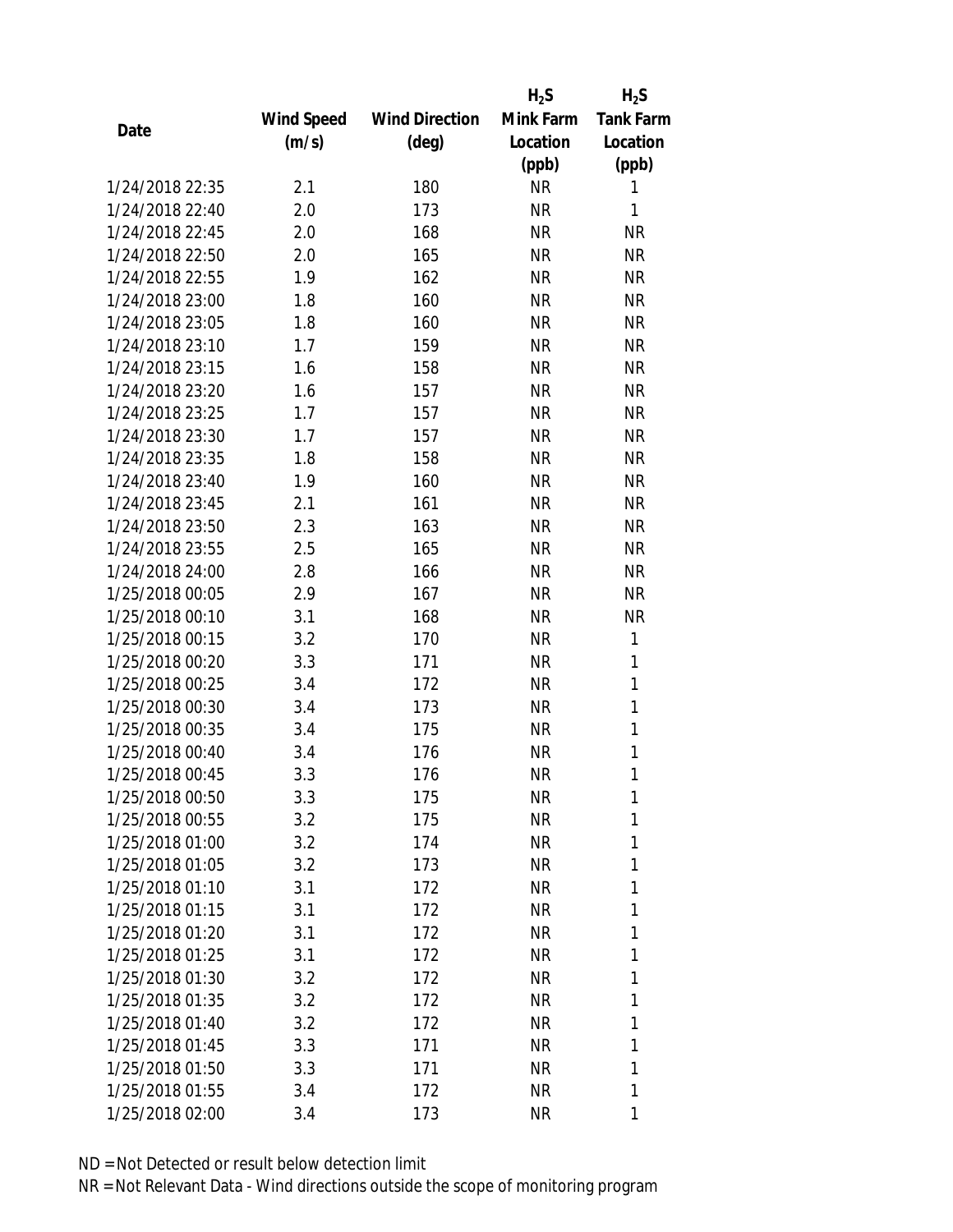|                 |            |                       | $H_2S$    | $H_2S$           |
|-----------------|------------|-----------------------|-----------|------------------|
|                 | Wind Speed | <b>Wind Direction</b> | Mink Farm | <b>Tank Farm</b> |
| Date            | (m/s)      | (deg)                 | Location  | Location         |
|                 |            |                       | (ppb)     | (ppb)            |
| 1/25/2018 02:05 | 3.5        | 174                   | <b>NR</b> | 1                |
| 1/25/2018 02:10 | 3.5        | 175                   | <b>NR</b> | 1                |
| 1/25/2018 02:15 | 3.5        | 176                   | <b>NR</b> | 1                |
| 1/25/2018 02:20 | 3.5        | 177                   | <b>NR</b> | 1                |
| 1/25/2018 02:25 | 3.6        | 178                   | <b>NR</b> | 1                |
| 1/25/2018 02:30 | 3.6        | 177                   | <b>NR</b> | 1                |
| 1/25/2018 02:35 | 3.6        | 177                   | <b>NR</b> | 1                |
| 1/25/2018 02:40 | 3.6        | 176                   | <b>NR</b> | 1                |
| 1/25/2018 02:45 | 3.7        | 175                   | <b>NR</b> | 1                |
| 1/25/2018 02:50 | 3.7        | 174                   | <b>NR</b> | 1                |
| 1/25/2018 02:55 | 3.8        | 174                   | NR        | 1                |
| 1/25/2018 03:00 | 3.9        | 173                   | <b>NR</b> | 1                |
| 1/25/2018 03:05 | 4.0        | 173                   | <b>NR</b> | 1                |
| 1/25/2018 03:10 | 4.0        | 173                   | <b>NR</b> | 1                |
| 1/25/2018 03:15 | 4.1        | 173                   | <b>NR</b> | 1                |
| 1/25/2018 03:20 | 4.1        | 172                   | <b>NR</b> | 1                |
| 1/25/2018 03:25 | 4.1        | 172                   | <b>NR</b> | 1                |
| 1/25/2018 03:30 | 4.0        | 173                   | <b>NR</b> | 1                |
| 1/25/2018 03:35 | 4.0        | 173                   | <b>NR</b> | 1                |
| 1/25/2018 03:40 | 3.9        | 174                   | <b>NR</b> | 1                |
| 1/25/2018 03:45 | 3.8        | 174                   | <b>NR</b> | 1                |
| 1/25/2018 03:50 | 3.7        | 175                   | <b>NR</b> | 1                |
| 1/25/2018 03:55 | 3.7        | 175                   | <b>NR</b> | 1                |
| 1/25/2018 04:00 | 3.7        | 175                   | <b>NR</b> | 1                |
| 1/25/2018 04:05 | 3.8        | 175                   | <b>NR</b> | 1                |
| 1/25/2018 04:10 | 3.8        | 174                   | <b>NR</b> | 1                |
| 1/25/2018 04:15 | 3.8        | 173                   | <b>NR</b> | 1                |
| 1/25/2018 04:20 | 3.9        | 173                   | NR        | 1                |
| 1/25/2018 04:25 | 4.0        | 172                   | <b>NR</b> | 1                |
| 1/25/2018 04:30 | 4.0        | 171                   | NR        | 1                |
| 1/25/2018 04:35 | 4.1        | 171                   | NR        | 1                |
| 1/25/2018 04:40 | 4.1        | 171                   | <b>NR</b> | 1                |
| 1/25/2018 04:45 | 4.2        | 171                   | NR        | 1                |
| 1/25/2018 04:50 | 4.3        | 171                   | <b>NR</b> | 1                |
| 1/25/2018 04:55 | 4.3        | 171                   | NR        | 1                |
| 1/25/2018 05:00 | 4.4        | 171                   | NR        | 1                |
| 1/25/2018 05:05 | 4.4        | 171                   | NR        | 1                |
| 1/25/2018 05:10 | 4.5        | 171                   | NR        | 1                |
| 1/25/2018 05:15 | 4.5        | 170                   | <b>NR</b> | 1                |
| 1/25/2018 05:20 | 4.5        | 170                   | NR        | 1                |
| 1/25/2018 05:25 | 4.4        | 170                   | NR        | 1                |
| 1/25/2018 05:30 | 4.4        | 169                   | NR        | <b>NR</b>        |
|                 |            |                       |           |                  |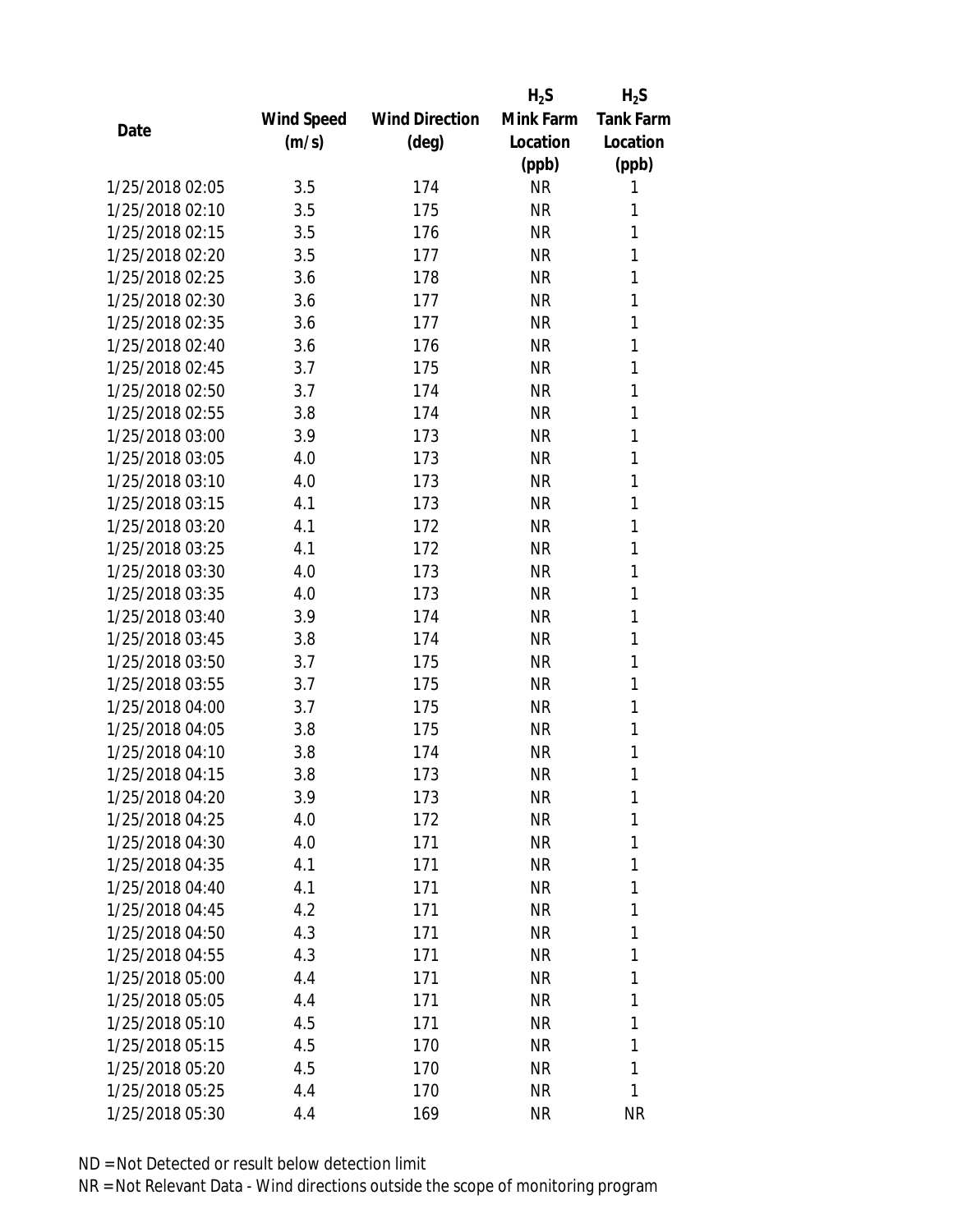|                 |            |                       | $H_2S$    | $H_2S$           |
|-----------------|------------|-----------------------|-----------|------------------|
|                 | Wind Speed | <b>Wind Direction</b> | Mink Farm | <b>Tank Farm</b> |
| Date            | (m/s)      | (deg)                 | Location  | Location         |
|                 |            |                       | (ppb)     | (ppb)            |
| 1/25/2018 05:35 | 4.3        | 168                   | <b>NR</b> | <b>NR</b>        |
| 1/25/2018 05:40 | 4.2        | 166                   | <b>NR</b> | <b>NR</b>        |
| 1/25/2018 05:45 | 4.1        | 165                   | <b>NR</b> | <b>NR</b>        |
| 1/25/2018 05:50 | 4.1        | 164                   | <b>NR</b> | <b>NR</b>        |
| 1/25/2018 05:55 | 4.0        | 163                   | <b>NR</b> | <b>NR</b>        |
| 1/25/2018 06:00 | 4.0        | 162                   | <b>NR</b> | <b>NR</b>        |
| 1/25/2018 06:05 | 4.1        | 161                   | <b>NR</b> | <b>NR</b>        |
| 1/25/2018 06:10 | 4.2        | 161                   | <b>NR</b> | <b>NR</b>        |
| 1/25/2018 06:15 | 4.3        | 161                   | <b>NR</b> | <b>NR</b>        |
| 1/25/2018 06:20 | 4.4        | 161                   | <b>NR</b> | <b>NR</b>        |
| 1/25/2018 06:25 | 4.4        | 161                   | <b>NR</b> | <b>NR</b>        |
| 1/25/2018 06:30 | 4.5        | 162                   | <b>NR</b> | <b>NR</b>        |
| 1/25/2018 06:35 | 4.5        | 162                   | <b>NR</b> | <b>NR</b>        |
| 1/25/2018 06:40 | 4.5        | 163                   | <b>NR</b> | <b>NR</b>        |
| 1/25/2018 06:45 | 4.5        | 163                   | <b>NR</b> | <b>NR</b>        |
| 1/25/2018 06:50 | 4.5        | 163                   | <b>NR</b> | <b>NR</b>        |
| 1/25/2018 06:55 | 4.5        | 163                   | <b>NR</b> | <b>NR</b>        |
| 1/25/2018 07:00 | 4.5        | 163                   | <b>NR</b> | <b>NR</b>        |
| 1/25/2018 07:05 | 4.4        | 162                   | <b>NR</b> | <b>NR</b>        |
| 1/25/2018 07:10 | 4.3        | 162                   | <b>NR</b> | <b>NR</b>        |
| 1/25/2018 07:15 | 4.2        | 162                   | <b>NR</b> | <b>NR</b>        |
| 1/25/2018 07:20 | 4.1        | 162                   | <b>NR</b> | <b>NR</b>        |
| 1/25/2018 07:25 | 4.1        | 162                   | <b>NR</b> | <b>NR</b>        |
| 1/25/2018 07:30 | 4.0        | 163                   | <b>NR</b> | <b>NR</b>        |
| 1/25/2018 07:35 | 4.0        | 163                   | <b>NR</b> | <b>NR</b>        |
| 1/25/2018 07:40 | 4.0        | 163                   | <b>NR</b> | <b>NR</b>        |
| 1/25/2018 07:45 | 4.1        | 163                   | <b>NR</b> | <b>NR</b>        |
| 1/25/2018 07:50 | 4.1        | 163                   | ΝR        | ΝR               |
| 1/25/2018 07:55 | 4.1        | 163                   | <b>NR</b> | <b>NR</b>        |
| 1/25/2018 08:00 | 4.2        | 163                   | NR        | <b>NR</b>        |
| 1/25/2018 08:05 | 4.3        | 163                   | <b>NR</b> | NR               |
| 1/25/2018 08:10 | 4.3        | 162                   | <b>NR</b> | NR               |
| 1/25/2018 08:15 | 4.4        | 162                   | NR        | NR               |
| 1/25/2018 08:20 | 4.4        | 163                   | <b>NR</b> | <b>NR</b>        |
| 1/25/2018 08:25 | 4.4        | 163                   | <b>NR</b> | <b>NR</b>        |
| 1/25/2018 08:30 | 4.5        | 163                   | <b>NR</b> | NR               |
| 1/25/2018 08:35 | 4.5        | 162                   | NR        | NR               |
| 1/25/2018 08:40 | 4.6        | 162                   | NR        | NR               |
| 1/25/2018 08:45 | 4.6        | 162                   | <b>NR</b> | NR               |
| 1/25/2018 08:50 | 4.6        |                       | NR        | NR               |
|                 |            | 162                   |           |                  |
| 1/25/2018 08:55 | 4.6        | 162                   | <b>NR</b> | NR               |
| 1/25/2018 09:00 | 4.6        | 162                   | <b>NR</b> | <b>NR</b>        |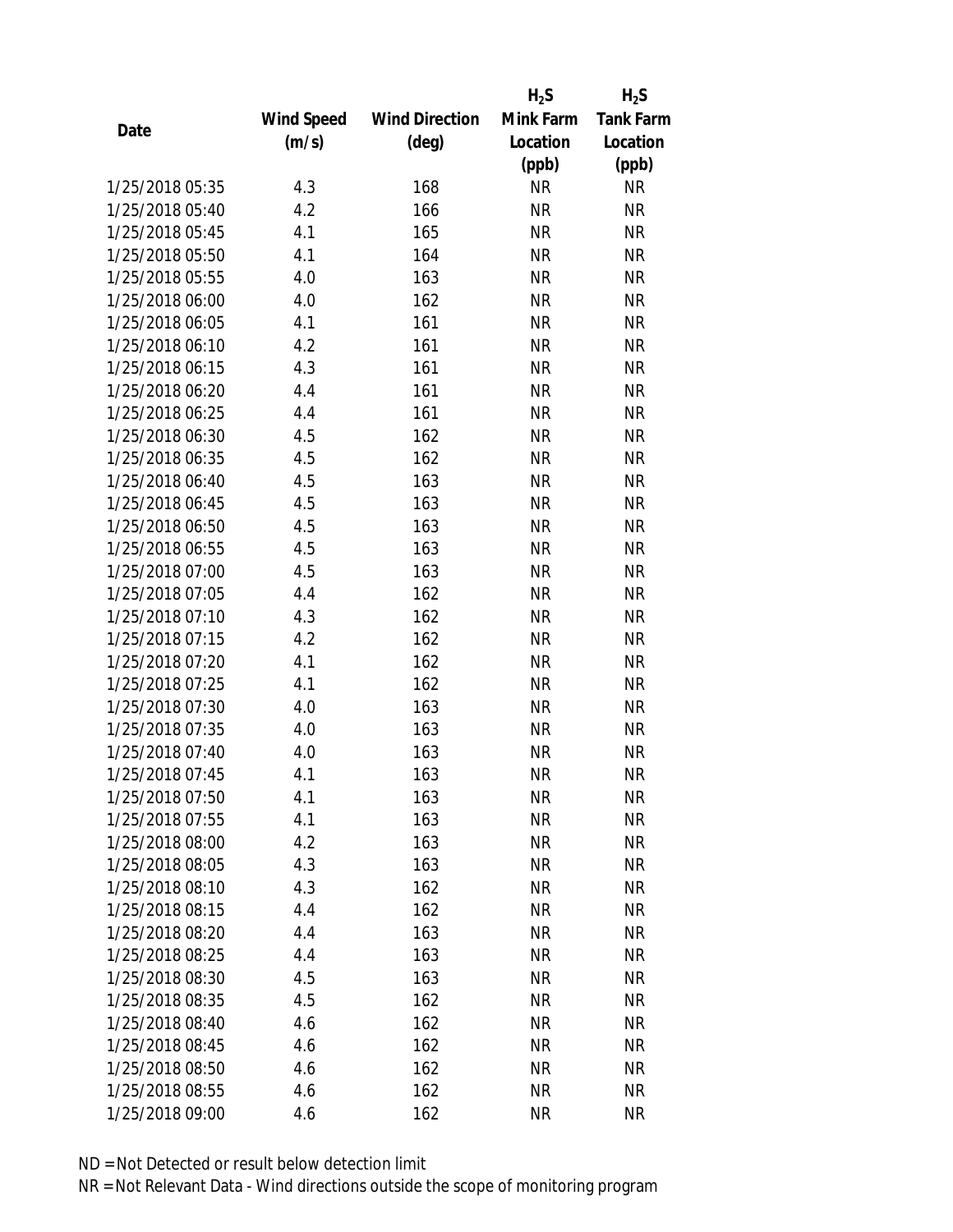|                 |            |                       | $H_2S$    | $H_2S$           |
|-----------------|------------|-----------------------|-----------|------------------|
|                 | Wind Speed | <b>Wind Direction</b> | Mink Farm | <b>Tank Farm</b> |
| Date            | (m/s)      | $(\text{deg})$        | Location  | Location         |
|                 |            |                       | (ppb)     | (ppb)            |
| 1/25/2018 09:05 | 4.6        | 162                   | <b>NR</b> | <b>NR</b>        |
| 1/25/2018 09:10 | 4.6        | 162                   | <b>NR</b> | <b>NR</b>        |
| 1/25/2018 09:15 | 4.6        | 162                   | <b>NR</b> | <b>NR</b>        |
| 1/25/2018 09:20 | 4.6        | 162                   | <b>NR</b> | <b>NR</b>        |
| 1/25/2018 09:25 | 4.5        | 161                   | <b>NR</b> | <b>NR</b>        |
| 1/25/2018 09:30 | 4.5        | 161                   | <b>NR</b> | <b>NR</b>        |
| 1/25/2018 09:35 | 4.5        | 160                   | <b>NR</b> | <b>NR</b>        |
| 1/25/2018 09:40 | 4.5        | 159                   | <b>NR</b> | <b>NR</b>        |
| 1/25/2018 09:45 | 4.6        | 158                   | <b>NR</b> | <b>NR</b>        |
| 1/25/2018 09:50 | 4.6        | 157                   | <b>NR</b> | <b>NR</b>        |
| 1/25/2018 09:55 | 4.7        | 157                   | <b>NR</b> | <b>NR</b>        |
| 1/25/2018 10:00 | 4.8        | 157                   | <b>NR</b> | <b>NR</b>        |
| 1/25/2018 10:05 | 4.9        | 157                   | <b>NR</b> | <b>NR</b>        |
| 1/25/2018 10:10 | 4.9        | 157                   | <b>NR</b> | <b>NR</b>        |
| 1/25/2018 10:15 | 4.9        | 157                   | <b>NR</b> | <b>NR</b>        |
| 1/25/2018 10:20 | 4.9        | 157                   | <b>NR</b> | <b>NR</b>        |
| 1/25/2018 10:25 | 4.9        | 158                   | <b>NR</b> | <b>NR</b>        |
| 1/25/2018 10:30 | 4.9        | 158                   | <b>NR</b> | <b>NR</b>        |
| 1/25/2018 10:35 | 5.0        | 158                   | <b>NR</b> | <b>NR</b>        |
| 1/25/2018 10:40 | 5.0        | 159                   | <b>NR</b> | <b>NR</b>        |
| 1/25/2018 10:45 | 5.1        | 159                   | <b>NR</b> | <b>NR</b>        |
| 1/25/2018 10:50 | 5.1        | 160                   | <b>NR</b> | <b>NR</b>        |
| 1/25/2018 10:55 | 5.2        | 160                   | <b>NR</b> | <b>NR</b>        |
| 1/25/2018 11:00 | 5.2        | 160                   | <b>NR</b> | <b>NR</b>        |
| 1/25/2018 11:05 | 5.3        | 161                   | <b>NR</b> | <b>NR</b>        |
| 1/25/2018 11:10 | 5.3        | 161                   | <b>NR</b> | <b>NR</b>        |
| 1/25/2018 11:15 | 5.3        | 161                   | <b>NR</b> | <b>NR</b>        |
| 1/25/2018 11:20 | 5.3        | 161                   | NR        | <b>NR</b>        |
| 1/25/2018 11:25 | 5.4        | 162                   | <b>NR</b> | <b>NR</b>        |
| 1/25/2018 11:30 | 5.4        | 162                   | NR        | <b>NR</b>        |
| 1/25/2018 11:35 | 5.5        | 162                   | <b>NR</b> | <b>NR</b>        |
| 1/25/2018 11:40 | 5.5        | 162                   | <b>NR</b> | <b>NR</b>        |
| 1/25/2018 11:45 | 5.5        | 161                   | ΝR        | <b>NR</b>        |
| 1/25/2018 11:50 | 5.5        | 161                   | <b>NR</b> | <b>NR</b>        |
| 1/25/2018 11:55 | 5.5        | 160                   | <b>NR</b> | <b>NR</b>        |
| 1/25/2018 12:00 | 5.5        | 159                   | <b>NR</b> | <b>NR</b>        |
| 1/25/2018 12:05 | 5.5        | 159                   | ΝR        | <b>NR</b>        |
| 1/25/2018 12:10 | 5.6        | 159                   | ΝR        | <b>NR</b>        |
| 1/25/2018 12:15 | 5.6        | 158                   | <b>NR</b> | <b>NR</b>        |
| 1/25/2018 12:20 | 5.6        | 158                   | ΝR        | <b>NR</b>        |
| 1/25/2018 12:25 | 5.6        | 157                   | <b>NR</b> | <b>NR</b>        |
| 1/25/2018 12:30 | 5.7        | 156                   | <b>NR</b> | <b>NR</b>        |
|                 |            |                       |           |                  |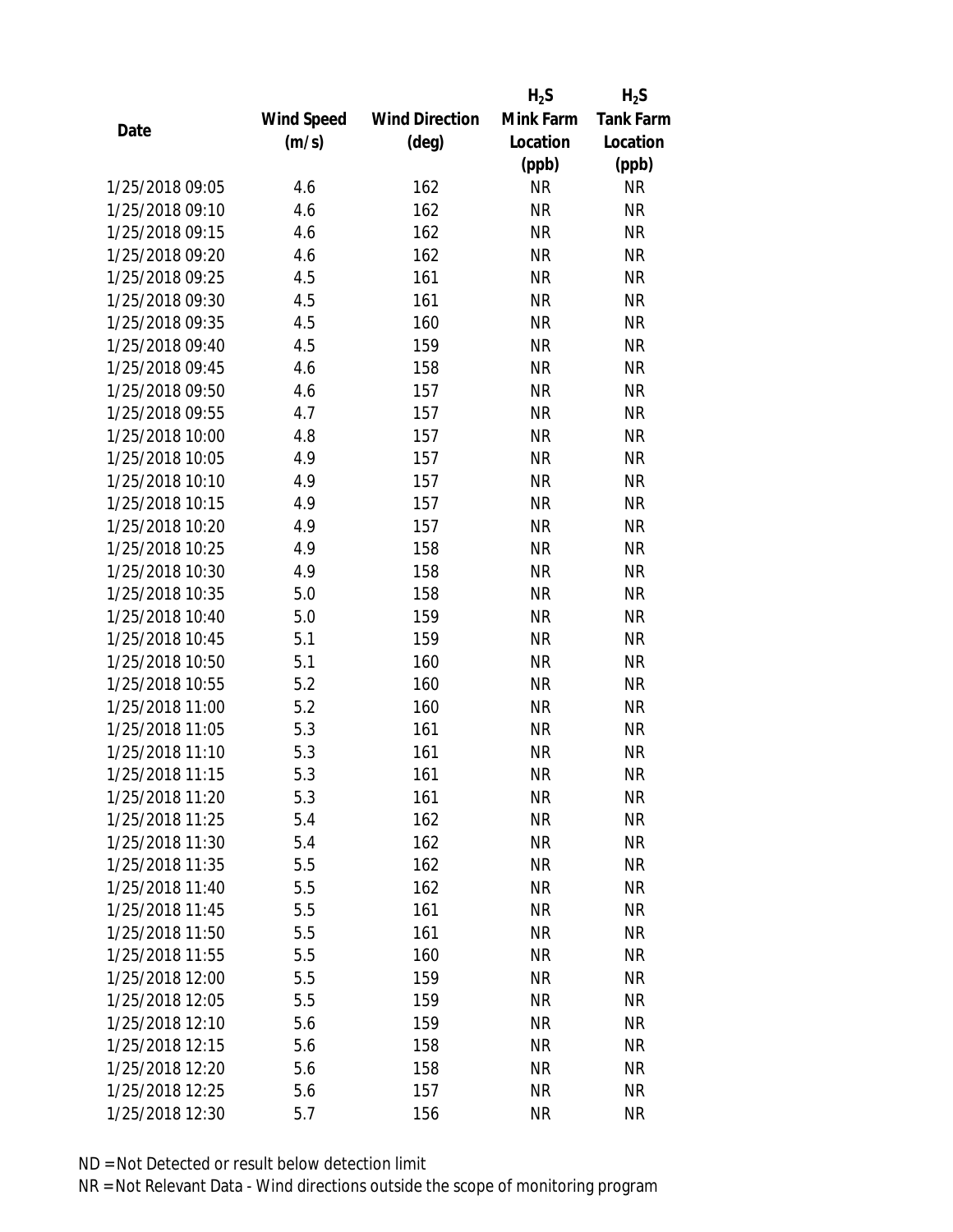|                 |            |                       | $H_2S$    | $H_2S$           |
|-----------------|------------|-----------------------|-----------|------------------|
|                 | Wind Speed | <b>Wind Direction</b> | Mink Farm | <b>Tank Farm</b> |
| Date            | (m/s)      | (deg)                 | Location  | Location         |
|                 |            |                       | (ppb)     | (ppb)            |
| 1/25/2018 12:35 | 5.7        | 156                   | <b>NR</b> | <b>NR</b>        |
| 1/25/2018 12:40 | 5.8        | 155                   | <b>NR</b> | <b>NR</b>        |
| 1/25/2018 12:45 | 5.9        | 154                   | <b>NR</b> | <b>NR</b>        |
| 1/25/2018 12:50 | 5.9        | 154                   | <b>NR</b> | <b>NR</b>        |
| 1/25/2018 12:55 | 6.0        | 154                   | <b>NR</b> | <b>NR</b>        |
| 1/25/2018 13:00 | 6.0        | 154                   | <b>NR</b> | <b>NR</b>        |
| 1/25/2018 13:05 | 5.9        | 155                   | <b>NR</b> | <b>NR</b>        |
| 1/25/2018 13:10 | 5.8        | 156                   | <b>NR</b> | <b>NR</b>        |
| 1/25/2018 13:15 | 5.7        | 157                   | <b>NR</b> | <b>NR</b>        |
| 1/25/2018 13:20 | 5.6        | 158                   | <b>NR</b> | <b>NR</b>        |
| 1/25/2018 13:25 | 5.4        | 160                   | <b>NR</b> | <b>NR</b>        |
| 1/25/2018 13:30 | 5.4        | 161                   | <b>NR</b> | <b>NR</b>        |
| 1/25/2018 13:35 | 5.4        | 162                   | <b>NR</b> | <b>NR</b>        |
| 1/25/2018 13:40 | 5.4        | 163                   | <b>NR</b> | <b>NR</b>        |
| 1/25/2018 13:45 | 5.4        | 163                   | <b>NR</b> | <b>NR</b>        |
| 1/25/2018 13:50 | 5.4        | 164                   | <b>NR</b> | <b>NR</b>        |
| 1/25/2018 13:55 | 5.4        | 165                   | <b>NR</b> | <b>NR</b>        |
| 1/25/2018 14:00 | 5.3        | 165                   | <b>NR</b> | <b>NR</b>        |
| 1/25/2018 14:05 | 5.2        | 166                   | <b>NR</b> | <b>NR</b>        |
| 1/25/2018 14:10 | 5.1        | 167                   | <b>NR</b> | <b>NR</b>        |
| 1/25/2018 14:15 | 5.1        | 168                   | <b>NR</b> | <b>NR</b>        |
| 1/25/2018 14:20 | 5.0        | 169                   | <b>NR</b> | <b>NR</b>        |
| 1/25/2018 14:25 | 5.1        | 170                   | <b>NR</b> | 1                |
| 1/25/2018 14:30 | 5.1        | 171                   | <b>NR</b> | 1                |
| 1/25/2018 14:35 | 5.2        | 172                   | <b>NR</b> | 1                |
| 1/25/2018 14:40 | 5.3        | 173                   | <b>NR</b> | $\mathbf{1}$     |
| 1/25/2018 14:45 | 5.3        | 174                   | <b>NR</b> | 1                |
| 1/25/2018 14:50 | 5.4        | 175                   | ΝR        | 1                |
| 1/25/2018 14:55 | 5.5        | 177                   | <b>NR</b> | 1                |
| 1/25/2018 15:00 | 5.5        | 177                   | NR        | 1                |
| 1/25/2018 15:05 | 5.6        | 178                   | <b>NR</b> | 1                |
| 1/25/2018 15:10 | 5.6        | 179                   | NR        | 1                |
| 1/25/2018 15:15 | 5.7        | 180                   | NR        | 1                |
| 1/25/2018 15:20 | 5.7        | 180                   | <b>NR</b> | 1                |
| 1/25/2018 15:25 | 5.6        | 181                   | NR        | 1                |
| 1/25/2018 15:30 | 5.6        | 181                   | <b>NR</b> | 1                |
| 1/25/2018 15:35 | 5.5        | 182                   | NR        | 1                |
| 1/25/2018 15:40 | 5.5        | 181                   | NR        | 1                |
| 1/25/2018 15:45 |            |                       |           | 1                |
| 1/25/2018 15:50 | 5.4        | 181                   | NR        | 1                |
|                 | 5.3        | 181                   | ΝR        |                  |
| 1/25/2018 15:55 | 5.2        | 181                   | <b>NR</b> | 1                |
| 1/25/2018 16:00 | 5.2        | 180                   | ΝR        | 1                |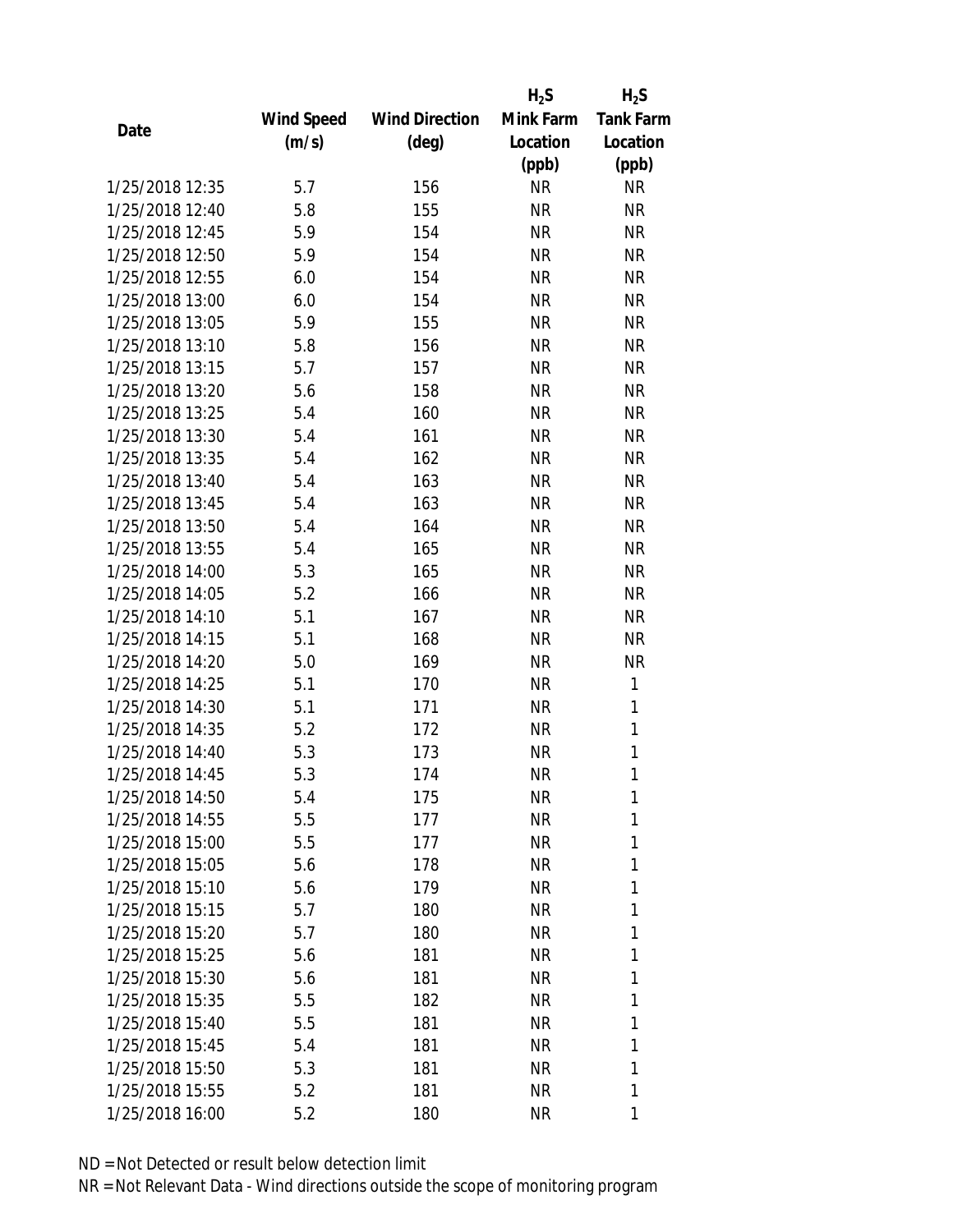|                 |            |                       | $H_2S$    | $H_2S$           |
|-----------------|------------|-----------------------|-----------|------------------|
|                 | Wind Speed | <b>Wind Direction</b> | Mink Farm | <b>Tank Farm</b> |
| Date            | (m/s)      | (deg)                 | Location  | Location         |
|                 |            |                       | (ppb)     | (ppb)            |
| 1/25/2018 16:05 | 5.1        | 180                   | <b>NR</b> | 1                |
| 1/25/2018 16:10 | 5.0        | 180                   | <b>NR</b> | 1                |
| 1/25/2018 16:15 | 4.9        | 181                   | <b>NR</b> | 1                |
| 1/25/2018 16:20 | 4.9        | 181                   | <b>NR</b> | 1                |
| 1/25/2018 16:25 | 4.9        | 181                   | <b>NR</b> | 1                |
| 1/25/2018 16:30 | 4.8        | 181                   | <b>NR</b> | 1                |
| 1/25/2018 16:35 | 4.7        | 181                   | <b>NR</b> | 1                |
| 1/25/2018 16:40 | 4.7        | 180                   | <b>NR</b> | 1                |
| 1/25/2018 16:45 | 4.6        | 179                   | <b>NR</b> | 1                |
| 1/25/2018 16:50 | 4.4        | 177                   | <b>NR</b> | $\mathbf{1}$     |
| 1/25/2018 16:55 | 4.2        | 175                   | <b>NR</b> | 1                |
| 1/25/2018 17:00 | 4.0        | 174                   | <b>NR</b> | 1                |
| 1/25/2018 17:05 | 3.8        | 172                   | <b>NR</b> | 1                |
| 1/25/2018 17:10 | 3.6        | 171                   | <b>NR</b> | 1                |
| 1/25/2018 17:15 | 3.5        | 171                   | <b>NR</b> | 1                |
| 1/25/2018 17:20 | 3.4        | 170                   | <b>NR</b> | 1                |
| 1/25/2018 17:25 | 3.4        | 169                   | <b>NR</b> | <b>NR</b>        |
| 1/25/2018 17:30 | 3.4        | 169                   | <b>NR</b> | <b>NR</b>        |
| 1/25/2018 17:35 | 3.4        | 167                   | <b>NR</b> | <b>NR</b>        |
| 1/25/2018 17:40 | 3.4        | 166                   | <b>NR</b> | <b>NR</b>        |
| 1/25/2018 17:45 | 3.4        | 165                   | <b>NR</b> | <b>NR</b>        |
| 1/25/2018 17:50 | 3.4        | 164                   | <b>NR</b> | <b>NR</b>        |
| 1/25/2018 17:55 | 3.5        | 163                   | <b>NR</b> | <b>NR</b>        |
| 1/25/2018 18:00 | 3.5        | 163                   | <b>NR</b> | <b>NR</b>        |
| 1/25/2018 18:05 | 3.5        | 162                   | <b>NR</b> | <b>NR</b>        |
| 1/25/2018 18:10 | 3.5        | 162                   | <b>NR</b> | <b>NR</b>        |
| 1/25/2018 18:15 | 3.5        | 161                   | <b>NR</b> | <b>NR</b>        |
| 1/25/2018 18:20 | 3.5        | 161                   | ΝR        | <b>NR</b>        |
| 1/25/2018 18:25 | 3.6        | 160                   | <b>NR</b> | <b>NR</b>        |
| 1/25/2018 18:30 | 3.6        | 159                   | NR        | <b>NR</b>        |
| 1/25/2018 18:35 | 3.6        | 158                   | <b>NR</b> | <b>NR</b>        |
| 1/25/2018 18:40 | 3.6        | 158                   | <b>NR</b> | <b>NR</b>        |
| 1/25/2018 18:45 | 3.5        | 156                   | ΝR        | <b>NR</b>        |
| 1/25/2018 18:50 | 3.5        | 155                   | <b>NR</b> | <b>NR</b>        |
| 1/25/2018 18:55 | 3.5        | 154                   | <b>NR</b> | <b>NR</b>        |
| 1/25/2018 19:00 | 3.4        | 153                   | <b>NR</b> | <b>NR</b>        |
| 1/25/2018 19:05 | 3.4        | 151                   | ΝR        | <b>NR</b>        |
| 1/25/2018 19:10 | 3.4        | 150                   | ΝR        | <b>NR</b>        |
| 1/25/2018 19:15 | 3.4        | 150                   | <b>NR</b> | <b>NR</b>        |
| 1/25/2018 19:20 | 3.5        | 150                   | ΝR        | <b>NR</b>        |
| 1/25/2018 19:25 | 3.5        | 150                   | <b>NR</b> | <b>NR</b>        |
| 1/25/2018 19:30 | 3.6        | 150                   | <b>NR</b> | <b>NR</b>        |
|                 |            |                       |           |                  |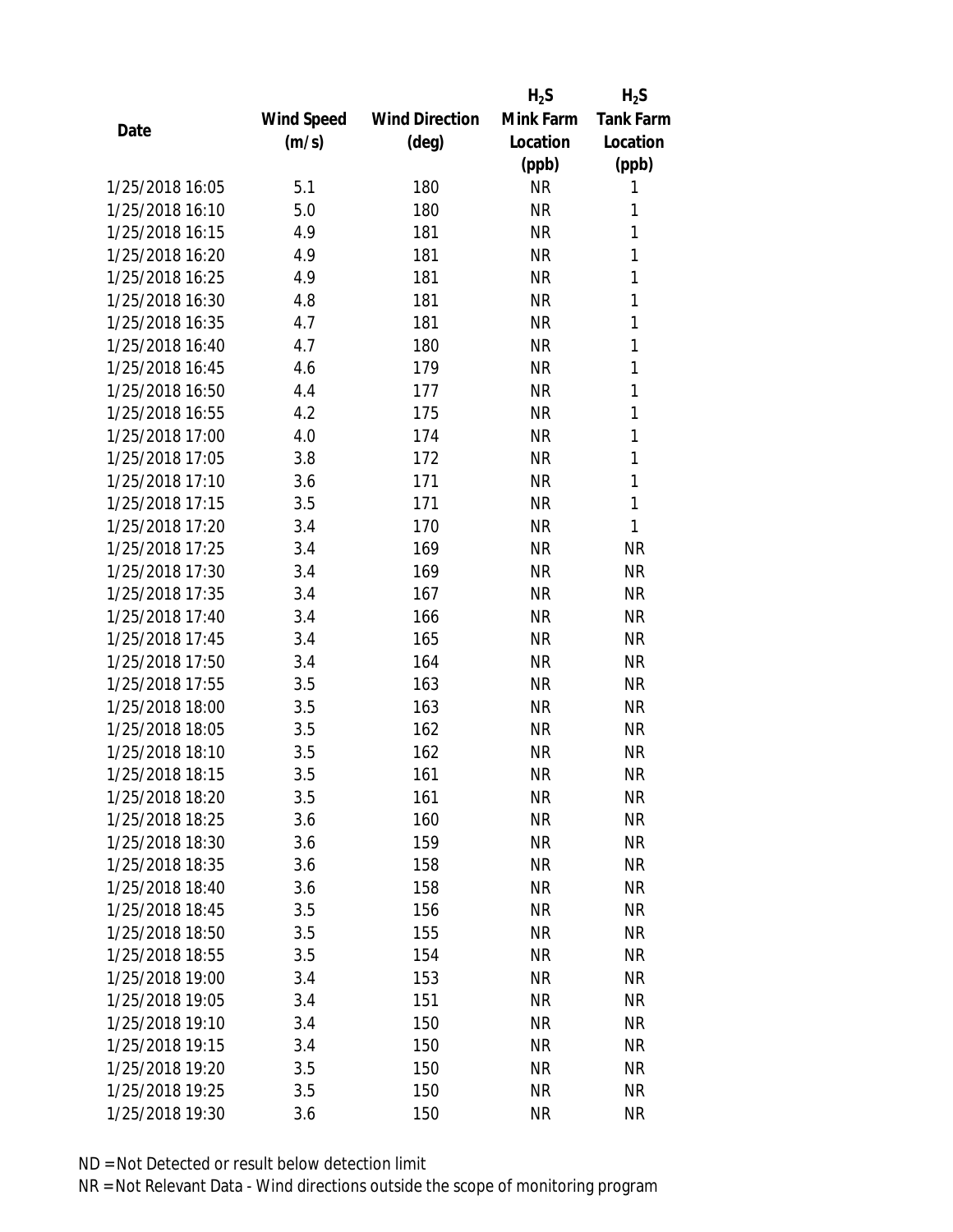|                 |            |                       | $H_2S$    | $H_2S$           |
|-----------------|------------|-----------------------|-----------|------------------|
|                 | Wind Speed | <b>Wind Direction</b> | Mink Farm | <b>Tank Farm</b> |
| Date            | (m/s)      | $(\text{deg})$        | Location  | Location         |
|                 |            |                       | (ppb)     | (ppb)            |
| 1/25/2018 19:35 | 3.6        | 150                   | <b>NR</b> | <b>NR</b>        |
| 1/25/2018 19:40 | 3.6        | 150                   | <b>NR</b> | <b>NR</b>        |
| 1/25/2018 19:45 | 3.6        | 150                   | <b>NR</b> | <b>NR</b>        |
| 1/25/2018 19:50 | 3.5        | 149                   | <b>NR</b> | <b>NR</b>        |
| 1/25/2018 19:55 | 3.5        | 149                   | <b>NR</b> | <b>NR</b>        |
| 1/25/2018 20:00 | 3.5        | 149                   | <b>NR</b> | <b>NR</b>        |
| 1/25/2018 20:05 | 3.4        | 149                   | <b>NR</b> | <b>NR</b>        |
| 1/25/2018 20:10 | 3.5        | 149                   | <b>NR</b> | <b>NR</b>        |
| 1/25/2018 20:15 | 3.5        | 150                   | <b>NR</b> | <b>NR</b>        |
| 1/25/2018 20:20 | 3.5        | 150                   | <b>NR</b> | <b>NR</b>        |
| 1/25/2018 20:25 | 3.6        | 151                   | <b>NR</b> | <b>NR</b>        |
| 1/25/2018 20:30 | 3.7        | 151                   | <b>NR</b> | <b>NR</b>        |
| 1/25/2018 20:35 | 3.8        | 152                   | <b>NR</b> | <b>NR</b>        |
| 1/25/2018 20:40 | 3.8        | 152                   | <b>NR</b> | <b>NR</b>        |
| 1/25/2018 20:45 | 3.9        | 152                   | <b>NR</b> | <b>NR</b>        |
| 1/25/2018 20:50 | 4.0        | 153                   | <b>NR</b> | <b>NR</b>        |
| 1/25/2018 20:55 | 4.1        | 153                   | <b>NR</b> | <b>NR</b>        |
| 1/25/2018 21:00 | 4.3        | 154                   | <b>NR</b> | <b>NR</b>        |
| 1/25/2018 21:05 | 4.3        | 155                   | <b>NR</b> | <b>NR</b>        |
| 1/25/2018 21:10 | 4.4        | 156                   | <b>NR</b> | <b>NR</b>        |
| 1/25/2018 21:15 | 4.4        | 157                   | <b>NR</b> | <b>NR</b>        |
| 1/25/2018 21:20 | 4.4        | 158                   | <b>NR</b> | <b>NR</b>        |
| 1/25/2018 21:25 | 4.4        | 159                   | <b>NR</b> | <b>NR</b>        |
| 1/25/2018 21:30 | 4.4        | 160                   | <b>NR</b> | <b>NR</b>        |
| 1/25/2018 21:35 | 4.4        | 161                   | <b>NR</b> | <b>NR</b>        |
| 1/25/2018 21:40 | 4.4        | 161                   | <b>NR</b> | <b>NR</b>        |
| 1/25/2018 21:45 | 4.4        | 161                   | <b>NR</b> | <b>NR</b>        |
| 1/25/2018 21:50 | 4.4        | 161                   | ΝR        | <b>NR</b>        |
| 1/25/2018 21:55 | 4.4        | 160                   | <b>NR</b> | <b>NR</b>        |
| 1/25/2018 22:00 | 4.4        | 159                   | <b>NR</b> | <b>NR</b>        |
| 1/25/2018 22:05 | 4.3        | 159                   | <b>NR</b> | <b>NR</b>        |
| 1/25/2018 22:10 | 4.3        | 158                   | <b>NR</b> | <b>NR</b>        |
| 1/25/2018 22:15 | 4.2        | 157                   | ΝR        | <b>NR</b>        |
| 1/25/2018 22:20 | 4.1        | 157                   | <b>NR</b> | <b>NR</b>        |
| 1/25/2018 22:25 | 4.1        | 156                   | <b>NR</b> | <b>NR</b>        |
| 1/25/2018 22:30 | 4.0        | 155                   | <b>NR</b> | <b>NR</b>        |
| 1/25/2018 22:35 | 3.8        | 154                   | ΝR        | <b>NR</b>        |
| 1/25/2018 22:40 | 3.7        | 153                   | ΝR        | <b>NR</b>        |
| 1/25/2018 22:45 | 3.6        | 152                   | <b>NR</b> | <b>NR</b>        |
| 1/25/2018 22:50 | 3.5        | 151                   | NR        | <b>NR</b>        |
| 1/25/2018 22:55 | 3.4        | 151                   | <b>NR</b> | <b>NR</b>        |
| 1/25/2018 23:00 | 3.3        | 151                   | <b>NR</b> | <b>NR</b>        |
|                 |            |                       |           |                  |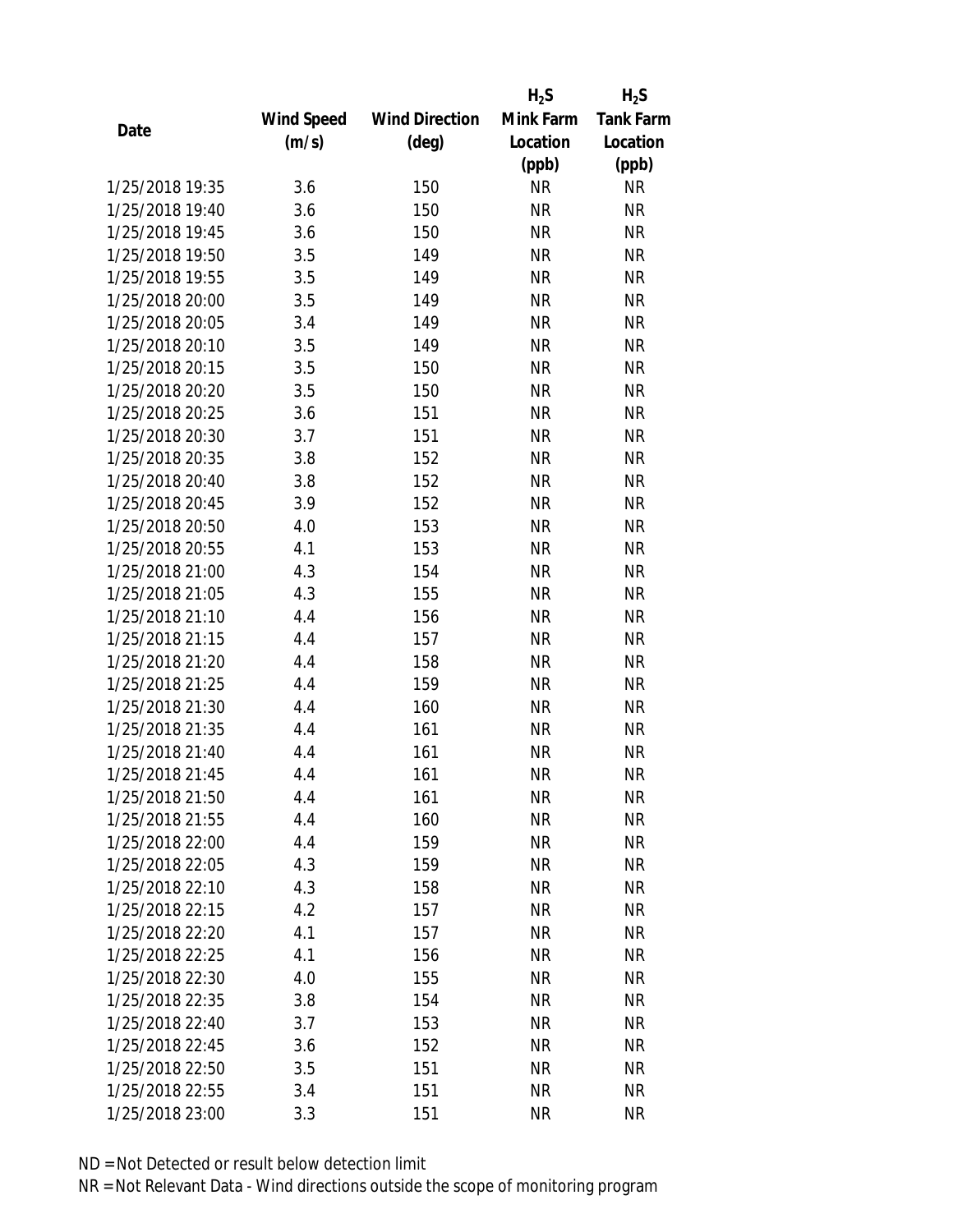|                 |            |                       | $H_2S$    | $H_2S$           |
|-----------------|------------|-----------------------|-----------|------------------|
|                 | Wind Speed | <b>Wind Direction</b> | Mink Farm | <b>Tank Farm</b> |
| Date            | (m/s)      | (deg)                 | Location  | Location         |
|                 |            |                       | (ppb)     | (ppb)            |
| 1/25/2018 23:05 | 3.2        | 151                   | <b>NR</b> | <b>NR</b>        |
| 1/25/2018 23:10 | 3.1        | 151                   | <b>NR</b> | <b>NR</b>        |
| 1/25/2018 23:15 | 3.1        | 151                   | <b>NR</b> | <b>NR</b>        |
| 1/25/2018 23:20 | 3.0        | 151                   | <b>NR</b> | <b>NR</b>        |
| 1/25/2018 23:25 | 3.0        | 151                   | <b>NR</b> | <b>NR</b>        |
| 1/25/2018 23:30 | 3.1        | 151                   | <b>NR</b> | <b>NR</b>        |
| 1/25/2018 23:35 | 3.1        | 152                   | <b>NR</b> | <b>NR</b>        |
| 1/25/2018 23:40 | 3.2        | 153                   | <b>NR</b> | <b>NR</b>        |
| 1/25/2018 23:45 | 3.4        | 154                   | <b>NR</b> | <b>NR</b>        |
| 1/25/2018 23:50 | 3.5        | 155                   | <b>NR</b> | <b>NR</b>        |
| 1/25/2018 23:55 | 3.7        | 156                   | <b>NR</b> | <b>NR</b>        |
| 1/25/2018 24:00 | 3.9        | 157                   | <b>NR</b> | <b>NR</b>        |
| 1/26/2018 00:05 | 4.1        | 158                   | <b>NR</b> | <b>NR</b>        |
| 1/26/2018 00:10 | 4.3        | 159                   | <b>NR</b> | <b>NR</b>        |
| 1/26/2018 00:15 | 4.5        | 160                   | <b>NR</b> | <b>NR</b>        |
| 1/26/2018 00:20 | 4.6        | 162                   | <b>NR</b> | <b>NR</b>        |
| 1/26/2018 00:25 | 4.7        | 163                   | <b>NR</b> | <b>NR</b>        |
| 1/26/2018 00:30 | 4.9        | 165                   | <b>NR</b> | <b>NR</b>        |
| 1/26/2018 00:35 | 4.9        | 166                   | <b>NR</b> | <b>NR</b>        |
| 1/26/2018 00:40 | 5.0        | 167                   | <b>NR</b> | <b>NR</b>        |
| 1/26/2018 00:45 | 5.1        | 167                   | <b>NR</b> | <b>NR</b>        |
| 1/26/2018 00:50 | 5.1        | 168                   | <b>NR</b> | <b>NR</b>        |
| 1/26/2018 00:55 | 5.1        | 168                   | <b>NR</b> | <b>NR</b>        |
| 1/26/2018 01:00 | 5.2        | 169                   | <b>NR</b> | <b>NR</b>        |
| 1/26/2018 01:05 | 5.2        | 169                   | <b>NR</b> | <b>NR</b>        |
| 1/26/2018 01:10 | 5.2        | 170                   | <b>NR</b> | 1                |
| 1/26/2018 01:15 | 5.2        | 170                   | <b>NR</b> | 1                |
| 1/26/2018 01:20 | 5.1        | 171                   | NR        | 1                |
| 1/26/2018 01:25 | 5.1        | 172                   | <b>NR</b> | 1                |
| 1/26/2018 01:30 | 5.1        | 173                   | NR        | 1                |
| 1/26/2018 01:35 | 5.0        | 173                   | <b>NR</b> | 1                |
| 1/26/2018 01:40 | 5.0        | 174                   | NR        | 1                |
| 1/26/2018 01:45 | 4.9        | 175                   | NR        | 1                |
| 1/26/2018 01:50 | 4.9        | 175                   | <b>NR</b> | 1                |
| 1/26/2018 01:55 | 4.8        | 176                   | NR        | 1                |
| 1/26/2018 02:00 | 4.8        | 176                   | <b>NR</b> | 1                |
| 1/26/2018 02:05 | 4.7        | 177                   | NR        | <b>ND</b>        |
| 1/26/2018 02:10 | 4.7        | 178                   | NR        | <b>ND</b>        |
| 1/26/2018 02:15 |            |                       |           |                  |
|                 | 4.7        | 179                   | NR        | <b>ND</b>        |
| 1/26/2018 02:20 | 4.7        | 180                   | NR        | 1                |
| 1/26/2018 02:25 | 4.8        | 181                   | <b>NR</b> | 1                |
| 1/26/2018 02:30 | 4.8        | 182                   | <b>NR</b> | 1                |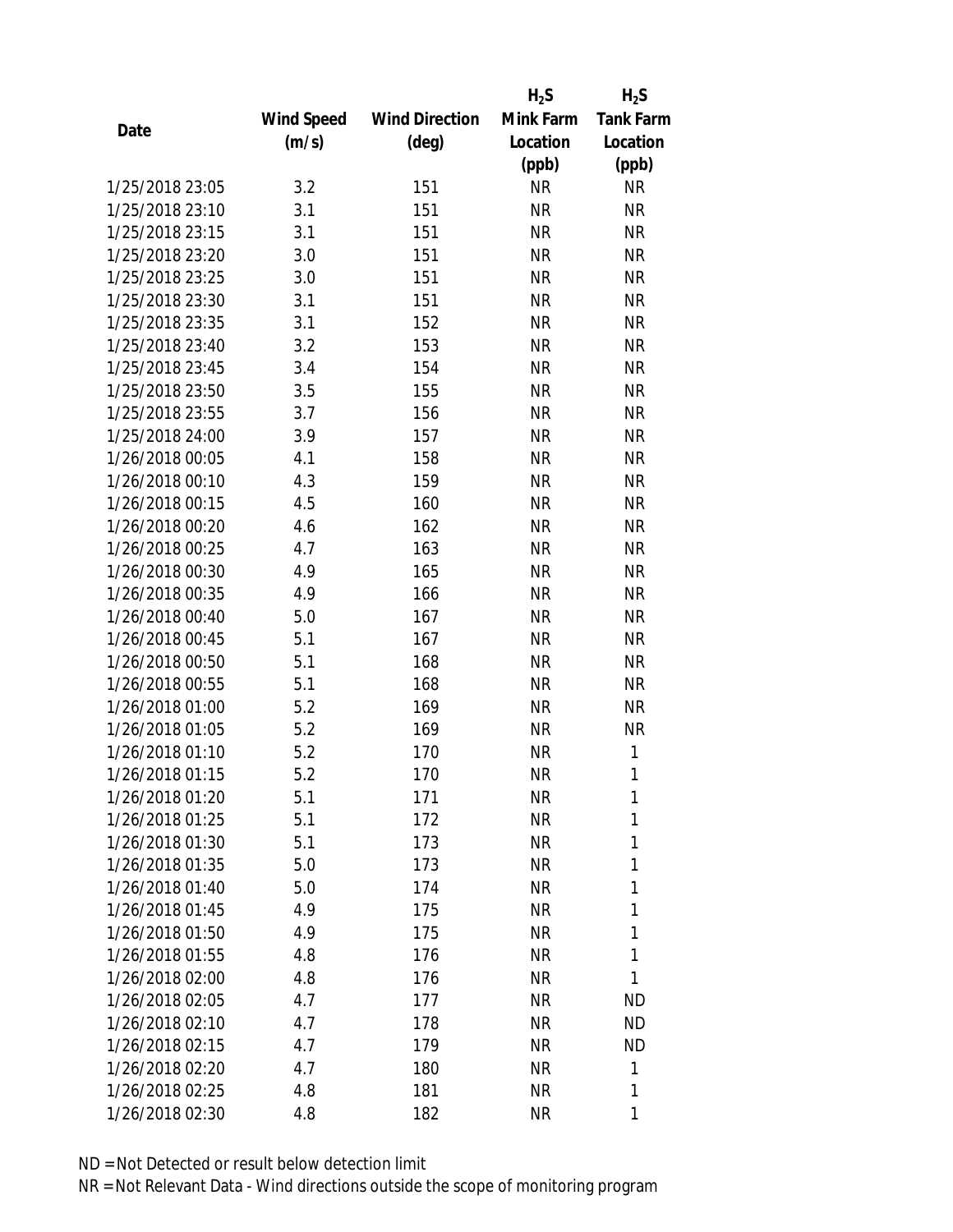|                 |            |                       | $H_2S$    | $H_2S$           |
|-----------------|------------|-----------------------|-----------|------------------|
|                 | Wind Speed | <b>Wind Direction</b> | Mink Farm | <b>Tank Farm</b> |
| Date            | (m/s)      | (deg)                 | Location  | Location         |
|                 |            |                       | (ppb)     | (ppb)            |
| 1/26/2018 02:35 | 4.8        | 183                   | <b>NR</b> | 1                |
| 1/26/2018 02:40 | 4.8        | 183                   | <b>NR</b> | 1                |
| 1/26/2018 02:45 | 4.8        | 184                   | <b>NR</b> | 1                |
| 1/26/2018 02:50 | 4.8        | 184                   | <b>NR</b> | 1                |
| 1/26/2018 02:55 | 4.9        | 184                   | <b>NR</b> | 1                |
| 1/26/2018 03:00 | 4.9        | 185                   | <b>NR</b> | 1                |
| 1/26/2018 03:05 | 4.9        | 185                   | <b>NR</b> | 1                |
| 1/26/2018 03:10 | 4.9        | 186                   | <b>NR</b> | 1                |
| 1/26/2018 03:15 | 4.9        | 186                   | <b>NR</b> | 1                |
| 1/26/2018 03:20 | 4.9        | 186                   | <b>NR</b> | 1                |
| 1/26/2018 03:25 | 4.9        | 186                   | NR        | 1                |
| 1/26/2018 03:30 | 4.8        | 185                   | <b>NR</b> | 1                |
| 1/26/2018 03:35 | 4.8        | 185                   | <b>NR</b> | 1                |
| 1/26/2018 03:40 | 4.7        | 185                   | <b>NR</b> | 1                |
| 1/26/2018 03:45 | 4.7        | 184                   | <b>NR</b> | 1                |
| 1/26/2018 03:50 | 4.6        | 184                   | <b>NR</b> | 1                |
| 1/26/2018 03:55 | 4.7        | 185                   | <b>NR</b> | 1                |
| 1/26/2018 04:00 | 4.7        | 185                   | <b>NR</b> | 1                |
| 1/26/2018 04:05 | 4.8        | 185                   | <b>NR</b> | 1                |
| 1/26/2018 04:10 | 4.9        | 185                   | <b>NR</b> | 1                |
| 1/26/2018 04:15 | 4.9        | 185                   | <b>NR</b> | 1                |
| 1/26/2018 04:20 | 4.9        | 185                   | <b>NR</b> | 1                |
| 1/26/2018 04:25 | 5.0        | 185                   | <b>NR</b> | 1                |
| 1/26/2018 04:30 | 5.0        | 185                   | <b>NR</b> | 1                |
| 1/26/2018 04:35 | 5.0        | 185                   | <b>NR</b> | 1                |
| 1/26/2018 04:40 | 5.0        | 186                   | <b>NR</b> | 1                |
| 1/26/2018 04:45 | 5.0        | 186                   | <b>NR</b> | 1                |
| 1/26/2018 04:50 | 5.0        | 186                   | NR        | 1                |
| 1/26/2018 04:55 | 5.0        | 186                   | <b>NR</b> | 1                |
| 1/26/2018 05:00 | 4.9        | 186                   | NR        | 1                |
| 1/26/2018 05:05 | 4.8        | 186                   | NR        | 1                |
| 1/26/2018 05:10 | 4.8        | 185                   | NR        | 1                |
| 1/26/2018 05:15 | 4.6        | 185                   | NR        | 1                |
| 1/26/2018 05:20 | 4.5        | 184                   | <b>NR</b> | 1                |
| 1/26/2018 05:25 | 4.4        | 183                   | NR        | 1                |
| 1/26/2018 05:30 | 4.3        | 182                   | <b>NR</b> | 1                |
| 1/26/2018 05:35 | 4.2        | 181                   | NR        | 1                |
| 1/26/2018 05:40 | 4.2        | 180                   | NR        | 1                |
| 1/26/2018 05:45 | 4.3        | 179                   | NR        | 1                |
| 1/26/2018 05:50 | 4.4        | 178                   | NR        | 1                |
| 1/26/2018 05:55 | 4.5        | 178                   | <b>NR</b> | 1                |
| 1/26/2018 06:00 | 4.7        | 177                   | ΝR        | 1                |
|                 |            |                       |           |                  |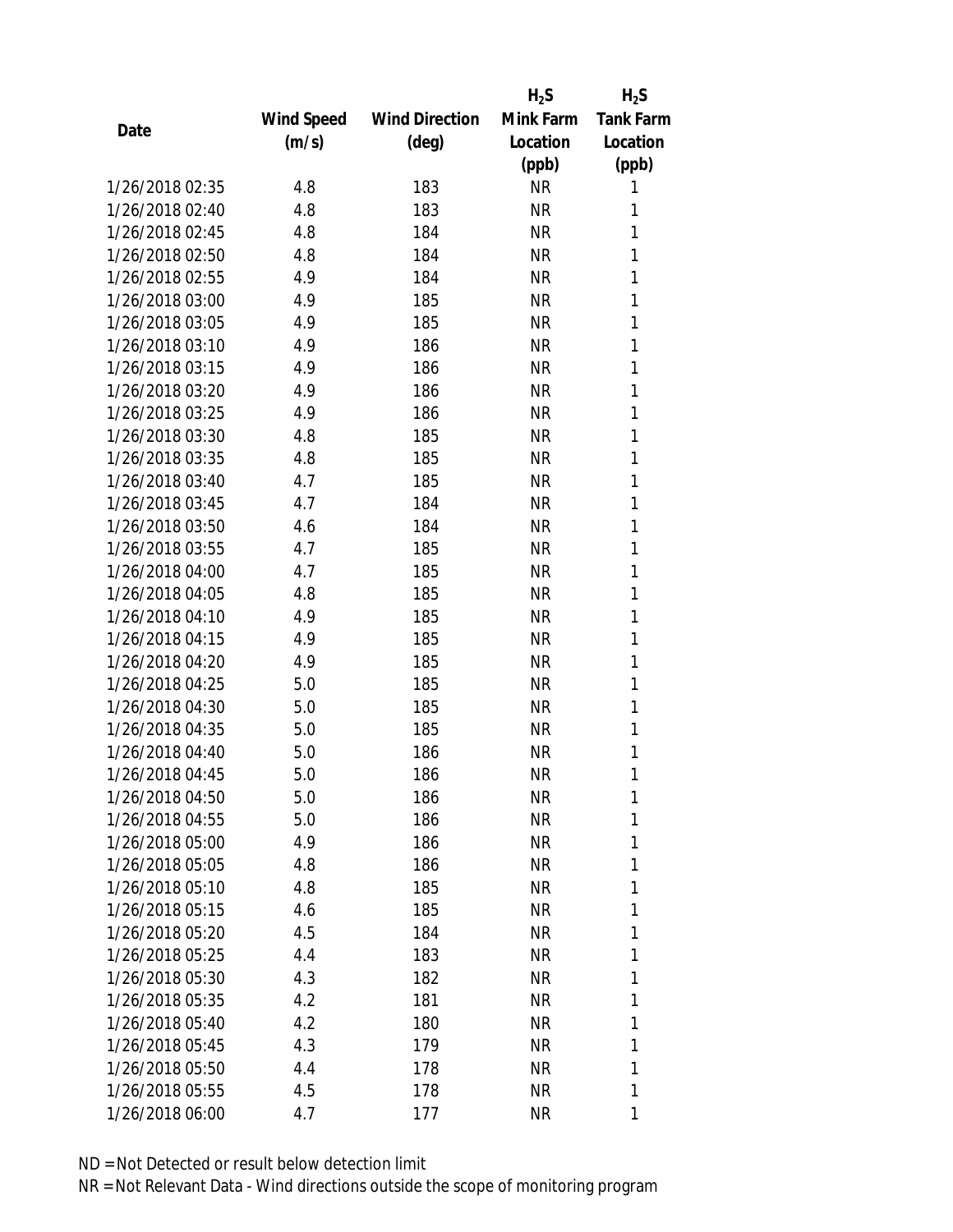|                 |            |                       | $H_2S$    | $H_2S$           |
|-----------------|------------|-----------------------|-----------|------------------|
|                 | Wind Speed | <b>Wind Direction</b> | Mink Farm | <b>Tank Farm</b> |
| Date            | (m/s)      | (deg)                 | Location  | Location         |
|                 |            |                       | (ppb)     | (ppb)            |
| 1/26/2018 06:05 | 4.8        | 177                   | <b>NR</b> | 1                |
| 1/26/2018 06:10 | 4.8        | 177                   | <b>NR</b> | 1                |
| 1/26/2018 06:15 | 4.8        | 177                   | <b>NR</b> | 1                |
| 1/26/2018 06:20 | 4.7        | 178                   | <b>NR</b> | 1                |
| 1/26/2018 06:25 | 4.6        | 178                   | <b>NR</b> | 1                |
| 1/26/2018 06:30 | 4.5        | 179                   | <b>NR</b> | 1                |
| 1/26/2018 06:35 | 4.4        | 180                   | <b>NR</b> | 1                |
| 1/26/2018 06:40 | 4.3        | 180                   | <b>NR</b> | 1                |
| 1/26/2018 06:45 | 4.2        | 180                   | <b>NR</b> | 1                |
| 1/26/2018 06:50 | 4.2        | 180                   | <b>NR</b> | 1                |
| 1/26/2018 06:55 | 4.2        | 180                   | <b>NR</b> | 1                |
| 1/26/2018 07:00 | 4.1        | 179                   | <b>NR</b> | 1                |
| 1/26/2018 07:05 | 4.2        | 178                   | <b>NR</b> | 1                |
| 1/26/2018 07:10 | 4.3        | 177                   | <b>NR</b> | 1                |
| 1/26/2018 07:15 | 4.3        | 176                   | <b>NR</b> | 1                |
| 1/26/2018 07:20 | 4.5        | 176                   | <b>NR</b> | 1                |
| 1/26/2018 07:25 | 4.6        | 175                   | <b>NR</b> | 1                |
| 1/26/2018 07:30 | 4.7        | 175                   | <b>NR</b> | 1                |
| 1/26/2018 07:35 | 4.8        | 176                   | <b>NR</b> | 1                |
| 1/26/2018 07:40 | 4.9        | 177                   | <b>NR</b> | 1                |
| 1/26/2018 07:45 | 5.0        | 178                   | <b>NR</b> | 1                |
| 1/26/2018 07:50 | 5.1        | 179                   | <b>NR</b> | 1                |
| 1/26/2018 07:55 | 5.1        | 181                   | <b>NR</b> | 1                |
| 1/26/2018 08:00 | 5.2        | 182                   | <b>NR</b> | 1                |
| 1/26/2018 08:05 | 5.2        | 183                   | <b>NR</b> | 1                |
| 1/26/2018 08:10 | 5.2        | 183                   | <b>NR</b> | 1                |
| 1/26/2018 08:15 | 5.3        | 184                   | <b>NR</b> | 1                |
| 1/26/2018 08:20 | 5.3        | 184                   | NR        | 1                |
| 1/26/2018 08:25 | 5.3        | 183                   | <b>NR</b> | 1                |
| 1/26/2018 08:30 | 5.3        | 183                   | NR        | 1                |
| 1/26/2018 08:35 | 5.3        | 183                   | NR        | 1                |
| 1/26/2018 08:40 | 5.3        | 183                   | <b>NR</b> | 1                |
| 1/26/2018 08:45 | 5.4        | 183                   | NR        | 1                |
| 1/26/2018 08:50 | 5.4        | 183                   | <b>NR</b> | 1                |
| 1/26/2018 08:55 | 5.5        | 182                   | NR        | 1                |
| 1/26/2018 09:00 | 5.5        | 182                   | <b>NR</b> | 1                |
| 1/26/2018 09:05 | 5.6        | 181                   | NR        | 1                |
| 1/26/2018 09:10 | 5.6        | 181                   | NR        | 1                |
| 1/26/2018 09:15 | 5.6        | 181                   | <b>NR</b> | 1                |
| 1/26/2018 09:20 | 5.5        | 180                   | NR        | 1                |
| 1/26/2018 09:25 | 5.5        | 180                   | <b>NR</b> | 1                |
| 1/26/2018 09:30 | 5.6        | 180                   | <b>NR</b> | 1                |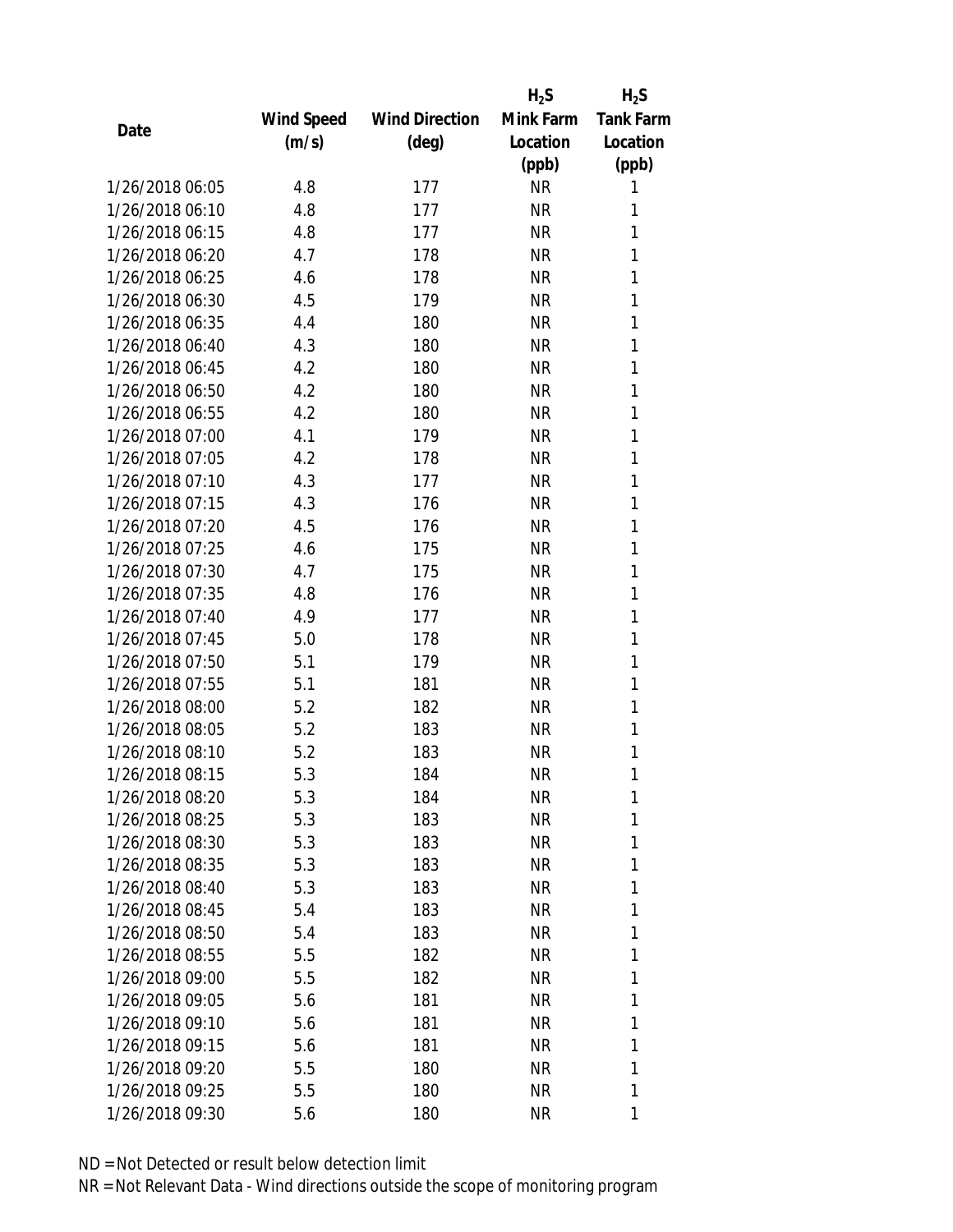|                 |            |                       | $H_2S$    | $H_2S$           |
|-----------------|------------|-----------------------|-----------|------------------|
|                 | Wind Speed | <b>Wind Direction</b> | Mink Farm | <b>Tank Farm</b> |
| Date            | (m/s)      | (deg)                 | Location  | Location         |
|                 |            |                       | (ppb)     | (ppb)            |
| 1/26/2018 09:35 | 5.6        | 179                   | <b>NR</b> | 1                |
| 1/26/2018 09:40 | 5.6        | 179                   | <b>NR</b> | 1                |
| 1/26/2018 09:45 | 5.6        | 178                   | <b>NR</b> | 1                |
| 1/26/2018 09:50 | 5.7        | 177                   | <b>NR</b> | 1                |
| 1/26/2018 09:55 | 5.6        | 177                   | <b>NR</b> | 1                |
| 1/26/2018 10:00 | 5.6        | 177                   | <b>NR</b> | 1                |
| 1/26/2018 10:05 | 5.6        | 178                   | <b>NR</b> | 1                |
| 1/26/2018 10:10 | 5.6        | 179                   | <b>NR</b> | 1                |
| 1/26/2018 10:15 | 5.5        | 180                   | <b>NR</b> | 1                |
| 1/26/2018 10:20 | 5.5        | 181                   | <b>NR</b> | 1                |
| 1/26/2018 10:25 | 5.5        | 182                   | NR        | 1                |
| 1/26/2018 10:30 | 5.6        | 182                   | <b>NR</b> | 1                |
| 1/26/2018 10:35 | 5.6        | 183                   | <b>NR</b> | 1                |
| 1/26/2018 10:40 | 5.7        | 183                   | <b>NR</b> | 1                |
| 1/26/2018 10:45 | 5.8        | 183                   | <b>NR</b> | 1                |
| 1/26/2018 10:50 | 5.9        | 183                   | <b>NR</b> | 1                |
| 1/26/2018 10:55 | 6.0        | 183                   | <b>NR</b> | 1                |
| 1/26/2018 11:00 | 6.0        | 183                   | <b>NR</b> | 1                |
| 1/26/2018 11:05 | 6.0        | 183                   | <b>NR</b> | 1                |
| 1/26/2018 11:10 | 6.1        | 184                   | <b>NR</b> | 1                |
| 1/26/2018 11:15 | 6.1        | 185                   | <b>NR</b> | 1                |
| 1/26/2018 11:20 | 6.1        | 186                   | <b>NR</b> | 1                |
| 1/26/2018 11:25 | 6.2        | 186                   | NR        | 1                |
| 1/26/2018 11:30 | 6.2        | 186                   | <b>NR</b> | 1                |
| 1/26/2018 11:35 | 6.3        | 186                   | NR        | 1                |
| 1/26/2018 11:40 | 6.3        | 186                   | <b>NR</b> | 1                |
| 1/26/2018 11:45 | 6.2        | 186                   | <b>NR</b> | 1                |
| 1/26/2018 11:50 | 6.2        | 186                   | ΝR        | 1                |
| 1/26/2018 11:55 | 6.1        | 186                   | <b>NR</b> | 1                |
| 1/26/2018 12:00 | 6.1        | 186                   | NR        | 1                |
| 1/26/2018 12:05 | 6.0        | 186                   | ΝR        | 1                |
| 1/26/2018 12:10 | 6.0        | 186                   | NR        | 1                |
| 1/26/2018 12:15 | 6.0        | 186                   | NR        | 1                |
| 1/26/2018 12:20 | 6.0        | 186                   | NR        | 1                |
| 1/26/2018 12:25 | 6.1        | 185                   | NR        | 1                |
| 1/26/2018 12:30 | 6.1        | 185                   | NR        | 1                |
| 1/26/2018 12:35 | 6.1        | 186                   | NR        | 1                |
| 1/26/2018 12:40 | 6.2        | 187                   | NR        | 1                |
| 1/26/2018 12:45 | 6.3        | 189                   | NR        | 1                |
| 1/26/2018 12:50 | 6.4        | 191                   | ΝR        | 1                |
| 1/26/2018 12:55 | 6.4        | 193                   | <b>NR</b> | 1                |
| 1/26/2018 13:00 | 6.5        | 195                   | NR        | 1                |
|                 |            |                       |           |                  |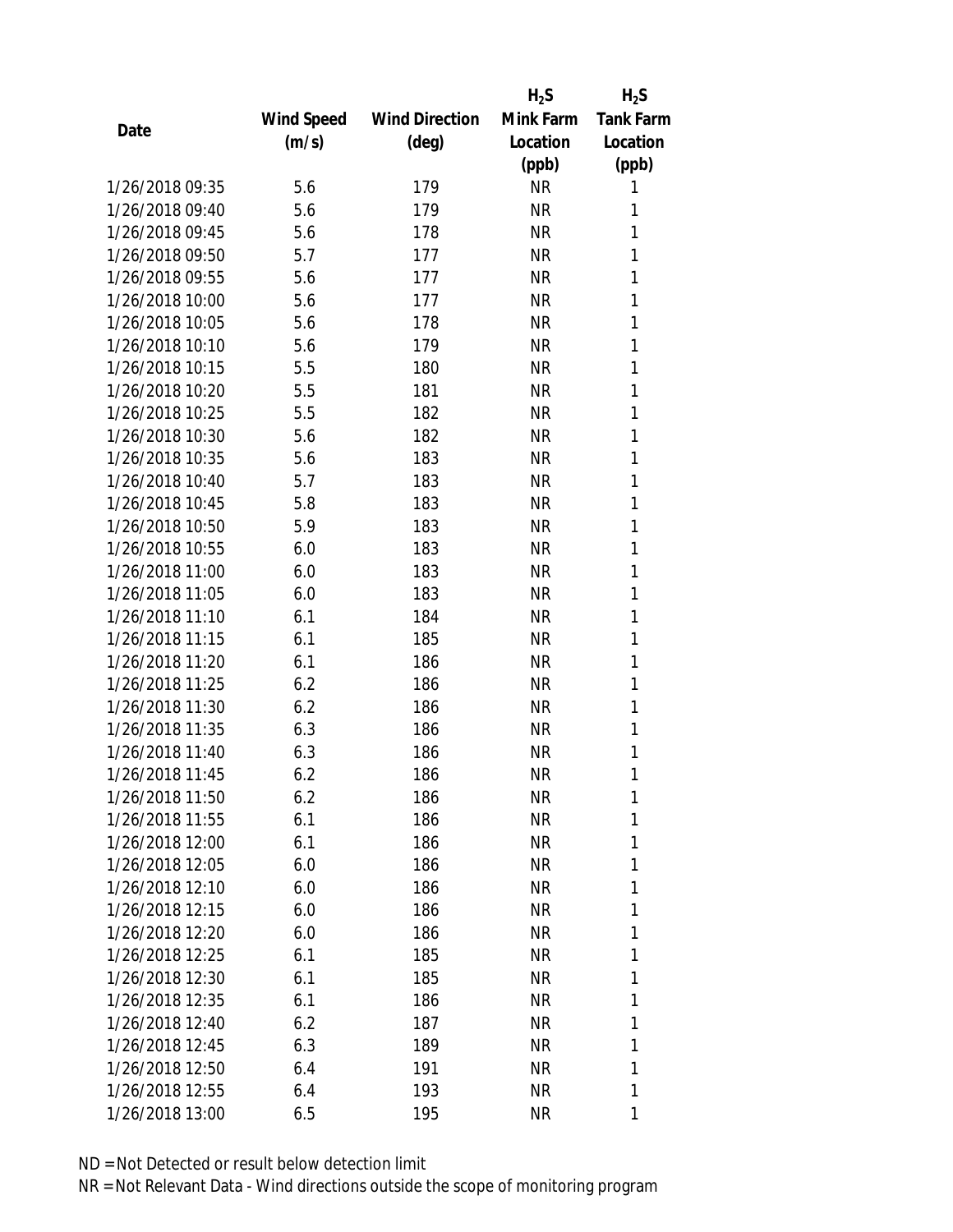|                 |            |                       | $H_2S$    | $H_2S$           |
|-----------------|------------|-----------------------|-----------|------------------|
|                 | Wind Speed | <b>Wind Direction</b> | Mink Farm | <b>Tank Farm</b> |
| Date            | (m/s)      | $(\text{deg})$        | Location  | Location         |
|                 |            |                       | (ppb)     | (ppb)            |
| 1/26/2018 13:05 | 6.6        | 195                   | <b>NR</b> | 1                |
| 1/26/2018 13:10 | 6.7        | 195                   | <b>NR</b> | 1                |
| 1/26/2018 13:15 | 6.7        | 194                   | <b>NR</b> | 1                |
| 1/26/2018 13:20 | 6.7        | 193                   | <b>NR</b> | $\overline{2}$   |
| 1/26/2018 13:25 | 6.7        | 191                   | <b>NR</b> | $\overline{2}$   |
| 1/26/2018 13:30 | 6.6        | 189                   | <b>NR</b> | $\overline{2}$   |
| 1/26/2018 13:35 | 6.6        | 188                   | <b>NR</b> | $\overline{2}$   |
| 1/26/2018 13:40 | 6.6        | 186                   | <b>NR</b> | 1                |
| 1/26/2018 13:45 | 6.6        | 186                   | <b>NR</b> | 1                |
| 1/26/2018 13:50 | 6.6        | 185                   | <b>NR</b> | 1                |
| 1/26/2018 13:55 | 6.6        | 185                   | NR        | 1                |
| 1/26/2018 14:00 | 6.6        | 186                   | <b>NR</b> | 1                |
| 1/26/2018 14:05 | 6.7        | 186                   | <b>NR</b> | 1                |
| 1/26/2018 14:10 | 6.8        | 186                   | <b>NR</b> | 1                |
| 1/26/2018 14:15 | 6.9        | 186                   | <b>NR</b> | 1                |
| 1/26/2018 14:20 | 7.1        | 185                   | <b>NR</b> | 1                |
| 1/26/2018 14:25 | 7.2        | 185                   | <b>NR</b> | 1                |
| 1/26/2018 14:30 | 7.3        | 184                   | <b>NR</b> | 1                |
| 1/26/2018 14:35 | 7.2        | 184                   | <b>NR</b> | 1                |
| 1/26/2018 14:40 | 7.2        | 184                   | <b>NR</b> | 1                |
| 1/26/2018 14:45 | 7.1        | 184                   | <b>NR</b> | 1                |
| 1/26/2018 14:50 | 7.0        | 184                   | <b>NR</b> | 1                |
| 1/26/2018 14:55 | 7.0        | 185                   | <b>NR</b> | 1                |
| 1/26/2018 15:00 | 7.0        | 185                   | <b>NR</b> | 1                |
| 1/26/2018 15:05 | 7.0        | 184                   | NR        | 1                |
| 1/26/2018 15:10 | 7.1        | 184                   | <b>NR</b> | 1                |
| 1/26/2018 15:15 | 7.2        | 183                   | <b>NR</b> | 1                |
| 1/26/2018 15:20 | 7.2        | 182                   | ΝR        | 1                |
| 1/26/2018 15:25 | 7.3        | 181                   | <b>NR</b> | 1                |
| 1/26/2018 15:30 | 7.2        | 180                   | NR        | 1                |
| 1/26/2018 15:35 | 7.2        | 180                   | NR        | 1                |
| 1/26/2018 15:40 | 7.1        | 181                   | ΝR        | 1                |
| 1/26/2018 15:45 | 7.1        | 181                   | NR        | 1                |
| 1/26/2018 15:50 | 7.1        | 182                   | <b>NR</b> | 1                |
| 1/26/2018 15:55 | 7.0        | 182                   | NR        | 1                |
| 1/26/2018 16:00 | 7.1        | 183                   | <b>NR</b> | 1                |
| 1/26/2018 16:05 | 7.1        | 183                   | NR        | 1                |
| 1/26/2018 16:10 | 7.2        | 183                   | NR        | 1                |
| 1/26/2018 16:15 | 7.3        | 182                   | NR        | 1                |
| 1/26/2018 16:20 | 7.4        | 182                   | NR        | 1                |
| 1/26/2018 16:25 | 7.5        | 181                   | <b>NR</b> | 1                |
| 1/26/2018 16:30 | 7.7        | 180                   | ΝR        | 1                |
|                 |            |                       |           |                  |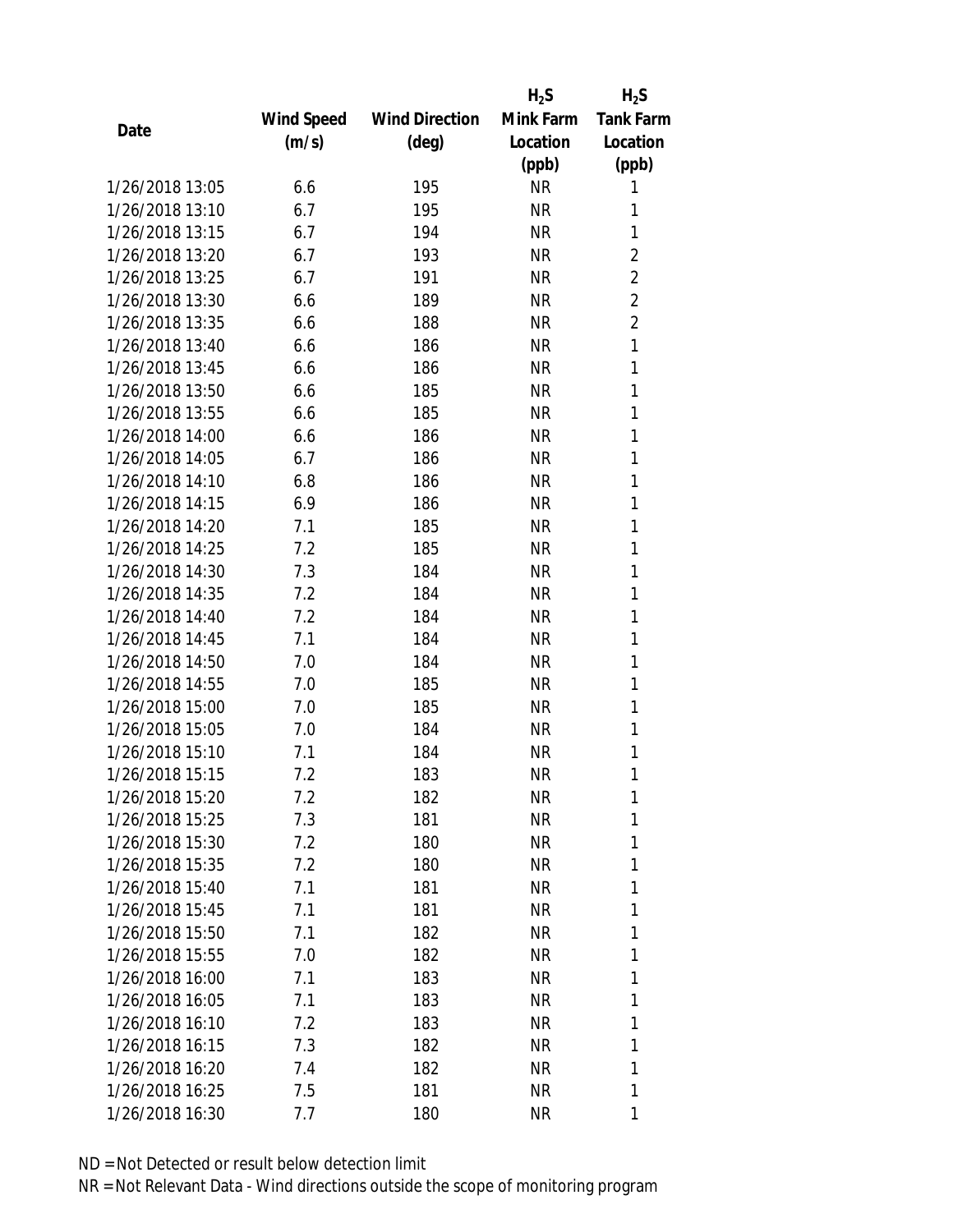|                 |            |                       | $H_2S$    | $H_2S$           |
|-----------------|------------|-----------------------|-----------|------------------|
|                 | Wind Speed | <b>Wind Direction</b> | Mink Farm | <b>Tank Farm</b> |
| Date            | (m/s)      | (deg)                 | Location  | Location         |
|                 |            |                       | (ppb)     | (ppb)            |
| 1/26/2018 16:35 | 7.7        | 180                   | <b>NR</b> | 1                |
| 1/26/2018 16:40 | 7.8        | 180                   | <b>NR</b> | 1                |
| 1/26/2018 16:45 | 7.9        | 181                   | <b>NR</b> | 1                |
| 1/26/2018 16:50 | 7.9        | 181                   | <b>NR</b> | 1                |
| 1/26/2018 16:55 | 7.8        | 182                   | <b>NR</b> | 1                |
| 1/26/2018 17:00 | 7.8        | 182                   | <b>NR</b> | 1                |
| 1/26/2018 17:05 | 7.8        | 182                   | <b>NR</b> | 1                |
| 1/26/2018 17:10 | 7.8        | 182                   | <b>NR</b> | 1                |
| 1/26/2018 17:15 | 7.8        | 181                   | <b>NR</b> | 1                |
| 1/26/2018 17:20 | 7.8        | 181                   | <b>NR</b> | 1                |
| 1/26/2018 17:25 | 7.8        | 180                   | NR        | 1                |
| 1/26/2018 17:30 | 7.8        | 180                   | <b>NR</b> | 1                |
| 1/26/2018 17:35 | 7.8        | 179                   | <b>NR</b> | 1                |
| 1/26/2018 17:40 | 7.8        | 179                   | <b>NR</b> | 1                |
| 1/26/2018 17:45 | 7.8        | 180                   | <b>NR</b> | 1                |
| 1/26/2018 17:50 | 7.9        | 181                   | <b>NR</b> | 1                |
| 1/26/2018 17:55 | 8.0        | 182                   | <b>NR</b> | 1                |
| 1/26/2018 18:00 | 8.1        | 183                   | <b>NR</b> | 1                |
| 1/26/2018 18:05 | 8.3        | 184                   | <b>NR</b> | 1                |
| 1/26/2018 18:10 | 8.4        | 184                   | <b>NR</b> | 1                |
| 1/26/2018 18:15 | 8.6        | 184                   | <b>NR</b> | 1                |
| 1/26/2018 18:20 | 8.7        | 184                   | <b>NR</b> | 1                |
| 1/26/2018 18:25 | 8.8        | 184                   | <b>NR</b> | 1                |
| 1/26/2018 18:30 | 8.9        | 184                   | <b>NR</b> | 1                |
| 1/26/2018 18:35 | 8.9        | 184                   | NR        | 1                |
| 1/26/2018 18:40 | 9.0        | 184                   | <b>NR</b> | 1                |
| 1/26/2018 18:45 | 8.9        | 185                   | <b>NR</b> | 1                |
| 1/26/2018 18:50 | 8.9        | 185                   | ΝR        | 1                |
| 1/26/2018 18:55 | 8.9        | 186                   | <b>NR</b> | 1                |
| 1/26/2018 19:00 | 8.9        | 187                   | NR        | 1                |
| 1/26/2018 19:05 | 8.8        | 187                   | <b>NR</b> | 1                |
| 1/26/2018 19:10 | 8.8        | 187                   | ΝR        | 1                |
| 1/26/2018 19:15 | 8.7        | 187                   | NR        | 1                |
| 1/26/2018 19:20 | 8.6        | 187                   | <b>NR</b> | 1                |
| 1/26/2018 19:25 | 8.5        | 187                   | NR        | 1                |
| 1/26/2018 19:30 | 8.4        | 187                   | <b>NR</b> | 1                |
| 1/26/2018 19:35 | 8.3        | 188                   | NR        | 1                |
| 1/26/2018 19:40 | 8.3        | 188                   | NR        | 1                |
| 1/26/2018 19:45 | 8.2        | 189                   | NR        | 1                |
| 1/26/2018 19:50 | 8.2        | 190                   | ΝR        | 1                |
| 1/26/2018 19:55 | 8.2        | 191                   | <b>NR</b> | 1                |
| 1/26/2018 20:00 | 8.1        | 191                   | <b>NR</b> | 1                |
|                 |            |                       |           |                  |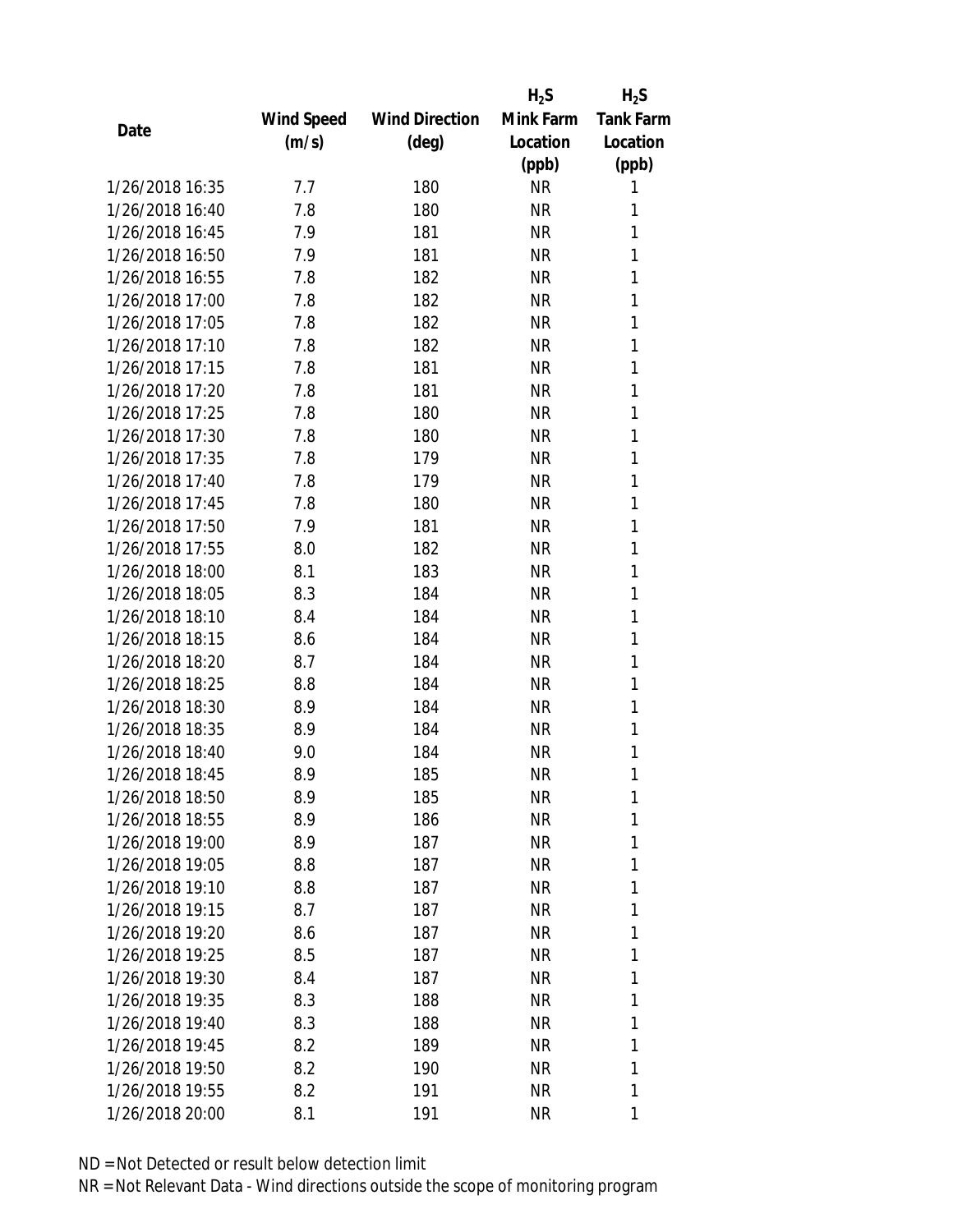|                 |            |                       | $H_2S$    | $H_2S$           |
|-----------------|------------|-----------------------|-----------|------------------|
|                 | Wind Speed | <b>Wind Direction</b> | Mink Farm | <b>Tank Farm</b> |
| Date            | (m/s)      | $(\text{deg})$        | Location  | Location         |
|                 |            |                       | (ppb)     | (ppb)            |
| 1/26/2018 20:05 | 8.0        | 191                   | <b>NR</b> | 1                |
| 1/26/2018 20:10 | 7.8        | 192                   | <b>NR</b> | 1                |
| 1/26/2018 20:15 | 7.8        | 192                   | <b>NR</b> | 1                |
| 1/26/2018 20:20 | 7.7        | 192                   | <b>NR</b> | 1                |
| 1/26/2018 20:25 | 7.6        | 193                   | <b>NR</b> | 1                |
| 1/26/2018 20:30 | 7.6        | 193                   | <b>NR</b> | 1                |
| 1/26/2018 20:35 | 7.7        | 193                   | <b>NR</b> | 1                |
| 1/26/2018 20:40 | 7.9        | 194                   | <b>NR</b> | 1                |
| 1/26/2018 20:45 | 8.0        | 195                   | <b>NR</b> | 1                |
| 1/26/2018 20:50 | 8.2        | 196                   | <b>NR</b> | 1                |
| 1/26/2018 20:55 | 8.3        | 197                   | NR        | 1                |
| 1/26/2018 21:00 | 8.3        | 198                   | <b>NR</b> | 1                |
| 1/26/2018 21:05 | 8.3        | 199                   | <b>NR</b> | 1                |
| 1/26/2018 21:10 | 8.1        | 199                   | <b>NR</b> | 1                |
| 1/26/2018 21:15 | 8.0        | 199                   | <b>NR</b> | 1                |
| 1/26/2018 21:20 | 7.8        | 199                   | <b>NR</b> | 1                |
| 1/26/2018 21:25 | 7.7        | 198                   | <b>NR</b> | 1                |
| 1/26/2018 21:30 | 7.6        | 198                   | <b>NR</b> | 1                |
| 1/26/2018 21:35 | 7.5        | 197                   | <b>NR</b> | $\overline{2}$   |
| 1/26/2018 21:40 | 7.6        | 196                   | <b>NR</b> | $\overline{2}$   |
| 1/26/2018 21:45 | 7.6        | 195                   | <b>NR</b> | $\overline{2}$   |
| 1/26/2018 21:50 | 7.7        | 195                   | <b>NR</b> | $\overline{2}$   |
| 1/26/2018 21:55 | 7.8        | 194                   | <b>NR</b> | 1                |
| 1/26/2018 22:00 | 7.9        | 194                   | <b>NR</b> | 1                |
| 1/26/2018 22:05 | 8.0        | 194                   | NR        | 1                |
| 1/26/2018 22:10 | 8.2        | 194                   | <b>NR</b> | 1                |
| 1/26/2018 22:15 | 8.2        | 194                   | <b>NR</b> | 1                |
| 1/26/2018 22:20 | 8.3        | 194                   | ΝR        | 1                |
| 1/26/2018 22:25 | 8.4        | 194                   | <b>NR</b> | 1                |
| 1/26/2018 22:30 | 8.5        | 194                   | NR        | 1                |
| 1/26/2018 22:35 | 8.5        | 194                   | NR        | 1                |
| 1/26/2018 22:40 | 8.4        | 194                   | ΝR        | 1                |
| 1/26/2018 22:45 | 8.4        | 194                   | NR        | 1                |
| 1/26/2018 22:50 | 8.2        | 195                   | <b>NR</b> | 1                |
| 1/26/2018 22:55 | 8.2        | 196                   | NR        | 1                |
| 1/26/2018 23:00 | 8.0        | 196                   | NR        | 1                |
| 1/26/2018 23:05 | 7.9        | 197                   | NR        | 1                |
| 1/26/2018 23:10 | 7.9        | 198                   | NR        | 1                |
| 1/26/2018 23:15 | 7.8        | 199                   | NR        | 1                |
| 1/26/2018 23:20 | 7.8        |                       | NR        | 1                |
|                 |            | 200                   |           |                  |
| 1/26/2018 23:25 | 7.8        | 200                   | <b>NR</b> | 1                |
| 1/26/2018 23:30 | 7.9        | 201                   | ΝR        | 1                |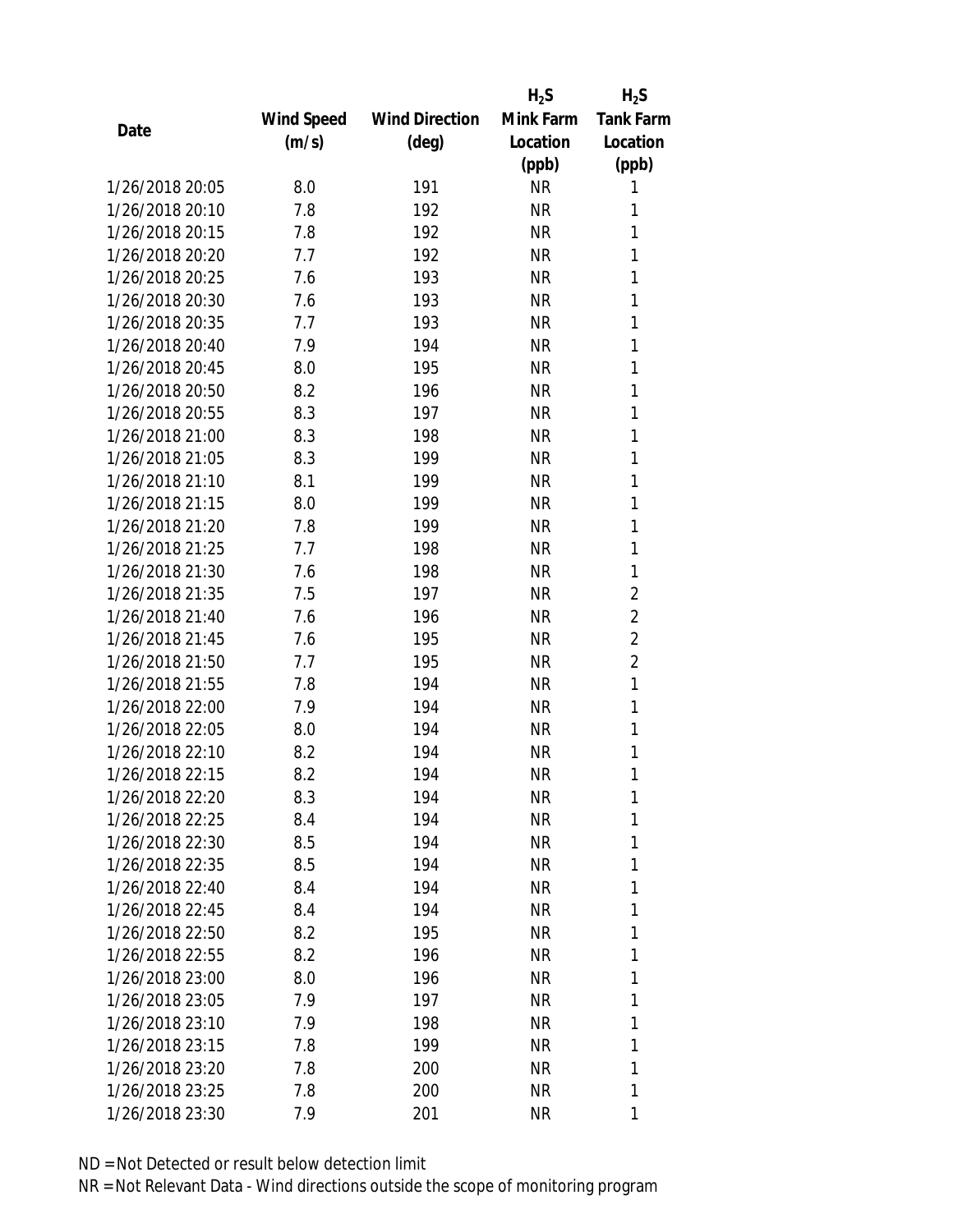|                 |            |                       | $H_2S$    | $H_2S$           |
|-----------------|------------|-----------------------|-----------|------------------|
|                 | Wind Speed | <b>Wind Direction</b> | Mink Farm | <b>Tank Farm</b> |
| Date            | (m/s)      | $(\text{deg})$        | Location  | Location         |
|                 |            |                       | (ppb)     | (ppb)            |
| 1/26/2018 23:35 | 8.0        | 202                   | <b>NR</b> | 1                |
| 1/26/2018 23:40 | 8.1        | 202                   | <b>NR</b> | 1                |
| 1/26/2018 23:45 | 8.3        | 202                   | <b>NR</b> | 1                |
| 1/26/2018 23:50 | 8.5        | 203                   | <b>NR</b> | 1                |
| 1/26/2018 23:55 | 8.6        | 204                   | <b>NR</b> | 1                |
| 1/26/2018 24:00 | 8.7        | 204                   | <b>NR</b> | 1                |
| 1/27/2018 00:05 | 8.8        | 204                   | NR        | 1                |
| 1/27/2018 00:10 | 8.9        | 204                   | <b>NR</b> | 1                |
| 1/27/2018 00:15 | 8.9        | 205                   | <b>NR</b> | 1                |
| 1/27/2018 00:20 | 8.8        | 205                   | <b>NR</b> | 1                |
| 1/27/2018 00:25 | 8.9        | 205                   | <b>NR</b> | 1                |
| 1/27/2018 00:30 | 8.9        | 206                   | <b>NR</b> | 1                |
| 1/27/2018 00:35 | 8.9        | 206                   | <b>NR</b> | 1                |
| 1/27/2018 00:40 | 9.0        | 206                   | <b>NR</b> | 1                |
| 1/27/2018 00:45 | 9.0        | 206                   | <b>NR</b> | 1                |
| 1/27/2018 00:50 | 9.1        | 206                   | <b>NR</b> | 1                |
| 1/27/2018 00:55 | 9.0        | 207                   | <b>NR</b> | 1                |
| 1/27/2018 01:00 | 8.9        | 207                   | <b>NR</b> | 1                |
| 1/27/2018 01:05 | 8.8        | 208                   | <b>NR</b> | 1                |
| 1/27/2018 01:10 | 8.6        | 209                   | <b>NR</b> | 1                |
| 1/27/2018 01:15 | 8.5        | 210                   | <b>NR</b> | 1                |
| 1/27/2018 01:20 | 8.4        | 211                   | <b>NR</b> | 1                |
| 1/27/2018 01:25 | 8.4        | 211                   | <b>NR</b> | 1                |
| 1/27/2018 01:30 | 8.4        | 211                   | <b>NR</b> | 1                |
| 1/27/2018 01:35 | 8.5        | 211                   | NR        | 1                |
| 1/27/2018 01:40 | 8.6        | 211                   | ΝR        | 1                |
| 1/27/2018 01:45 | 8.7        | 211                   | <b>NR</b> | 1                |
| 1/27/2018 01:50 | 8.7        | 211                   | ΝR        | 1                |
| 1/27/2018 01:55 | 8.6        | 211                   | <b>NR</b> | 1                |
| 1/27/2018 02:00 | 8.6        | 211                   | NR        | 1                |
| 1/27/2018 02:05 | 8.4        | 211                   | NR        | 1                |
| 1/27/2018 02:10 | 8.3        | 211                   | ΝR        | 1                |
| 1/27/2018 02:15 | 8.2        | 210                   | NR        | 1                |
| 1/27/2018 02:20 | 8.1        | 210                   | <b>NR</b> | 1                |
| 1/27/2018 02:25 | 8.0        | 210                   | NR        | 1                |
| 1/27/2018 02:30 | 7.9        | 210                   | NR        | 1                |
| 1/27/2018 02:35 | 7.8        | 211                   | ΝR        | 1                |
| 1/27/2018 02:40 | 7.7        | 211                   | NR        | 1                |
| 1/27/2018 02:45 | 7.6        | 212                   | NR        | 1                |
| 1/27/2018 02:50 | 7.5        | 212                   | NR        | 1                |
| 1/27/2018 02:55 | 7.4        | 213                   | <b>NR</b> | 1                |
| 1/27/2018 03:00 | 7.4        | 213                   | <b>NR</b> | 1                |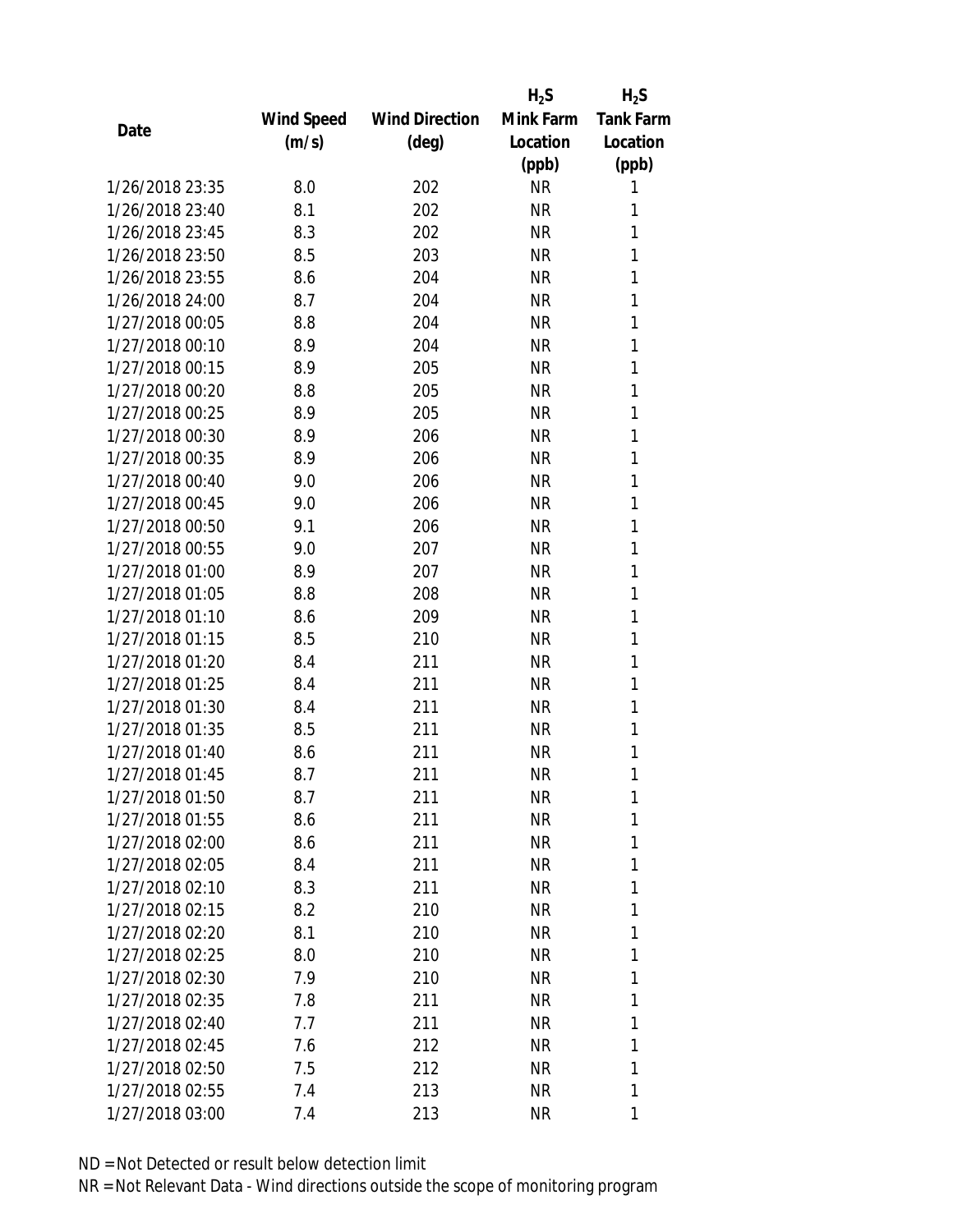|                 |            |                       | $H_2S$    | $H_2S$           |
|-----------------|------------|-----------------------|-----------|------------------|
|                 | Wind Speed | <b>Wind Direction</b> | Mink Farm | <b>Tank Farm</b> |
| Date            | (m/s)      | $(\text{deg})$        | Location  | Location         |
|                 |            |                       | (ppb)     | (ppb)            |
| 1/27/2018 03:05 | 7.4        | 214                   | <b>NR</b> | 1                |
| 1/27/2018 03:10 | 7.4        | 214                   | <b>NR</b> | 1                |
| 1/27/2018 03:15 | 7.3        | 215                   | <b>NR</b> | 1                |
| 1/27/2018 03:20 | 7.2        | 215                   | <b>NR</b> | 1                |
| 1/27/2018 03:25 | 7.2        | 216                   | <b>NR</b> | 1                |
| 1/27/2018 03:30 | 7.1        | 216                   | <b>NR</b> | 1                |
| 1/27/2018 03:35 | 7.0        | 216                   | <b>NR</b> | 1                |
| 1/27/2018 03:40 | 7.0        | 217                   | <b>NR</b> | 1                |
| 1/27/2018 03:45 | 7.1        | 217                   | <b>NR</b> | 1                |
| 1/27/2018 03:50 | 7.1        | 217                   | <b>NR</b> | 1                |
| 1/27/2018 03:55 | 7.1        | 217                   | NR        | 1                |
| 1/27/2018 04:00 | 7.1        | 217                   | <b>NR</b> | 1                |
| 1/27/2018 04:05 | 7.1        | 216                   | <b>NR</b> | 1                |
| 1/27/2018 04:10 | 7.1        | 216                   | <b>NR</b> | 1                |
| 1/27/2018 04:15 | 7.1        | 216                   | <b>NR</b> | 1                |
| 1/27/2018 04:20 | 7.2        | 216                   | <b>NR</b> | 1                |
| 1/27/2018 04:25 | 7.3        | 216                   | <b>NR</b> | 1                |
| 1/27/2018 04:30 | 7.4        | 217                   | <b>NR</b> | 1                |
| 1/27/2018 04:35 | 7.5        | 218                   | <b>NR</b> | 1                |
| 1/27/2018 04:40 | 7.7        | 219                   | <b>NR</b> | 1                |
| 1/27/2018 04:45 | 7.9        | 221                   | <b>NR</b> | 1                |
| 1/27/2018 04:50 | 8.0        | 222                   | <b>NR</b> | 1                |
| 1/27/2018 04:55 | 8.1        | 223                   | <b>NR</b> | 1                |
| 1/27/2018 05:00 | 8.2        | 223                   | <b>NR</b> | 1                |
| 1/27/2018 05:05 | 8.2        | 224                   | <b>NR</b> | 1                |
| 1/27/2018 05:10 | 8.1        | 224                   | <b>NR</b> | 1                |
| 1/27/2018 05:15 | 7.9        | 223                   | <b>NR</b> | 1                |
| 1/27/2018 05:20 | 7.7        | 223                   | NR        | 1                |
| 1/27/2018 05:25 | 7.5        | 222                   | <b>NR</b> | 1                |
| 1/27/2018 05:30 | 7.4        | 222                   | NR        | 1                |
| 1/27/2018 05:35 | 7.3        | 222                   | NR        | 1                |
| 1/27/2018 05:40 | 7.3        | 221                   | <b>NR</b> | 1                |
| 1/27/2018 05:45 | 7.3        | 221                   | NR        | 1                |
| 1/27/2018 05:50 | 7.3        | 222                   | <b>NR</b> | 1                |
| 1/27/2018 05:55 | 7.2        | 222                   | NR        | 1                |
| 1/27/2018 06:00 | 7.0        | 223                   | NR        | 1                |
| 1/27/2018 06:05 | 6.8        | 224                   | NR        | 1                |
| 1/27/2018 06:10 | 6.5        | 225                   | NR        | 1                |
| 1/27/2018 06:15 | 6.2        | 226                   | <b>NR</b> | 1                |
| 1/27/2018 06:20 | 5.8        | 228                   | NR        | 1                |
| 1/27/2018 06:25 | 5.6        | 230                   | ND        | 1                |
| 1/27/2018 06:30 | 5.5        | 233                   | ND        | 1                |
|                 |            |                       |           |                  |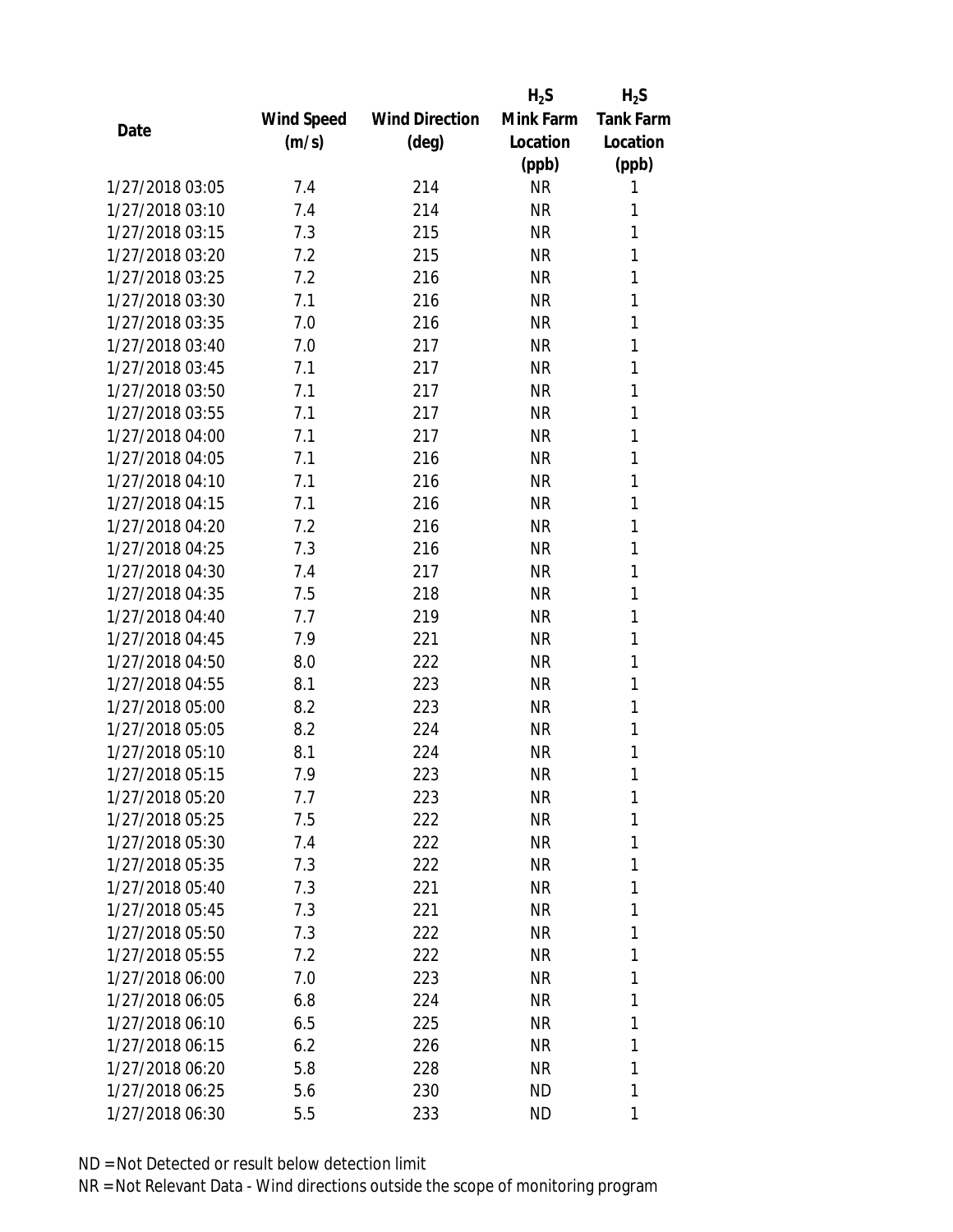|                 |            |                       | $H_2S$         | $H_2S$           |
|-----------------|------------|-----------------------|----------------|------------------|
|                 | Wind Speed | <b>Wind Direction</b> | Mink Farm      | <b>Tank Farm</b> |
| Date            | (m/s)      | $(\text{deg})$        | Location       | Location         |
|                 |            |                       | (ppb)          | (ppb)            |
| 1/27/2018 06:35 | 5.5        | 237                   | 1              | 1                |
| 1/27/2018 06:40 | 5.6        | 241                   | 1              | 1                |
| 1/27/2018 06:45 | 5.8        | 245                   | 1              | 1                |
| 1/27/2018 06:50 | 6.0        | 248                   | 1              | 1                |
| 1/27/2018 06:55 | 6.0        | 251                   | 1              | 1                |
| 1/27/2018 07:00 | 5.9        | 253                   | 1              | 1                |
| 1/27/2018 07:05 | 5.8        | 254                   | 1              | 1                |
| 1/27/2018 07:10 | 5.6        | 254                   | 1              | 1                |
| 1/27/2018 07:15 | 5.3        | 256                   | 1              | 1                |
| 1/27/2018 07:20 | 5.1        | 257                   | 1              | 1                |
| 1/27/2018 07:25 | 4.9        | 259                   | 1              | 1                |
| 1/27/2018 07:30 | 4.7        | 262                   | 1              | 1                |
| 1/27/2018 07:35 | 4.6        | 265                   | 1              | 1                |
| 1/27/2018 07:40 | 4.6        | 268                   | 1              | 1                |
| 1/27/2018 07:45 | 4.6        | 270                   | 1              | 1                |
| 1/27/2018 07:50 | 4.6        | 273                   | 2              | 1                |
| 1/27/2018 07:55 | 4.5        | 274                   | $\overline{2}$ | 1                |
| 1/27/2018 08:00 | 4.4        | 275                   | $\overline{2}$ | 1                |
| 1/27/2018 08:05 | 4.4        | 277                   | $\overline{2}$ | <b>NR</b>        |
| 1/27/2018 08:10 | 4.3        | 279                   | $\overline{2}$ | <b>NR</b>        |
| 1/27/2018 08:15 | 4.2        | 280                   | $\overline{2}$ | <b>NR</b>        |
| 1/27/2018 08:20 | 4.1        | 282                   | $\overline{2}$ | <b>NR</b>        |
| 1/27/2018 08:25 | 4.1        | 284                   | $\overline{2}$ | <b>NR</b>        |
| 1/27/2018 08:30 | 4.0        | 285                   | $\overline{2}$ | <b>NR</b>        |
| 1/27/2018 08:35 | 3.9        | 285                   | $\overline{2}$ | <b>NR</b>        |
| 1/27/2018 08:40 | 3.8        | 284                   | $\overline{2}$ | <b>NR</b>        |
| 1/27/2018 08:45 | 3.7        | 282                   | $\overline{2}$ | <b>NR</b>        |
| 1/27/2018 08:50 | 3.6        | 280                   | $\overline{2}$ | <b>NR</b>        |
| 1/27/2018 08:55 | 3.5        | 277                   | $\overline{2}$ | <b>NR</b>        |
| 1/27/2018 09:00 | 3.5        | 274                   | $\overline{c}$ | $\overline{2}$   |
| 1/27/2018 09:05 | 3.4        | 271                   | $\overline{2}$ | $\overline{2}$   |
| 1/27/2018 09:10 | 3.4        | 269                   | $\overline{2}$ | $\overline{2}$   |
| 1/27/2018 09:15 | 3.4        | 268                   | $\overline{2}$ | 1                |
| 1/27/2018 09:20 | 3.4        | 266                   | $\overline{2}$ | 1                |
| 1/27/2018 09:25 | 3.4        | 265                   | 1              | 1                |
| 1/27/2018 09:30 | 3.4        | 265                   | 1              | 1                |
| 1/27/2018 09:35 | 3.5        | 265                   | 1              | 1                |
| 1/27/2018 09:40 | 3.5        | 264                   | 1              | 1                |
| 1/27/2018 09:45 | 3.5        | 264                   | 1              | 1                |
| 1/27/2018 09:50 | 3.6        | 264                   | 1              | 1                |
| 1/27/2018 09:55 | 3.6        | 264                   | 1              | 1                |
| 1/27/2018 10:00 | 3.6        | 264                   | 1              | 1                |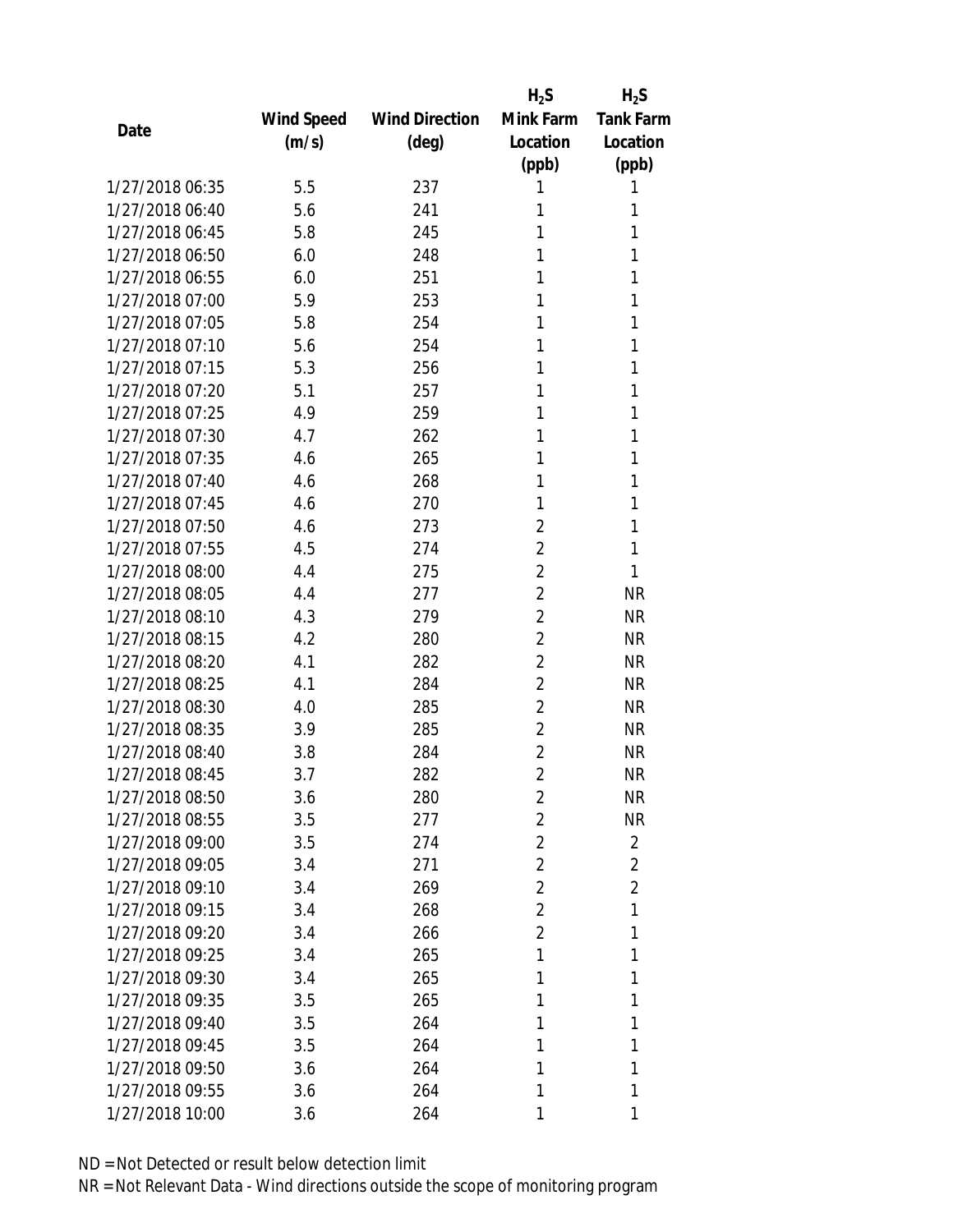|                 |            |                       | $H_2S$    | $H_2S$           |
|-----------------|------------|-----------------------|-----------|------------------|
|                 | Wind Speed | <b>Wind Direction</b> | Mink Farm | <b>Tank Farm</b> |
| Date            | (m/s)      | $(\text{deg})$        | Location  | Location         |
|                 |            |                       | (ppb)     | (ppb)            |
| 1/27/2018 10:05 | 3.6        | 264                   | 1         | 1                |
| 1/27/2018 10:10 | 3.7        | 264                   | 1         | 1                |
| 1/27/2018 10:15 | 3.7        | 264                   | 1         | 1                |
| 1/27/2018 10:20 | 3.7        | 265                   | 1         | 1                |
| 1/27/2018 10:25 | 3.8        | 265                   | 1         | 1                |
| 1/27/2018 10:30 | 3.8        | 266                   | 1         | 1                |
| 1/27/2018 10:35 | 3.8        | 268                   | 1         | 1                |
| 1/27/2018 10:40 | 3.8        | 269                   | 1         | 1                |
| 1/27/2018 10:45 | 3.9        | 270                   | 1         | 1                |
| 1/27/2018 10:50 | 4.0        | 270                   | 1         | 1                |
| 1/27/2018 10:55 | 4.1        | 272                   | 1         | 1                |
| 1/27/2018 11:00 | 4.3        | 272                   | 1         | 1                |
| 1/27/2018 11:05 | 4.4        | 273                   | 1         | 1                |
| 1/27/2018 11:10 | 4.5        | 273                   | 1         | 1                |
| 1/27/2018 11:15 | 4.6        | 274                   | 1         | 1                |
| 1/27/2018 11:20 | 4.6        | 274                   | 1         | 1                |
| 1/27/2018 11:25 | 4.6        | 273                   | 1         | 1                |
| 1/27/2018 11:30 | 4.6        | 273                   | 1         | 1                |
| 1/27/2018 11:35 | 4.7        | 272                   | 1         | 1                |
| 1/27/2018 11:40 | 4.7        | 272                   | 1         | 1                |
| 1/27/2018 11:45 | 4.7        | 271                   | 1         | 1                |
| 1/27/2018 11:50 | 4.8        | 271                   | 1         | 1                |
| 1/27/2018 11:55 | 4.8        | 271                   | 1         | 1                |
| 1/27/2018 12:00 | 4.8        | 270                   | 1         | 1                |
| 1/27/2018 12:05 | 4.8        | 270                   | 1         | 1                |
| 1/27/2018 12:10 | 4.8        | 269                   | 1         | 1                |
| 1/27/2018 12:15 | 4.8        | 268                   | 1         | 1                |
| 1/27/2018 12:20 | 4.7        | 267                   | 1         | 1                |
| 1/27/2018 12:25 | 4.7        | 267                   | 1         | 1                |
| 1/27/2018 12:30 | 4.6        | 267                   | 1         | 1                |
| 1/27/2018 12:35 | 4.6        | 268                   | 1         | 1                |
| 1/27/2018 12:40 | 4.5        | 269                   | 1         | 1                |
| 1/27/2018 12:45 | 4.5        | 270                   | 1         | 1                |
| 1/27/2018 12:50 | 4.5        | 271                   | 1         | 1                |
| 1/27/2018 12:55 | 4.4        | 272                   | 1         | 1                |
| 1/27/2018 13:00 | 4.5        | 272                   | 1         | 1                |
| 1/27/2018 13:05 | 4.5        | 272                   | 1         | 1                |
| 1/27/2018 13:10 | 4.6        | 272                   | 1         | 1                |
| 1/27/2018 13:15 | 4.6        | 272                   | 1         | 1                |
| 1/27/2018 13:20 | 4.7        | 272                   | 1         | 1                |
| 1/27/2018 13:25 | 4.7        | 273                   | 1         | 1                |
| 1/27/2018 13:30 | 4.6        | 273                   | 1         | 1                |
|                 |            |                       |           |                  |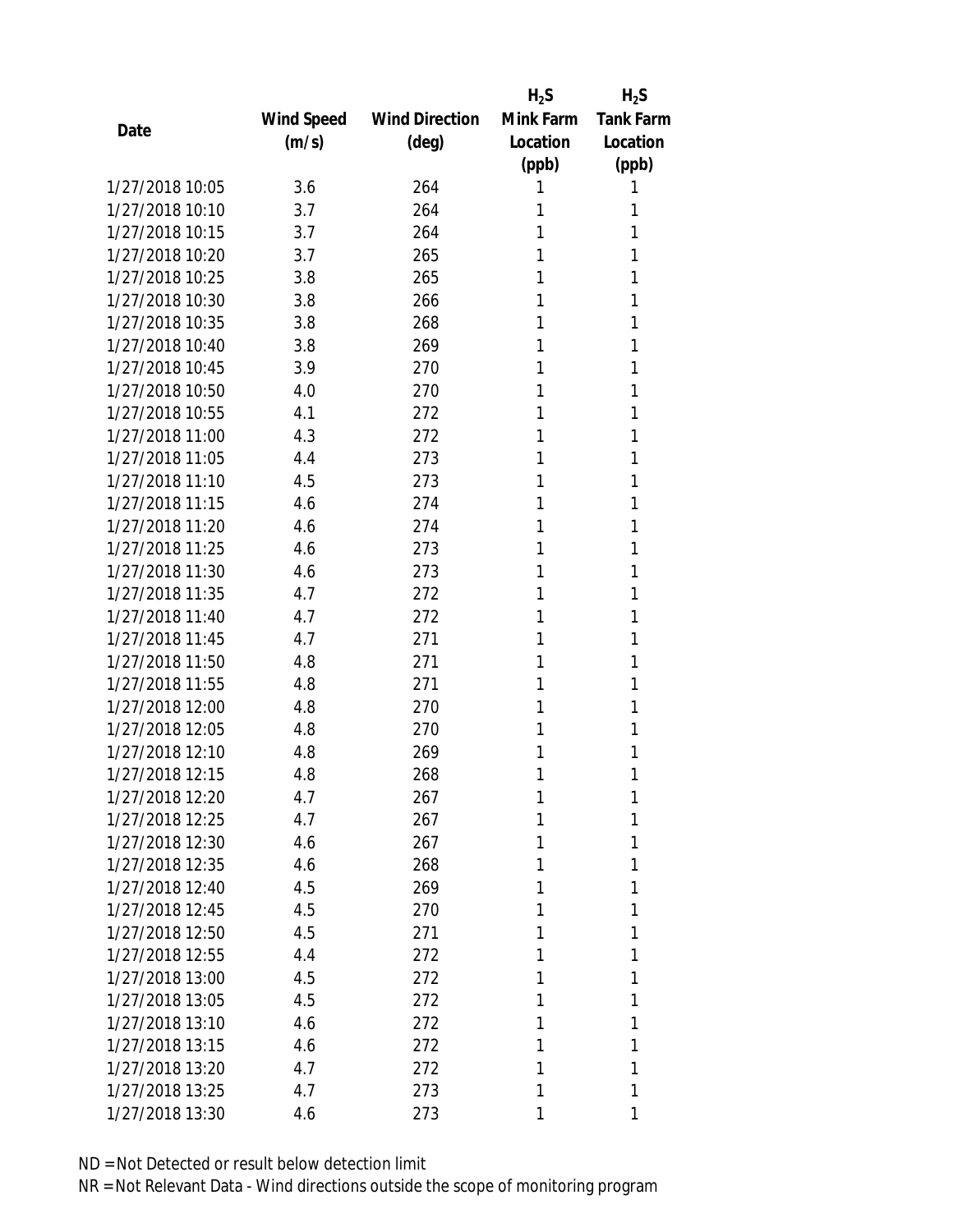|                 |            |                       | $H_2S$         | $H_2S$           |
|-----------------|------------|-----------------------|----------------|------------------|
|                 | Wind Speed | <b>Wind Direction</b> | Mink Farm      | <b>Tank Farm</b> |
| Date            | (m/s)      | (deg)                 | Location       | Location         |
|                 |            |                       | (ppb)          | (ppb)            |
| 1/27/2018 13:35 | 4.6        | 273                   | 1              | 1                |
| 1/27/2018 13:40 | 4.5        | 274                   | 1              | 1                |
| 1/27/2018 13:45 | 4.4        | 274                   | $\overline{2}$ | 1                |
| 1/27/2018 13:50 | 4.3        | 274                   | $\overline{2}$ | 1                |
| 1/27/2018 13:55 | 4.3        | 274                   | $\overline{2}$ | 1                |
| 1/27/2018 14:00 | 4.4        | 274                   | $\overline{2}$ | 1                |
| 1/27/2018 14:05 | 4.5        | 274                   | $\overline{2}$ | 1                |
| 1/27/2018 14:10 | 4.6        | 273                   | 1              | 1                |
| 1/27/2018 14:15 | 4.6        | 274                   | 1              | 1                |
| 1/27/2018 14:20 | 4.6        | 274                   | 1              | 1                |
| 1/27/2018 14:25 | 4.6        | 274                   | 2              | 1                |
| 1/27/2018 14:30 | 4.6        | 274                   | $\overline{2}$ | 1                |
| 1/27/2018 14:35 | 4.6        | 274                   | $\overline{2}$ | 1                |
| 1/27/2018 14:40 | 4.6        | 275                   | $\overline{2}$ | 1                |
| 1/27/2018 14:45 | 4.6        | 276                   | $\overline{2}$ | <b>NR</b>        |
| 1/27/2018 14:50 | 4.5        | 277                   | $\overline{2}$ | <b>NR</b>        |
| 1/27/2018 14:55 | 4.5        | 278                   | $\overline{2}$ | <b>NR</b>        |
| 1/27/2018 15:00 | 4.5        | 280                   | 1              | <b>NR</b>        |
| 1/27/2018 15:05 | 4.4        | 280                   | 1              | <b>NR</b>        |
| 1/27/2018 15:10 | 4.4        | 281                   | 1              | <b>NR</b>        |
| 1/27/2018 15:15 | 4.3        | 280                   | 1              | <b>NR</b>        |
| 1/27/2018 15:20 | 4.3        | 280                   | 1              | <b>NR</b>        |
| 1/27/2018 15:25 | 4.3        | 279                   | 1              | <b>NR</b>        |
| 1/27/2018 15:30 | 4.3        | 279                   | 1              | <b>NR</b>        |
| 1/27/2018 15:35 | 4.2        | 278                   | 1              | <b>NR</b>        |
| 1/27/2018 15:40 | 4.2        | 278                   | 1              | <b>NR</b>        |
| 1/27/2018 15:45 | 4.1        | 278                   | 1              | <b>NR</b>        |
| 1/27/2018 15:50 | 4.1        | 279                   | 1              | <b>NR</b>        |
| 1/27/2018 15:55 | 4.1        | 279                   | 1              | <b>NR</b>        |
| 1/27/2018 16:00 | 4.1        | 279                   | 1              | <b>NR</b>        |
| 1/27/2018 16:05 | 4.1        | 280                   | 1              | <b>NR</b>        |
| 1/27/2018 16:10 | 4.1        | 279                   | 1              | NR               |
| 1/27/2018 16:15 | 4.2        | 279                   | 1              | <b>NR</b>        |
| 1/27/2018 16:20 | 4.3        | 278                   | $\overline{2}$ | <b>NR</b>        |
| 1/27/2018 16:25 | 4.3        | 278                   | $\overline{2}$ | <b>NR</b>        |
| 1/27/2018 16:30 | 4.3        | 278                   | 2              | <b>NR</b>        |
| 1/27/2018 16:35 | 4.3        | 278                   | $\overline{2}$ | <b>NR</b>        |
| 1/27/2018 16:40 | 4.3        | 278                   | 1              | <b>NR</b>        |
| 1/27/2018 16:45 | 4.2        | 279                   | 1              | <b>NR</b>        |
| 1/27/2018 16:50 | 4.1        | 279                   | 1              | <b>NR</b>        |
| 1/27/2018 16:55 | 4.1        | 280                   | 1              | <b>NR</b>        |
| 1/27/2018 17:00 | 4.0        | 280                   | 1              | <b>NR</b>        |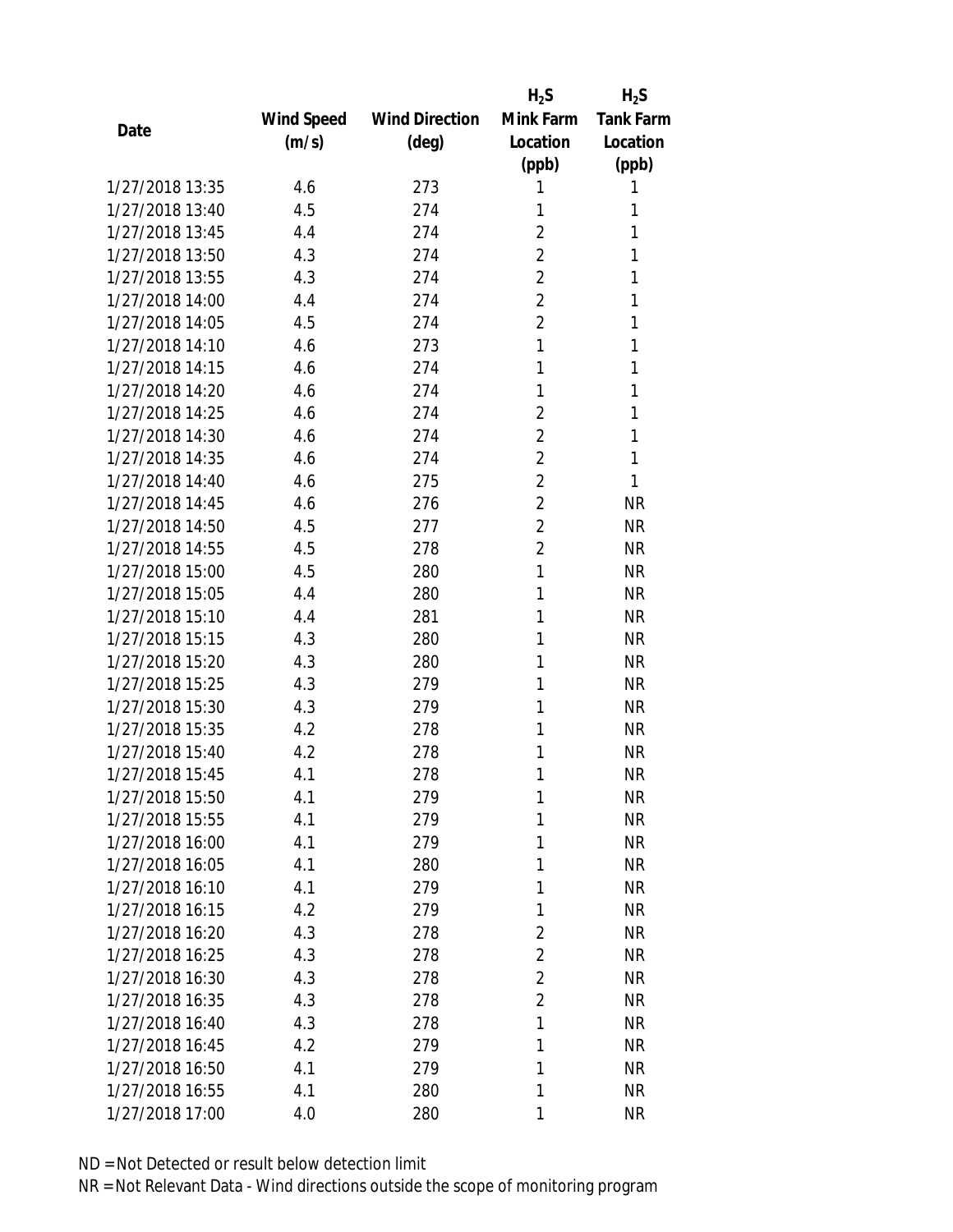|                 |            |                       | $H_2S$    | $H_2S$           |
|-----------------|------------|-----------------------|-----------|------------------|
|                 | Wind Speed | <b>Wind Direction</b> | Mink Farm | <b>Tank Farm</b> |
| Date            | (m/s)      | $(\text{deg})$        | Location  | Location         |
|                 |            |                       | (ppb)     | (ppb)            |
| 1/27/2018 17:05 | 4.0        | 280                   | 1         | <b>NR</b>        |
| 1/27/2018 17:10 | 4.0        | 279                   | 1         | <b>NR</b>        |
| 1/27/2018 17:15 | 3.9        | 279                   | 1         | <b>NR</b>        |
| 1/27/2018 17:20 | 3.9        | 278                   | 1         | <b>NR</b>        |
| 1/27/2018 17:25 | 3.9        | 277                   | 1         | <b>NR</b>        |
| 1/27/2018 17:30 | 3.9        | 276                   | 1         | <b>NR</b>        |
| 1/27/2018 17:35 | 3.8        | 275                   | 1         | 2                |
| 1/27/2018 17:40 | 3.8        | 274                   | 1         | $\overline{2}$   |
| 1/27/2018 17:45 | 3.7        | 273                   | 1         | $\overline{2}$   |
| 1/27/2018 17:50 | 3.6        | 271                   | 1         | $\overline{2}$   |
| 1/27/2018 17:55 | 3.5        | 270                   | 1         | $\overline{2}$   |
| 1/27/2018 18:00 | 3.4        | 269                   | 1         | $\overline{2}$   |
| 1/27/2018 18:05 | 3.2        | 268                   | 1         | 1                |
| 1/27/2018 18:10 | 3.1        | 268                   | 1         | 1                |
| 1/27/2018 18:15 | 3.0        | 267                   | 1         | 1                |
| 1/27/2018 18:20 | 3.0        | 266                   | 1         | 1                |
| 1/27/2018 18:25 | 3.0        | 265                   | 1         | 1                |
| 1/27/2018 18:30 | 2.9        | 264                   | 1         | 1                |
| 1/27/2018 18:35 | 3.0        | 262                   | 1         | 1                |
| 1/27/2018 18:40 | 3.1        | 261                   | 1         | 1                |
| 1/27/2018 18:45 | 3.2        | 260                   | 1         | 1                |
| 1/27/2018 18:50 | 3.4        | 259                   | 1         | 1                |
| 1/27/2018 18:55 | 3.5        | 258                   | 1         | 1                |
| 1/27/2018 19:00 | 3.6        | 257                   | 1         | 1                |
| 1/27/2018 19:05 | 3.7        | 256                   | 1         | 1                |
| 1/27/2018 19:10 | 3.8        | 255                   | 1         | 1                |
| 1/27/2018 19:15 | 3.9        | 254                   | 1         | 1                |
| 1/27/2018 19:20 | 3.9        | 254                   | 1         | 1                |
| 1/27/2018 19:25 | 3.9        | 253                   | 1         | 1                |
| 1/27/2018 19:30 | 3.9        | 253                   | 1         | 1                |
| 1/27/2018 19:35 | 3.9        | 252                   | 1         | 1                |
| 1/27/2018 19:40 | 3.9        | 252                   | 1         | 1                |
| 1/27/2018 19:45 | 3.9        | 251                   | 1         | 1                |
| 1/27/2018 19:50 | 3.9        | 251                   | <b>ND</b> | 1                |
| 1/27/2018 19:55 | 4.0        | 250                   | <b>ND</b> | 1                |
| 1/27/2018 20:00 | 4.1        | 250                   | <b>ND</b> | 1                |
| 1/27/2018 20:05 | 4.1        | 249                   | 1         | 1                |
| 1/27/2018 20:10 | 4.2        | 249                   | 1         | 1                |
| 1/27/2018 20:15 | 4.2        | 249                   | 1         | 1                |
| 1/27/2018 20:20 | 4.1        | 249                   | 1         | 1                |
| 1/27/2018 20:25 | 4.1        | 249                   | 1         | 1                |
| 1/27/2018 20:30 | 4.0        | 248                   | 1         | 1                |
|                 |            |                       |           |                  |